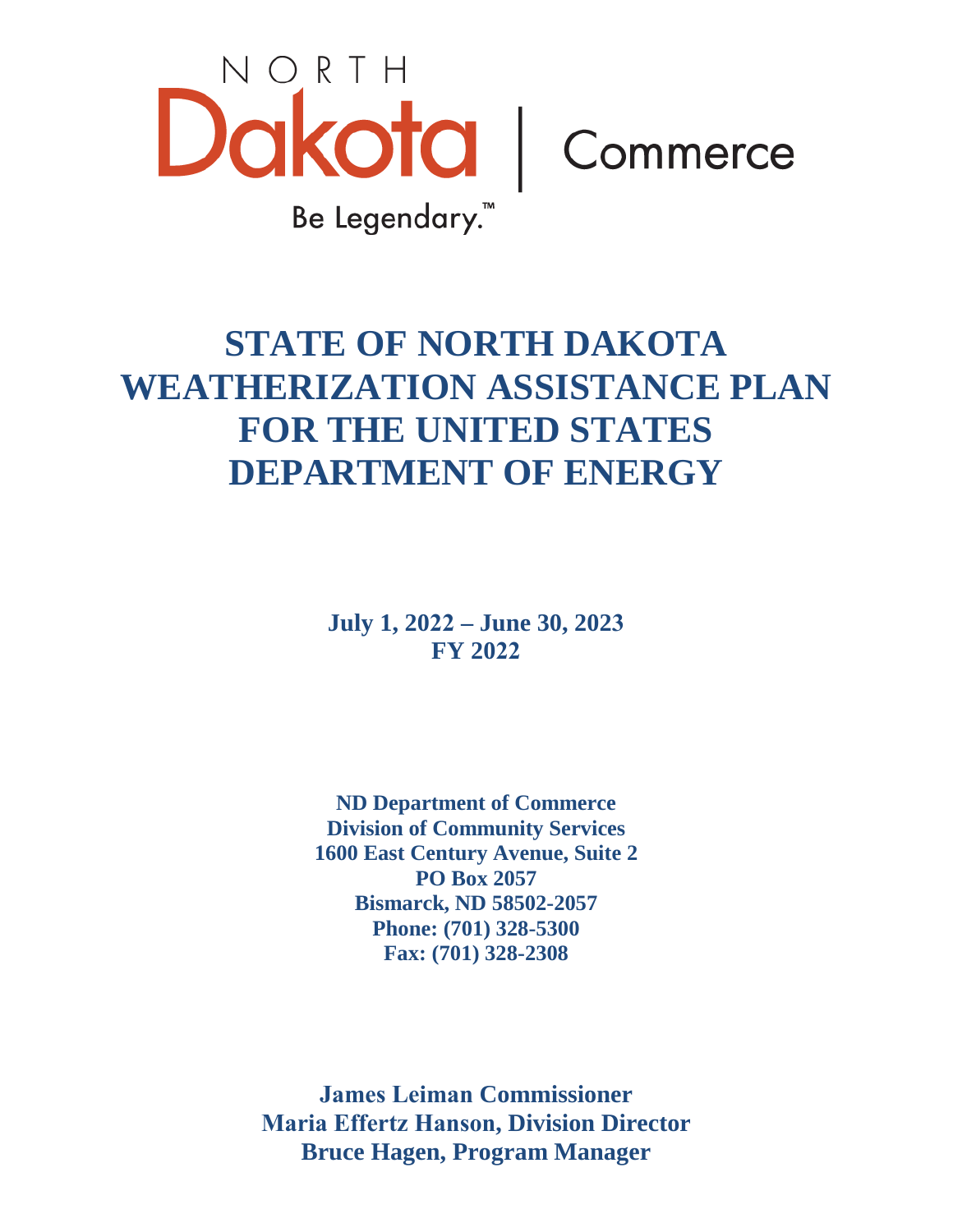Expiration Date: 10/31/2019 OMB Number: 4040-004

| 1. Type of Submission:<br>2. Type of Application:<br>If Revision, select appropriate letter(s)<br>Preapplication<br>$\mathsf X$<br>New<br>$\vert x \vert$<br>Application<br>Continuation<br>Other (specify):<br>Changed/Corrected Application<br>Revision<br>3. Date Received<br>4. Applicant Identifier:<br>5a. Fed Entity Identifier:<br>5b. Federal Award Identifier:<br>DE-EE0009921<br><b>State Use Only:</b><br>6. Date Received by State:<br>7. State Application Identifier:<br>8. APPLICANT INFORMATION:<br>North Dakota Dept of Commerce<br>a. Legal Name:<br>c. UEI:<br>b. Employer/Taxpayer Identification Number (EIN/TIN):<br>450309764<br>KPCQM5JFZBJ3<br>d. Address:<br>Street 1:<br>1600 East Century Avenue, Suite 6<br>Street 2:<br><b>Bismarck</b><br>City:<br><b>BURLEIGH County</b><br>County:<br><b>ND</b><br>State:<br>Province:<br>U.S.A.<br>Country:<br>585030000<br>Zip / Postal Code:<br>e. Organizational Unit:<br>Department Name:<br>Division Name:<br>Division of Community Services<br>Department of Commerce<br>f. Name and contact information of person to be contacted on matters involving this application:<br>Mr<br><b>Bruce</b><br>Prefix:<br>First Name:<br>Middle Name:<br>Α. |
|--------------------------------------------------------------------------------------------------------------------------------------------------------------------------------------------------------------------------------------------------------------------------------------------------------------------------------------------------------------------------------------------------------------------------------------------------------------------------------------------------------------------------------------------------------------------------------------------------------------------------------------------------------------------------------------------------------------------------------------------------------------------------------------------------------------------------------------------------------------------------------------------------------------------------------------------------------------------------------------------------------------------------------------------------------------------------------------------------------------------------------------------------------------------------------------------------------------------------|
|                                                                                                                                                                                                                                                                                                                                                                                                                                                                                                                                                                                                                                                                                                                                                                                                                                                                                                                                                                                                                                                                                                                                                                                                                          |
|                                                                                                                                                                                                                                                                                                                                                                                                                                                                                                                                                                                                                                                                                                                                                                                                                                                                                                                                                                                                                                                                                                                                                                                                                          |
|                                                                                                                                                                                                                                                                                                                                                                                                                                                                                                                                                                                                                                                                                                                                                                                                                                                                                                                                                                                                                                                                                                                                                                                                                          |
|                                                                                                                                                                                                                                                                                                                                                                                                                                                                                                                                                                                                                                                                                                                                                                                                                                                                                                                                                                                                                                                                                                                                                                                                                          |
|                                                                                                                                                                                                                                                                                                                                                                                                                                                                                                                                                                                                                                                                                                                                                                                                                                                                                                                                                                                                                                                                                                                                                                                                                          |
|                                                                                                                                                                                                                                                                                                                                                                                                                                                                                                                                                                                                                                                                                                                                                                                                                                                                                                                                                                                                                                                                                                                                                                                                                          |
|                                                                                                                                                                                                                                                                                                                                                                                                                                                                                                                                                                                                                                                                                                                                                                                                                                                                                                                                                                                                                                                                                                                                                                                                                          |
|                                                                                                                                                                                                                                                                                                                                                                                                                                                                                                                                                                                                                                                                                                                                                                                                                                                                                                                                                                                                                                                                                                                                                                                                                          |
|                                                                                                                                                                                                                                                                                                                                                                                                                                                                                                                                                                                                                                                                                                                                                                                                                                                                                                                                                                                                                                                                                                                                                                                                                          |
|                                                                                                                                                                                                                                                                                                                                                                                                                                                                                                                                                                                                                                                                                                                                                                                                                                                                                                                                                                                                                                                                                                                                                                                                                          |
|                                                                                                                                                                                                                                                                                                                                                                                                                                                                                                                                                                                                                                                                                                                                                                                                                                                                                                                                                                                                                                                                                                                                                                                                                          |
|                                                                                                                                                                                                                                                                                                                                                                                                                                                                                                                                                                                                                                                                                                                                                                                                                                                                                                                                                                                                                                                                                                                                                                                                                          |
|                                                                                                                                                                                                                                                                                                                                                                                                                                                                                                                                                                                                                                                                                                                                                                                                                                                                                                                                                                                                                                                                                                                                                                                                                          |
|                                                                                                                                                                                                                                                                                                                                                                                                                                                                                                                                                                                                                                                                                                                                                                                                                                                                                                                                                                                                                                                                                                                                                                                                                          |
|                                                                                                                                                                                                                                                                                                                                                                                                                                                                                                                                                                                                                                                                                                                                                                                                                                                                                                                                                                                                                                                                                                                                                                                                                          |
|                                                                                                                                                                                                                                                                                                                                                                                                                                                                                                                                                                                                                                                                                                                                                                                                                                                                                                                                                                                                                                                                                                                                                                                                                          |
|                                                                                                                                                                                                                                                                                                                                                                                                                                                                                                                                                                                                                                                                                                                                                                                                                                                                                                                                                                                                                                                                                                                                                                                                                          |
|                                                                                                                                                                                                                                                                                                                                                                                                                                                                                                                                                                                                                                                                                                                                                                                                                                                                                                                                                                                                                                                                                                                                                                                                                          |
| Hagen<br>Last Name:<br>Suffix:                                                                                                                                                                                                                                                                                                                                                                                                                                                                                                                                                                                                                                                                                                                                                                                                                                                                                                                                                                                                                                                                                                                                                                                           |
| Title:<br>Organizational Affiliation:                                                                                                                                                                                                                                                                                                                                                                                                                                                                                                                                                                                                                                                                                                                                                                                                                                                                                                                                                                                                                                                                                                                                                                                    |
| 7016654496<br>Telephone Number:<br>Fax Number:                                                                                                                                                                                                                                                                                                                                                                                                                                                                                                                                                                                                                                                                                                                                                                                                                                                                                                                                                                                                                                                                                                                                                                           |
| bahagen@nd.gov<br>Email:                                                                                                                                                                                                                                                                                                                                                                                                                                                                                                                                                                                                                                                                                                                                                                                                                                                                                                                                                                                                                                                                                                                                                                                                 |

I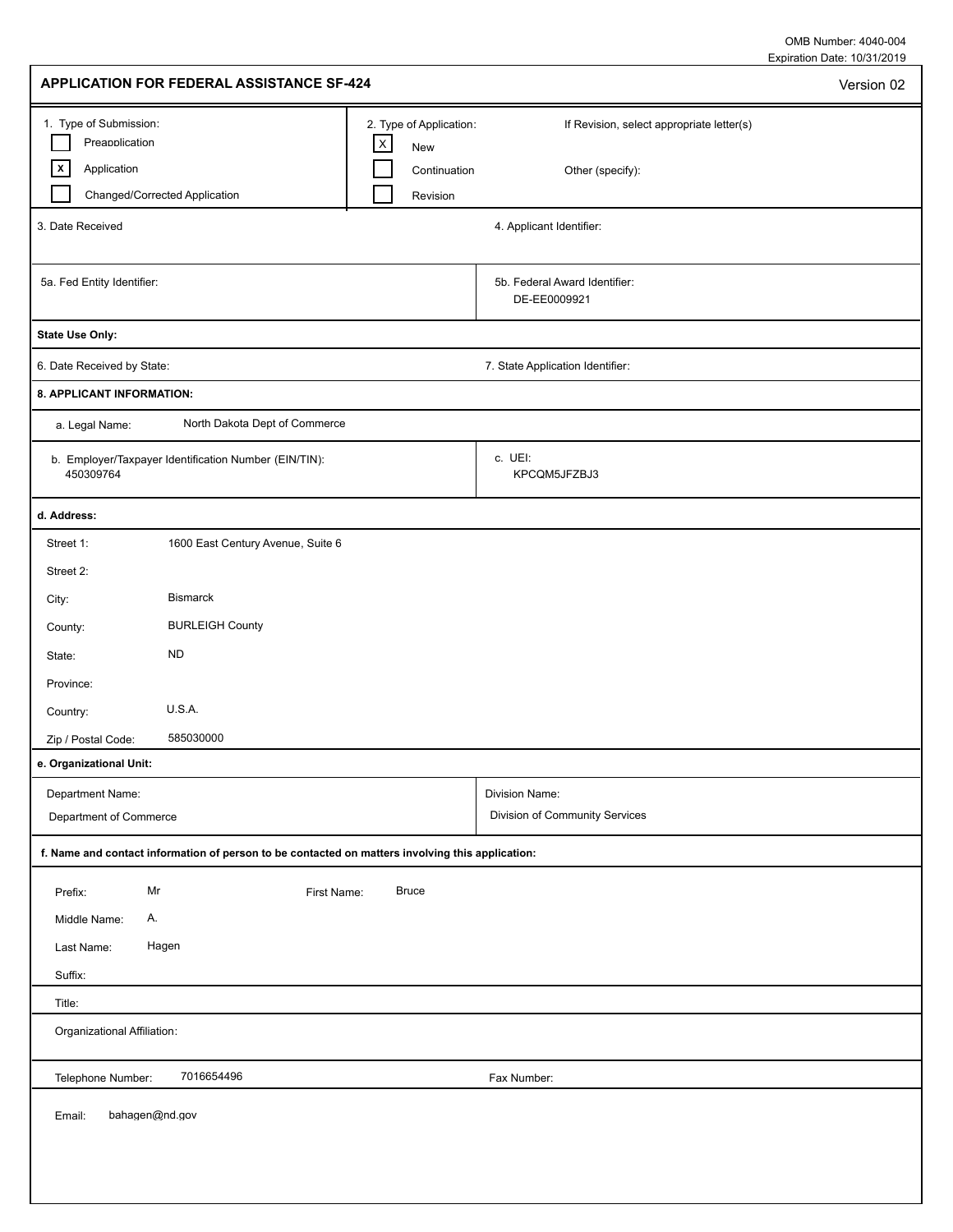Version 02

### **APPLICATION FOR FEDERAL ASSISTANCE SF-424**

#### **9. Type of Applicant:**

A State Government

#### **10. Name of Federal Agency:**

U. S. Department of Energy

#### **11. Catalog of Federal Domestic Assistance Number:**

81.042

CFDA Title:

Weatherization Assistance Program

# **12. Funding Opportunity Number:**

DE-WAP-0002022

Title:

2022 Weatherization Assistance Program

**13. Competition Identification Number:**

Title:

**14. Areas Affected by Project (Cities, Counties, States, etc.):**

North Dakota

**15. Descriptive Title of Applicant's Project:**

North Dakota Low Income Home Weatherization Program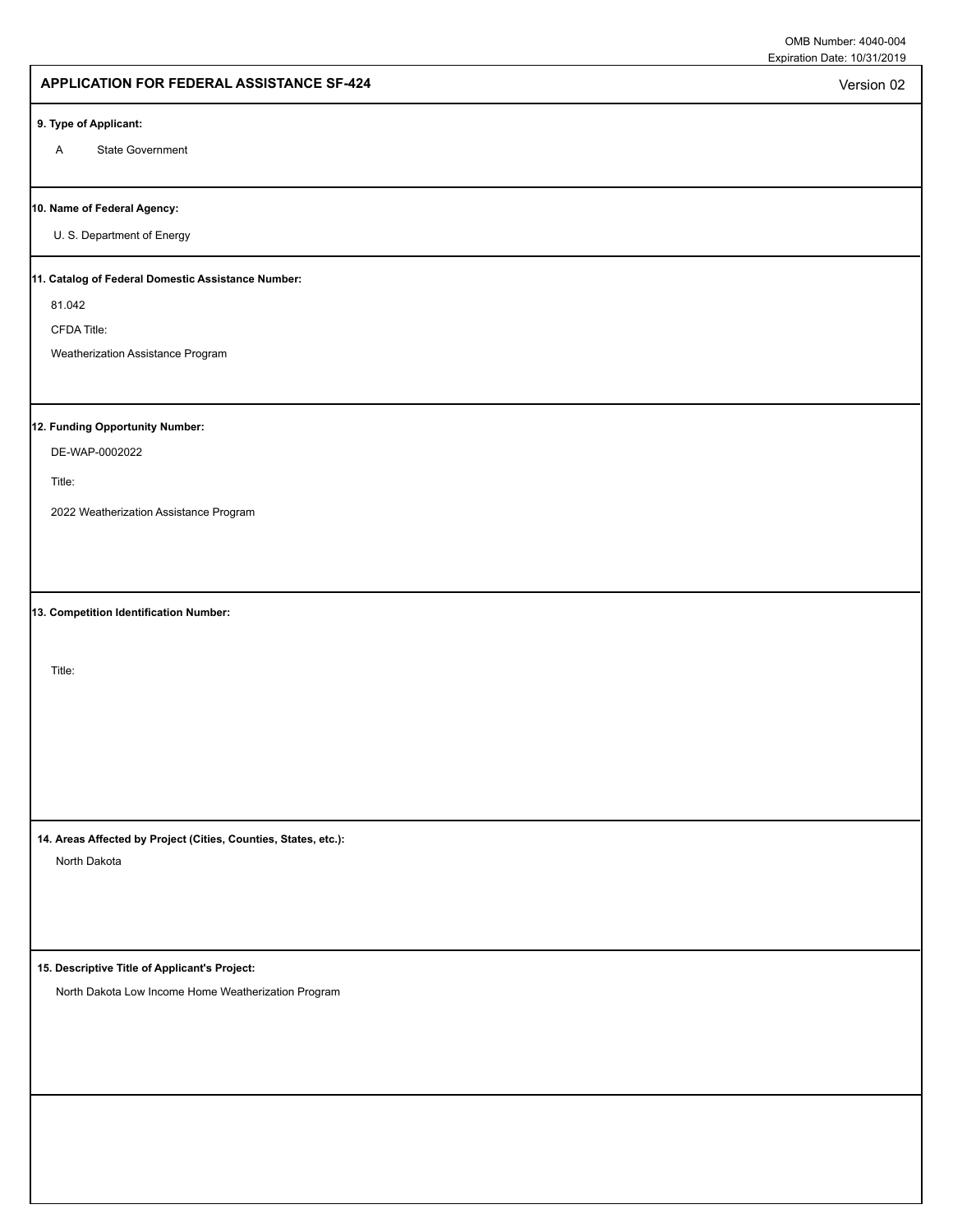| <b>APPLICATION FOR FEDERAL ASSISTANCE SF-424</b>                                                                                                                                                                                                                                                                                                                                                                                                                                                                                                                                                                                                                                                                                                                                                                     | Version 02                                                                              |
|----------------------------------------------------------------------------------------------------------------------------------------------------------------------------------------------------------------------------------------------------------------------------------------------------------------------------------------------------------------------------------------------------------------------------------------------------------------------------------------------------------------------------------------------------------------------------------------------------------------------------------------------------------------------------------------------------------------------------------------------------------------------------------------------------------------------|-----------------------------------------------------------------------------------------|
| 16. Congressional District Of:                                                                                                                                                                                                                                                                                                                                                                                                                                                                                                                                                                                                                                                                                                                                                                                       |                                                                                         |
| North Dakota At-Large Congressional District<br>ND-Statewide<br>b. Program/Project:<br>a. Applicant:                                                                                                                                                                                                                                                                                                                                                                                                                                                                                                                                                                                                                                                                                                                 |                                                                                         |
| Attach an additional list of Program/Project Congressional Districts if needed:                                                                                                                                                                                                                                                                                                                                                                                                                                                                                                                                                                                                                                                                                                                                      |                                                                                         |
| 17. Proposed Project:<br>06/30/2023<br>07/01/2022<br>a. Start Date:<br>b. End Date:                                                                                                                                                                                                                                                                                                                                                                                                                                                                                                                                                                                                                                                                                                                                  |                                                                                         |
| 18. Estimated Funding (\$):                                                                                                                                                                                                                                                                                                                                                                                                                                                                                                                                                                                                                                                                                                                                                                                          |                                                                                         |
| 2,889,839.00<br>a. Federal                                                                                                                                                                                                                                                                                                                                                                                                                                                                                                                                                                                                                                                                                                                                                                                           |                                                                                         |
| 0.00<br>b. Applicant                                                                                                                                                                                                                                                                                                                                                                                                                                                                                                                                                                                                                                                                                                                                                                                                 |                                                                                         |
| 0.00<br>c. State                                                                                                                                                                                                                                                                                                                                                                                                                                                                                                                                                                                                                                                                                                                                                                                                     |                                                                                         |
| 0.00<br>d. Local                                                                                                                                                                                                                                                                                                                                                                                                                                                                                                                                                                                                                                                                                                                                                                                                     |                                                                                         |
| 0.00<br>e. Other                                                                                                                                                                                                                                                                                                                                                                                                                                                                                                                                                                                                                                                                                                                                                                                                     |                                                                                         |
| f. Program Income<br>0.00                                                                                                                                                                                                                                                                                                                                                                                                                                                                                                                                                                                                                                                                                                                                                                                            |                                                                                         |
| g. TOTAL<br>2,889,839.00                                                                                                                                                                                                                                                                                                                                                                                                                                                                                                                                                                                                                                                                                                                                                                                             |                                                                                         |
| $\vert x \vert$<br>a. This application was made available to the State under the Executive Order 12372 Process for review<br>b. Program is subject to E.O. 12372 but has not been selected by the State for review.<br>c. Program is not covered by E.O. 12372<br>20. Is the applicant Delinquent On Any Federal Debt? (If "Yes", provide explanation)<br>No<br>21. By signing this application, I certify (1) to the statements contained in the list of certifications** and (2) that the<br>statements<br>herein are true, complete and accurate to the best of my knowledge. I also provide the required assurances** and agree<br>to<br> x<br><b>I AGREE</b><br>** The list of certifications and assurances, or an internet site where you may obtain this list, is contained in the announcement or<br>agency | 04/02/2022                                                                              |
|                                                                                                                                                                                                                                                                                                                                                                                                                                                                                                                                                                                                                                                                                                                                                                                                                      |                                                                                         |
| <b>Authorized Representative:</b><br>Maria<br>First Name:                                                                                                                                                                                                                                                                                                                                                                                                                                                                                                                                                                                                                                                                                                                                                            |                                                                                         |
| Prefix:<br>Middle Name:                                                                                                                                                                                                                                                                                                                                                                                                                                                                                                                                                                                                                                                                                                                                                                                              |                                                                                         |
| Effertz Hanson<br>Last Name:                                                                                                                                                                                                                                                                                                                                                                                                                                                                                                                                                                                                                                                                                                                                                                                         |                                                                                         |
| Suffix:                                                                                                                                                                                                                                                                                                                                                                                                                                                                                                                                                                                                                                                                                                                                                                                                              |                                                                                         |
| Director, Division of Community Services<br>Title:                                                                                                                                                                                                                                                                                                                                                                                                                                                                                                                                                                                                                                                                                                                                                                   |                                                                                         |
| 7013285300<br>Telephone Number:<br>Fax Number:                                                                                                                                                                                                                                                                                                                                                                                                                                                                                                                                                                                                                                                                                                                                                                       |                                                                                         |
| mehanson@nd.gov<br>Email:                                                                                                                                                                                                                                                                                                                                                                                                                                                                                                                                                                                                                                                                                                                                                                                            |                                                                                         |
| <b>Signed Electronically</b><br>Signature of Authorized Representative:<br>Authorized for Local Reproduction                                                                                                                                                                                                                                                                                                                                                                                                                                                                                                                                                                                                                                                                                                         | Date Signed:<br>Standard Form 424 (Revised 10/2005)<br>Prescribed by OMB Circular A-102 |
|                                                                                                                                                                                                                                                                                                                                                                                                                                                                                                                                                                                                                                                                                                                                                                                                                      |                                                                                         |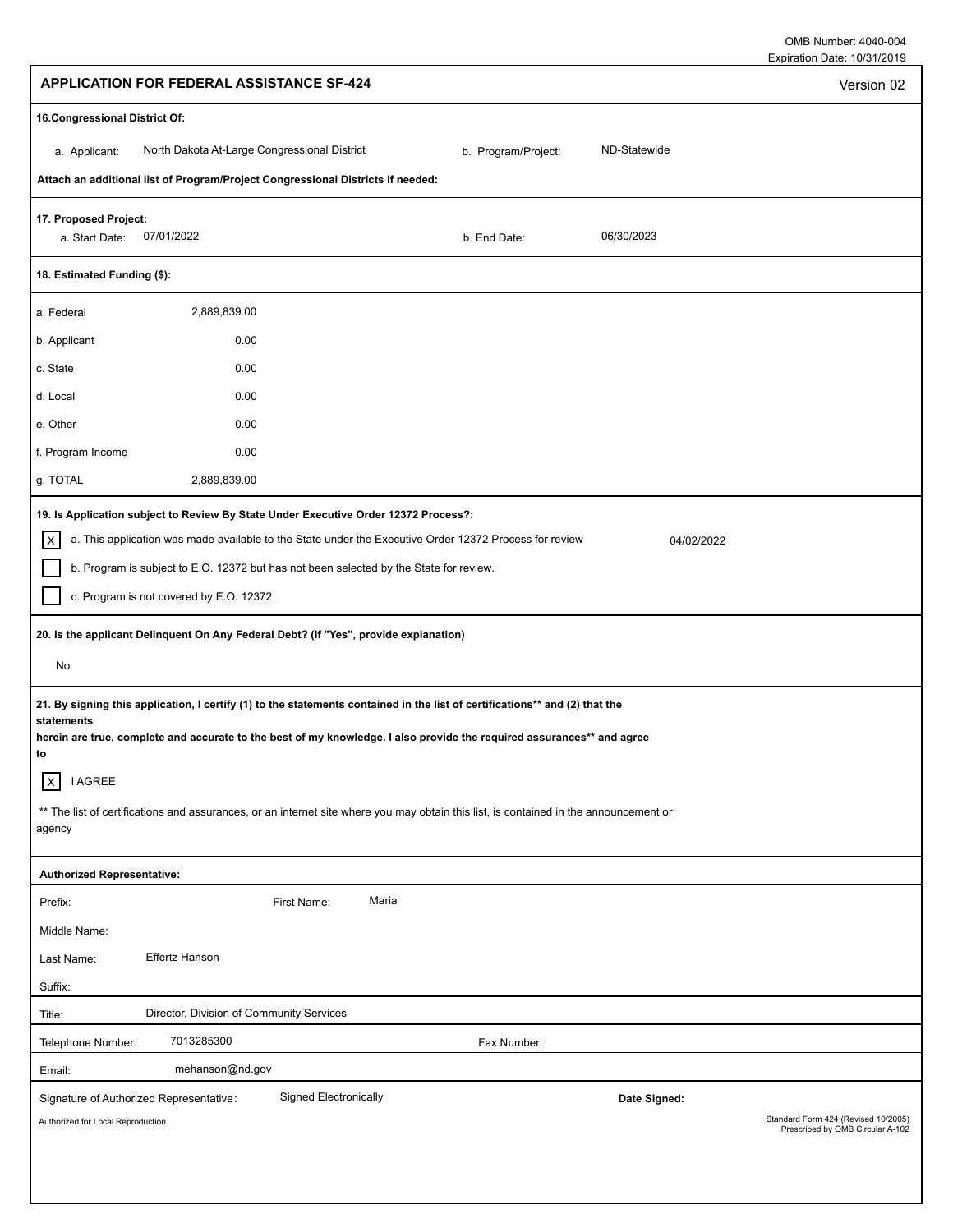OMB Approval No. 0348-0044

# **BUDGET INFORMATION - Non-Construction Programs**

| 1. Program/Project Identification No.<br>EE0009921 |                                                             | 2. Program/Project Title<br>Weatherization Assistance Program |                               |            |
|----------------------------------------------------|-------------------------------------------------------------|---------------------------------------------------------------|-------------------------------|------------|
| 3. Name and Address                                | North Dakota Dept of Commerce                               |                                                               | 4. Program/Project Start Date | 07/01/2022 |
|                                                    | 1600 East Century Avenue, Suite 6<br>Bismarck, ND 585030000 |                                                               | 5. Completion Date            | 06/30/2023 |

|                                |                               |                | <b>SECTION A - BUDGET SUMMARY</b>  |                |                       |                |
|--------------------------------|-------------------------------|----------------|------------------------------------|----------------|-----------------------|----------------|
| Grant Program                  |                               |                | <b>Estimated Unobligated Funds</b> |                | New or Revised Budget |                |
| Function or<br>Activity<br>(a) | Federal<br>Catalog No.<br>(b) | Federal<br>(c) | Non-Federal<br>(d)                 | Federal<br>(e) | Non-Federal<br>(f)    | Total<br>(g)   |
| 1. Federal                     | 81.042                        | \$0.00         |                                    | \$2,889,839.00 |                       | \$2,889,839.00 |
| 2.                             |                               |                |                                    |                |                       |                |
| 3.                             |                               |                |                                    |                |                       |                |
| 4.                             |                               |                |                                    |                |                       |                |
| 5. TOTAL                       |                               | \$0.00         | \$0.00                             | \$2,889,839.00 | \$0.00                | \$2,889,839.00 |

| <b>SECTION B - BUDGET CATEGORIES</b> |                                                           |                                                   |                               |                         |                |  |
|--------------------------------------|-----------------------------------------------------------|---------------------------------------------------|-------------------------------|-------------------------|----------------|--|
| 6. Object Class Categories           |                                                           | Grant Program, Function or Activity               |                               |                         |                |  |
|                                      | <b>GRANTEE</b><br>(1)<br><b>ADMINISTRA</b><br><b>TION</b> | <b>SUBGRANTE</b><br>(2)<br>E<br><b>ADMINISTRA</b> | <b>GRANTEE</b><br>(3)<br>T&TA | (4) SUBGRANTE<br>E T&TA | (5)            |  |
| a. Personnel                         | \$19,393.00                                               | \$0.00                                            | \$38,845.00                   | \$ 0.00                 | \$58,238.00    |  |
| b. Fringe Benefits                   | \$5,589.00                                                | \$0.00                                            | \$11,195.00                   | \$0.00                  | \$16,784.00    |  |
| c. Travel                            | \$ 0.00                                                   | \$ 0.00                                           | \$30,864.00                   | \$ 0.00                 | \$30,864.00    |  |
| d. Equipment                         | \$ 0.00                                                   | \$0.00                                            | \$0.00                        | \$ 0.00                 | \$0.00         |  |
| e. Supplies                          | \$0.00                                                    | \$0.00                                            | \$0.00                        | \$0.00                  | \$0.00         |  |
| f. Contract                          | \$17,553.00                                               | \$309,997.00                                      | \$38,887.00                   | \$349,044.00            | \$2,874,402.00 |  |
| g. Construction                      | \$0.00                                                    | \$0.00                                            | \$0.00                        | \$ 0.00                 | \$0.00         |  |
| h. Other Direct Costs                | \$16,678.00                                               | \$0.00                                            | \$30,821.00                   | \$ 0.00                 | \$47,499.00    |  |
| i. Total Direct Charges              | \$59,213.00                                               | \$309,997.00                                      | \$150,612.00                  | \$349,044.00            | \$3,027,787.00 |  |
| j. Indirect Costs                    | \$11,775.00                                               | \$0.00                                            | \$23,907.00                   | \$0.00                  | \$35,682.00    |  |
| k. Totals                            | \$70,988.00                                               | \$309,997.00                                      | \$174,519.00                  | \$349,044.00            | \$3,063,469.00 |  |
| 7. Program Income                    | \$ 0.00                                                   | \$0.00                                            | \$0.00                        | \$ 0.00                 | \$0.00         |  |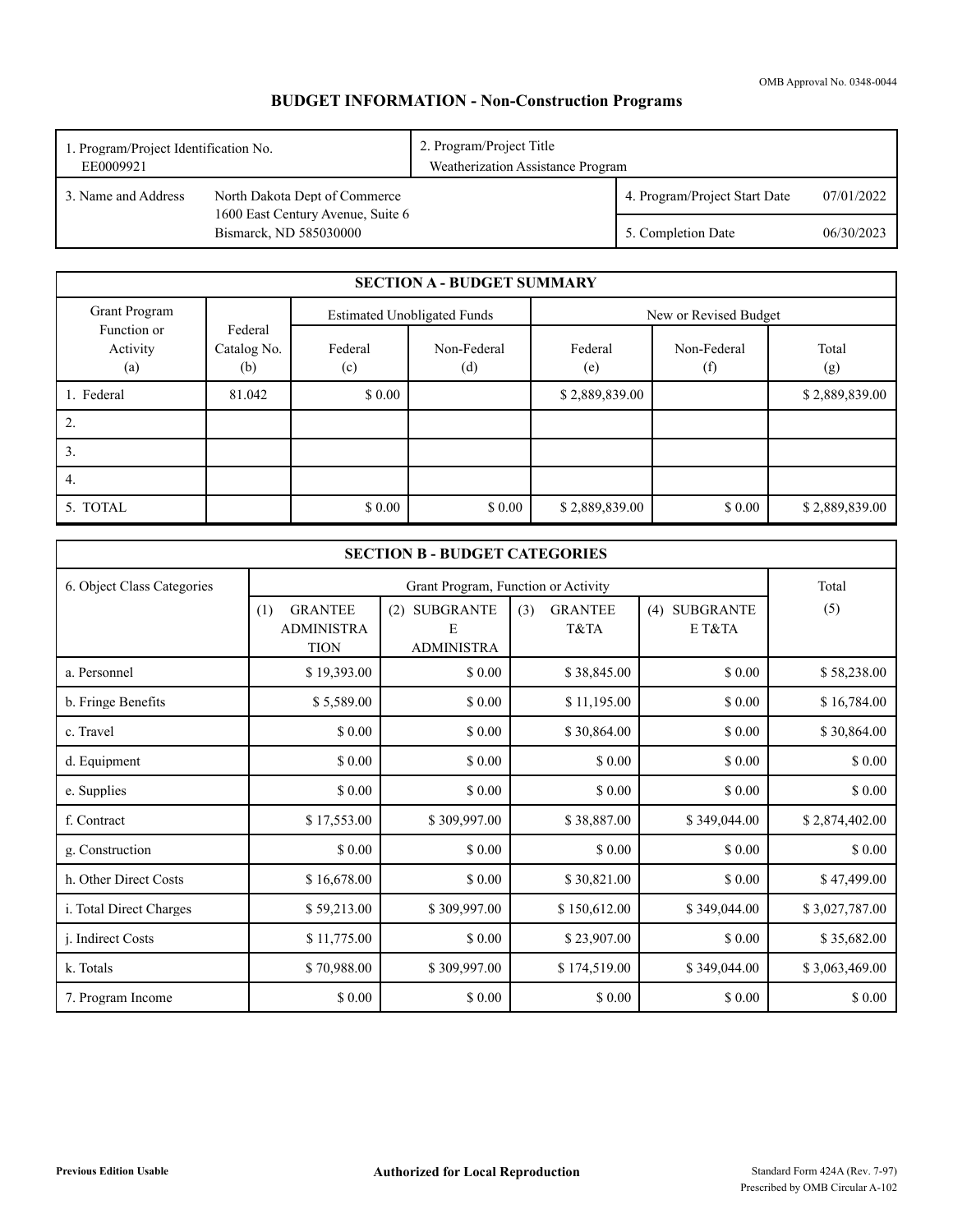# **BUDGET INFORMATION - Non-Construction Programs**

| 1. Program/Project Identification No.<br>EE0009921 |                                                             | 2. Program/Project Title<br>Weatherization Assistance Program |                               |            |
|----------------------------------------------------|-------------------------------------------------------------|---------------------------------------------------------------|-------------------------------|------------|
| 3. Name and Address                                | North Dakota Dept of Commerce                               |                                                               | 4. Program/Project Start Date | 07/01/2022 |
|                                                    | 1600 East Century Avenue, Suite 6<br>Bismarck, ND 585030000 |                                                               | 5. Completion Date            | 06/30/2023 |

|                                |                               |                | <b>SECTION A - BUDGET SUMMARY</b>  |                |                       |                |  |
|--------------------------------|-------------------------------|----------------|------------------------------------|----------------|-----------------------|----------------|--|
| Grant Program                  |                               |                | <b>Estimated Unobligated Funds</b> |                | New or Revised Budget |                |  |
| Function or<br>Activity<br>(a) | Federal<br>Catalog No.<br>(b) | Federal<br>(c) | Non-Federal<br>(d)                 | Federal<br>(e) | Non-Federal<br>(f)    | Total<br>(g)   |  |
| .,                             |                               |                |                                    |                |                       |                |  |
| 2.                             |                               |                |                                    |                |                       |                |  |
| 3.                             |                               |                |                                    |                |                       |                |  |
| 4.                             |                               |                |                                    |                |                       |                |  |
| 5. TOTAL                       |                               | \$0.00         | \$0.00                             | \$2,889,839.00 | \$0.00                | \$2,889,839.00 |  |

| <b>SECTION B - BUDGET CATEGORIES</b> |                                     |                                     |                                 |     |                |
|--------------------------------------|-------------------------------------|-------------------------------------|---------------------------------|-----|----------------|
| 6. Object Class Categories           |                                     | Grant Program, Function or Activity |                                 |     |                |
|                                      | PROGRAM<br>(1)<br><b>OPERATIONS</b> | (2) HEALTH AND<br><b>SAFETY</b>     | (3) Weatherization<br>Readiness | (4) | (5)            |
| a. Personnel                         | \$0.00                              | \$0.00                              | \$0.00                          |     | \$58,238.00    |
| b. Fringe Benefits                   | \$ 0.00                             | \$0.00                              | \$0.00                          |     | \$16,784.00    |
| c. Travel                            | \$0.00                              | \$0.00                              | \$0.00                          |     | \$30,864.00    |
| d. Equipment                         | \$0.00                              | \$0.00                              | \$0.00                          |     | \$0.00         |
| e. Supplies                          | \$ 0.00                             | \$0.00                              | \$0.00                          |     | \$0.00         |
| f. Contract                          | \$1,841,257.00                      | \$170,078.00                        | \$147,586.00                    |     | \$2,874,402.00 |
| g. Construction                      | \$0.00                              | \$0.00                              | \$0.00                          |     | \$0.00         |
| h. Other Direct Costs                | \$0.00                              | \$0.00                              | \$0.00                          |     | \$47,499.00    |
| i. Total Direct Charges              | \$1,841,257.00                      | \$170,078.00                        | \$147,586.00                    |     | \$3,027,787.00 |
| <i>i.</i> Indirect Costs             | \$ 0.00                             | \$0.00                              | \$0.00                          |     | \$35,682.00    |
| k. Totals                            | \$1,841,257.00                      | \$170,078.00                        | \$147,586.00                    |     | \$3,063,469.00 |
| 7. Program Income                    | \$0.00                              | \$0.00                              | \$0.00                          |     | \$0.00         |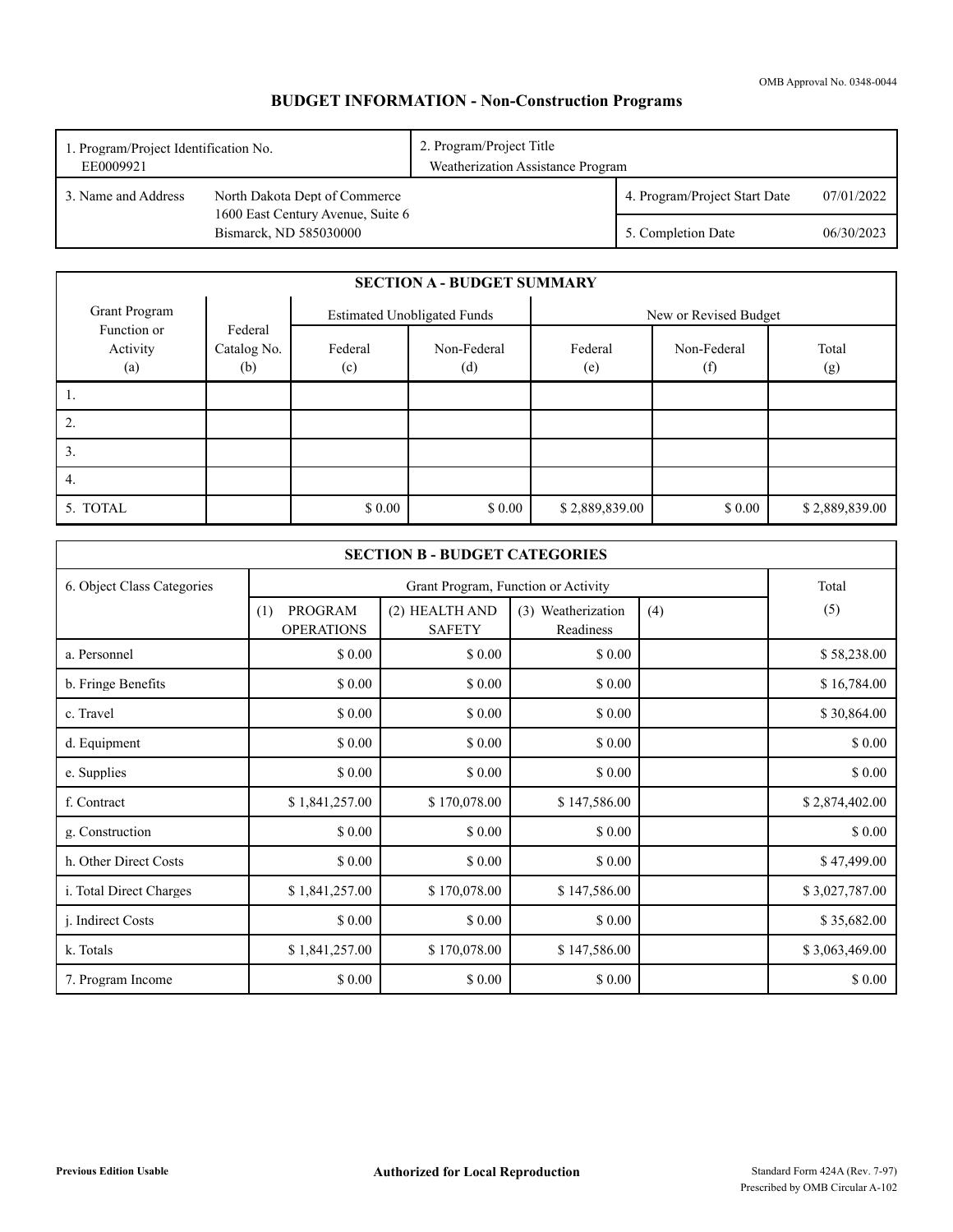

# **BUDGET JUSTIFICATION FOR FORMULA GRANTS**

| Applicant: North Dakota Dept of Commerce |
|------------------------------------------|
| Award number: EE0009921                  |

Budget period: 07/01/2022 - 06/30/2023

### **1. PERSONNEL** - Prime Applicant only (all other participant costs are listed in 6 below and form SF-242A, Section B. Line 6.f. Contracts and Sub-Grants).

Positions to be supported under the proposed award and brief description of the duties of professionals:

| <b>Position</b> | <b>Description of Duties of Professionals</b>                        |
|-----------------|----------------------------------------------------------------------|
| Program Manager | Weatherization Program Administration. Manages the weatherization    |
|                 | program, completes the budgets and reports to DOE and the state.     |
|                 | Helps monitor, train, and inspect the agencies. Oversees the online  |
|                 | reporting and auditing software. Also manages several other programs |
|                 | which pay for time not spent on DOE WAP.                             |
| Prog. Admin     | Monitors and trains the agencies and oversees multi-family audits.   |
|                 | Also in charge of the ND State Weatherization Technical Committee.   |
|                 | Also works in other programs which pay for time not spent on DOE     |
|                 | WAP.                                                                 |

#### Direct Personnel Compensation:

| <b>Position</b> | Salary/Rate | Time             | <b>Direct Pay</b> |
|-----------------|-------------|------------------|-------------------|
| Program Manager | \$72,613.00 | 64.9993 % FT     | \$47,197.94       |
| Prog. Admin     | \$64,944.00 | 16.9993 % FT     | \$11,040.03       |
|                 |             | Direct Pay Total | \$58,237.97       |

#### **2. FRINGE BENEFITS**

- a. Are the fringe cost rates approved by a Federal Agency? If so, identify the agency and date of latest rate agreement or audit below, and attach a copy of the rate agreement to the application.
- b. If a. above does not apply, please use this box (or an attachment) to further explain how your total fringe benefits costs were calculated. Your calculations should identify all rates used, along with the base they were applied to (and how the base was derived), and a total for each (along with grand total). If there is an established computation methodology approved for state-wide use, please provide a copy. Also, please fill out the table below with the Fringe Benefits Calculations.

The Fringe Benefit rate was calculated by taking the figures paid through our most recent grants. There have been no changes in the past year because of no employee raises or added benefits.

The Fringe Benefits rate of 28.82% includes the following:

Health Insurance - 14.6%

Social Security - 5.4%

State Retirement - 8.7%

Employee Assistance Plan, Basic Life Insurance, Section 125 Admin Fee - .12%

### Fringe Benefits Calculations

| <b>Position</b> | <b>Direct Pay</b> | Rate                  | <b>Benefits</b> |
|-----------------|-------------------|-----------------------|-----------------|
| Program Manager | \$47,197.94       | 28.8189 %             | \$13,601.93     |
| Prog. Admin     | \$11,040.03       | 28.8195 %             | \$3,181.68      |
|                 |                   | Fringe Benefits Total | \$16,783.61     |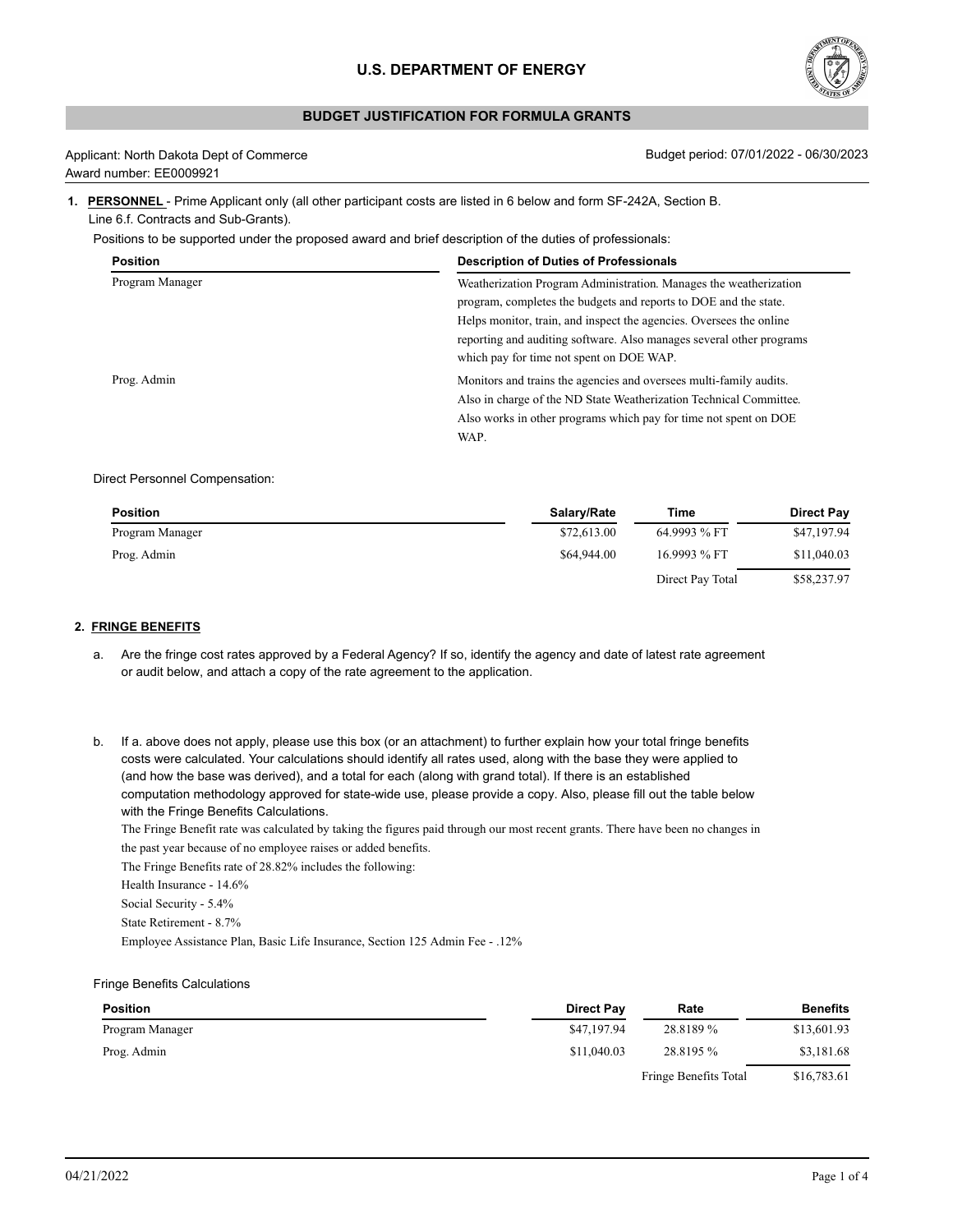# **3. TRAVEL**

Please provide the purpose of travel, such as professional conference(s), DOE sponsored meeting(s), project a. Please provide the purpose of travel, such as professional conference(s<br>management meeting, etc. If there is any foreign travel, please identify.

|                                                | <b>Number</b>  | <b>Cost Per</b>     |             |
|------------------------------------------------|----------------|---------------------|-------------|
| <b>Purpose of Trip</b>                         | of Trips       | Trip                | Total       |
| Weatherization Coordinators Meetings           | 2              | \$652.00            | \$1,304.00  |
| <b>Energy OutWest Conference</b>               | 2              | \$1,750.00          | \$3,500.00  |
| Home Performance Conference                    | 2              | \$2,500.00          | \$5,000.00  |
| State Technical Committee meetings             | $\overline{2}$ | \$690.00            | \$1,380.00  |
| NASCSP in person conference - 2022             | 4              | \$1,200.00          | \$4,800.00  |
| <b>State Energy Auditor Training</b>           | $\overline{2}$ | \$650.00            | \$1,300.00  |
| Agency Specific Training-On Site               | 8              | \$650.00            | \$5,200.00  |
| <b>Monitoring Visits</b>                       | 8              | \$650.00            | \$5,200.00  |
| Energy OutWest Board Meeting and Peer Exchange | $\overline{c}$ | \$1,590.00          | \$3,180.00  |
|                                                |                | <b>Travel Total</b> | \$30,864.00 |

Please provide the basis for estimating the costs, such as past trips, current quotations, Federal Travel b. Regulations, etc. All listed travel must be necessary for the performance of the award objectives.

All estimated trip costs are based on past trips of a similar nature using State and Federal government rates. These training and trips will take place in the 2021 grant year. Conference expenses will be split between DOE and LIHEAP.

**4. EQUIPMENT** - Equipment is generally defined as an item with an acquisition cost greater than \$5,000 and a useful life expectancy of more than one year.

a. List all proposed equipment below and briefly justify its need as it applies to the objectives of the award. **Equipment Unit Cost Number Total Cost Justification of Need**

b. Please provide a basis of cost such as vendor quotes, catalog prices, prior invoices, etc. and justify need. If the Equipment is being proposed as Cost Share and was previously acquired, please provide the source and value of its contribution to the project and logical support for the estimated value shown. If it is new equipment which will retain a useful life upon completion of the project, provide logical support for the estimated value shown. Also, please indicate whether the Equipment is being used for other projects or is 100% dedicated to the DOE project.

We are not budgeting equipment under this award.

**5. SUPPLIES** - Supplies are generally defined as an item with an acquisition cost of \$5,000 or less and a useful life expectancy of less than one year. Supplies are generally consumed during the project performance.

List all proposed supplies below, the estimated cost, and briefly justify the need for the supplies as they apply to the objectives of the award. Note that all direct costs, including Supply items, may not be duplicative of supply a. List all proposed supplies below, the estimated cost, and briefly justify the need for the supplies as they<br>the objectives of the award. Note that all direct costs, including Supply items, may not be duplicative of<br>cost

| <b>General Category</b> | Cost | of Need<br><br>Justification |
|-------------------------|------|------------------------------|
|                         |      |                              |

Please provide a basis of cost for each item listed above and justify need. Examples include vendor quotes, prior b. purchases of similar or like items, published price list, etc.

We are not budgeting supplies under this award.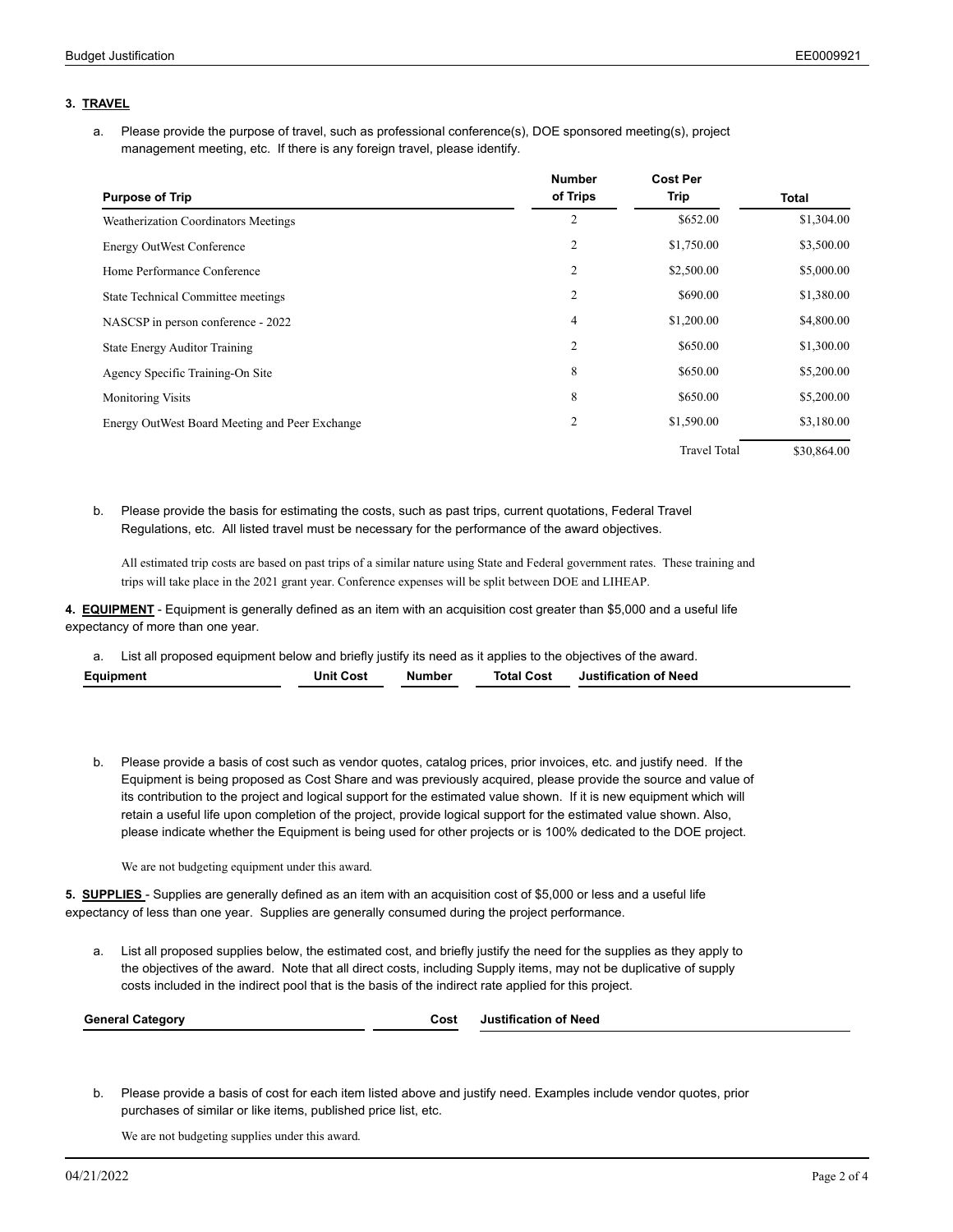**6. CONTRACTS AND SUBGRANTS** - Provide the following information for New proposed subrecipients and subcontractors. For ongoing subcontractors and subrecipients, this information does not have to be restated here, if it is provided elsewhere in the application; under Name of Proposed Sub, indicate purpose of work and where additional information can be found (i.e weatherization subgrants, Annual File section IV.1).

| <b>Name of Proposed Sub</b>           | <b>Total Cost</b> | <b>Basis of Cost*</b>                                                                                                           |
|---------------------------------------|-------------------|---------------------------------------------------------------------------------------------------------------------------------|
| <b>Technical Committee Activities</b> | \$20,000.00       | Amount charged to DOE for Technical Committee<br>costs and State Conference Costs through CAPND                                 |
| 7 Weatherization Subgrantees          | \$2,644,332.00    | Agency T & TA, Admin, Audit, H&S, Insurance,<br>Program Operations                                                              |
| <b>CAPND</b>                          | \$173,630.00      | Administer the Weatherization Readiness Funds                                                                                   |
| Standards and Field Guide Update      | \$7,500.00        | Contracting out work on the new standards and<br>field guide updates, variance forms, software forms,<br>audit approval         |
| <b>KAT Communications</b>             | \$10,000.00       | The video we produced last year will be played in<br>Tribal Health offices across the state                                     |
| EERC WxPro Update                     | \$18,940.00       | Upgrade to new format to allow greater flexibility<br>in doing upgrades, this is a change from Microsoft<br>called ASP.NETCore. |
| Contracts and Subgrants Total         | \$2,874,402.00    |                                                                                                                                 |

\*For example, Competitive, Historical, Quote, Catalog

**7. OTHER DIRECT COSTS** - Other direct costs are direct cost items required for the project which do not fit clearly into other categories. These direct costs may not be duplicative of costs included in the indirect pool that is the basis of the indirect rate applied for this project. Examples are: conference fees, subscription costs, printing costs, etc.

a. Please provide a General Description, Cost and Justification of Need.

| <b>General Description</b>                           | Cost        | <b>Justification of Need</b>                                                 |
|------------------------------------------------------|-------------|------------------------------------------------------------------------------|
| Printing, Postage, Phone, Advertising, Subscriptions | \$9,200.00  | Historical Costs, Health and Safety Brochures for Client Ed                  |
| Software                                             | \$26,669.00 | Updates and Maintenance to WxPro Reporting and Audit<br>software.            |
| Data Processing                                      | \$8,200,00  | Storage of data on server. Cost of Filenet database for<br>document storage. |
| Office Rent                                          | \$2,930.00  | Actual Cost                                                                  |
| Professional Development                             | \$500.00    | Continued OMB rules training.                                                |
| Other Direct Costs Total                             | \$47,499.00 |                                                                              |

Please provide a basis of cost for each item listed above. Examples include vendor quotes, prior purchases of b. similar or like items, published price list, etc.

Office Rent is based on actual costs

Printing, Postage, Phone, Advertising, Subscriptions are based on historical costs.Added Health and Safety brochures for client ed.

Software includes updates and maintenance to the WxPro software, adding new features to keep up with new DOE rules. Data Processing is contract cost of storage on the server. We are also using a document storage system called Filenet..We are now outsourcing our IT costs which has caused a rate increase.

Costs included in Other Direct Costs are not being charged to Indirect Costs or any other budget category and all costs proposed are only being used to support the Weatherization Assistance Program and are properly segregated from other federal and/or non-federal projects.

# **8. INDIRECT COSTS**

a. Are the indirect cost rates approved by a Federal agency? If so, identify the agency and date of latest rate agreement or audit and provide a copy of the rate agreement.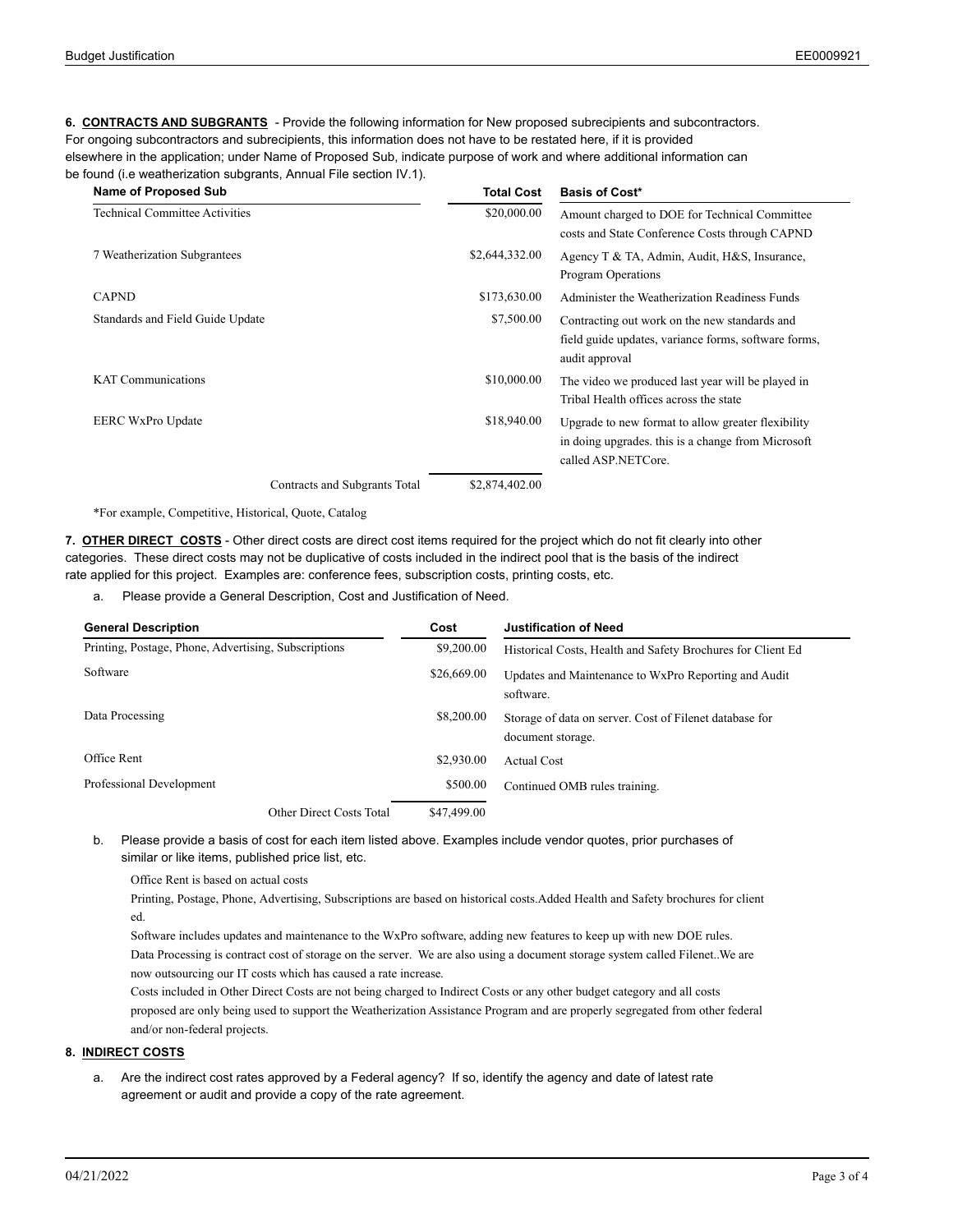b. If the above does not apply, indicate the basis for computation of rates, including the types of benefits to be provided, the rate(s) used, and the cost base for each rate. You may provide the information below or provide the calculations separately.

See Indirect Rate Cost Proposal attached

The name and phone number of the individual responsible for negotiating the State's indirect cost rates.

Name: Maria Effertz Hanson **Phone Number:** 7013285300

Indirect costs calculations:

| <b>Indirect Cost Account</b> | <b>Direct Total</b> | <b>Indirect Rate</b> | <b>Total Indirect</b> |
|------------------------------|---------------------|----------------------|-----------------------|
| Personnel                    | \$58,238.00         | 61.2700 %            | \$35,682.42           |
|                              |                     | Indirect Costs Total | \$35,682.42           |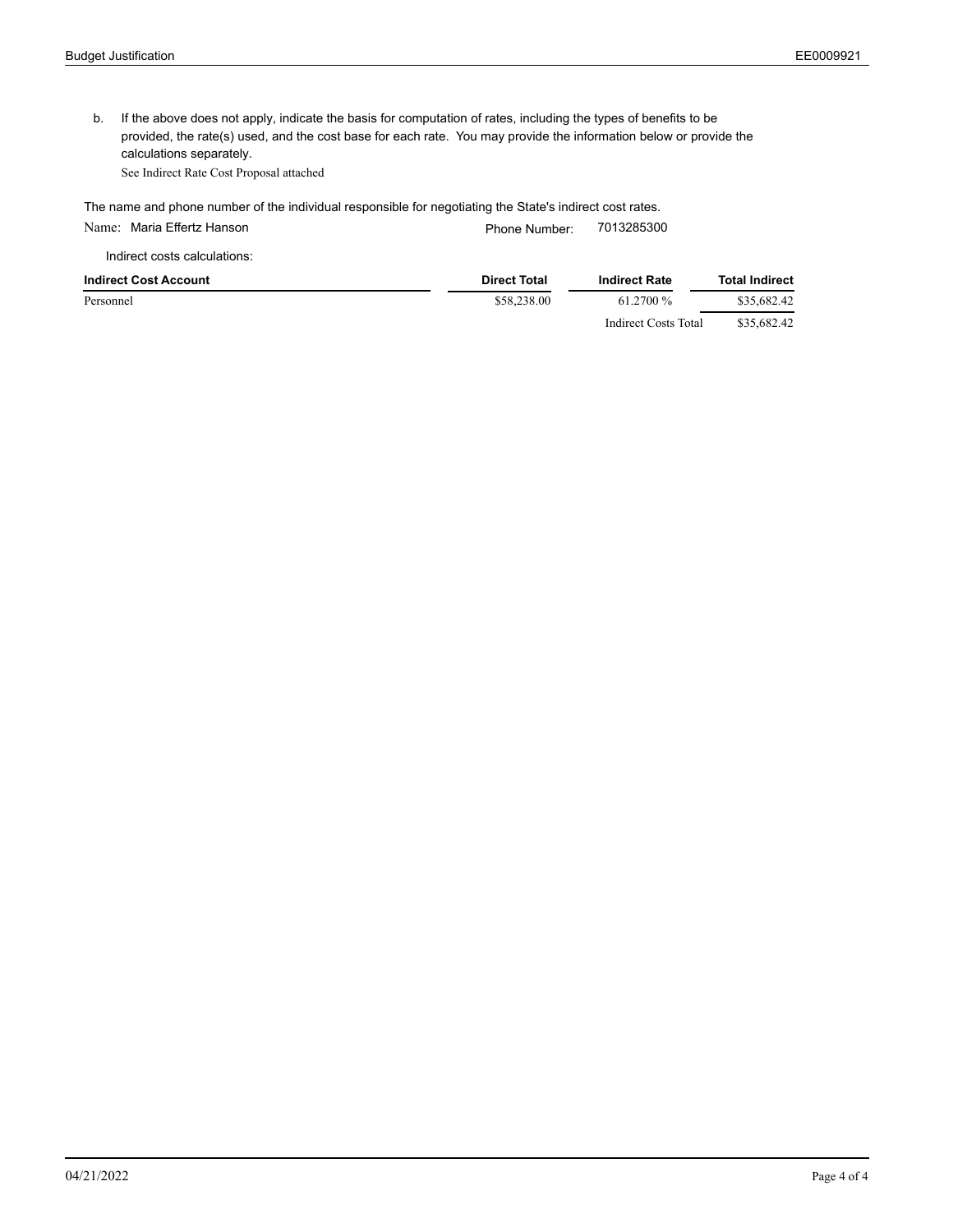# **(Grant Number: EE0009921, State: ND, Program Year: 2022)**

# **IV.1 Subgrantees**

| <b>Subgrantee (City)</b>                             | <b>Planned Funds/Units</b> |
|------------------------------------------------------|----------------------------|
| Community Action Partnership - Minot Region (Minot)  | \$356,687.00               |
|                                                      | 30                         |
| Community Action Partnership; Inc (Dickinson)        | \$461,179.00               |
|                                                      | 43                         |
| Community Action Program Region VII (Bismarck)       | \$395,757.00               |
|                                                      | 35                         |
| Community Action Region VI (Jamestown)               | \$269,626.00               |
|                                                      | 23                         |
| Dakota Prairie Community Action Agency (Devils Lake) | \$377,853.00               |
|                                                      | 33                         |
| Red River Valley Community Action (Grand Forks)      | \$327,273.00               |
|                                                      | 28                         |
| Southeastern ND Community Action Agency (Fargo)      | \$455,957.00               |
|                                                      | 39                         |
| <b>Total:</b>                                        | \$2,644,332.00             |
|                                                      | 231                        |

# **IV.2 WAP Production Schedule**

|                                                                    | Planned units by quarter or category are no longer required, no information required for persons. |                |
|--------------------------------------------------------------------|---------------------------------------------------------------------------------------------------|----------------|
| <b>Weatherization Plans</b>                                        | Units                                                                                             |                |
|                                                                    | 221                                                                                               |                |
| Total Units (excluding reweatherized)                              | 221                                                                                               |                |
|                                                                    |                                                                                                   |                |
| Reweatherized Units                                                | 10                                                                                                |                |
|                                                                    | 10                                                                                                |                |
|                                                                    |                                                                                                   |                |
| Average Unit Costs, Units subject to DOE Project Rules             |                                                                                                   |                |
|                                                                    | VEHICLE & EQUIPMENT AVERAGE COST PER DWELLING UNIT (DOE RULES)                                    |                |
| A Total Vehicles & Equipment (\$5,000 or more) Budget              |                                                                                                   | \$0.00         |
| <b>B</b> Total Units Weatherized                                   |                                                                                                   | 221            |
| C Total Units Reweatherized                                        |                                                                                                   | 10             |
| D Total Dwelling Units to be Weatherized and Reweatherized $(B+C)$ |                                                                                                   | 231            |
|                                                                    | E Average Vehicles & Equipment Acquisition Cost per Unit (A divided by D) \$0.00                  |                |
| AVERAGE COST PER DWELLING UNIT (DOE RULES)                         |                                                                                                   |                |
| F Total Funds for Program Operations                               |                                                                                                   | \$1,841,257.00 |
|                                                                    | G Total Dwelling Units to be Weatherized and Reweatherized (from line D)                          | 231            |
| H Average Program Operations Costs per Unit (F divided by G)       |                                                                                                   | \$7,970.81     |
|                                                                    | I Average Vehicles $&$ Equipment Acquisition Cost per Unit (from line E)                          | \$0.00         |
| J Total Average Cost per Dwelling (H plus I)                       |                                                                                                   | \$7,970.81     |
|                                                                    |                                                                                                   |                |

### **IV.3 Energy Savings**

| Method used to calculate savings: $\Box$ WAP algorithm $\Box$ Other (describe below) |       |                            |                       |
|--------------------------------------------------------------------------------------|-------|----------------------------|-----------------------|
|                                                                                      | Units | Savings Calculator (MBtus) | <b>Energy Savings</b> |
| This Year Estimate                                                                   | 231   | 29.3                       | 6768                  |
| Prior Year Estimate                                                                  | 236   | N/A                        | 5711<br>∗             |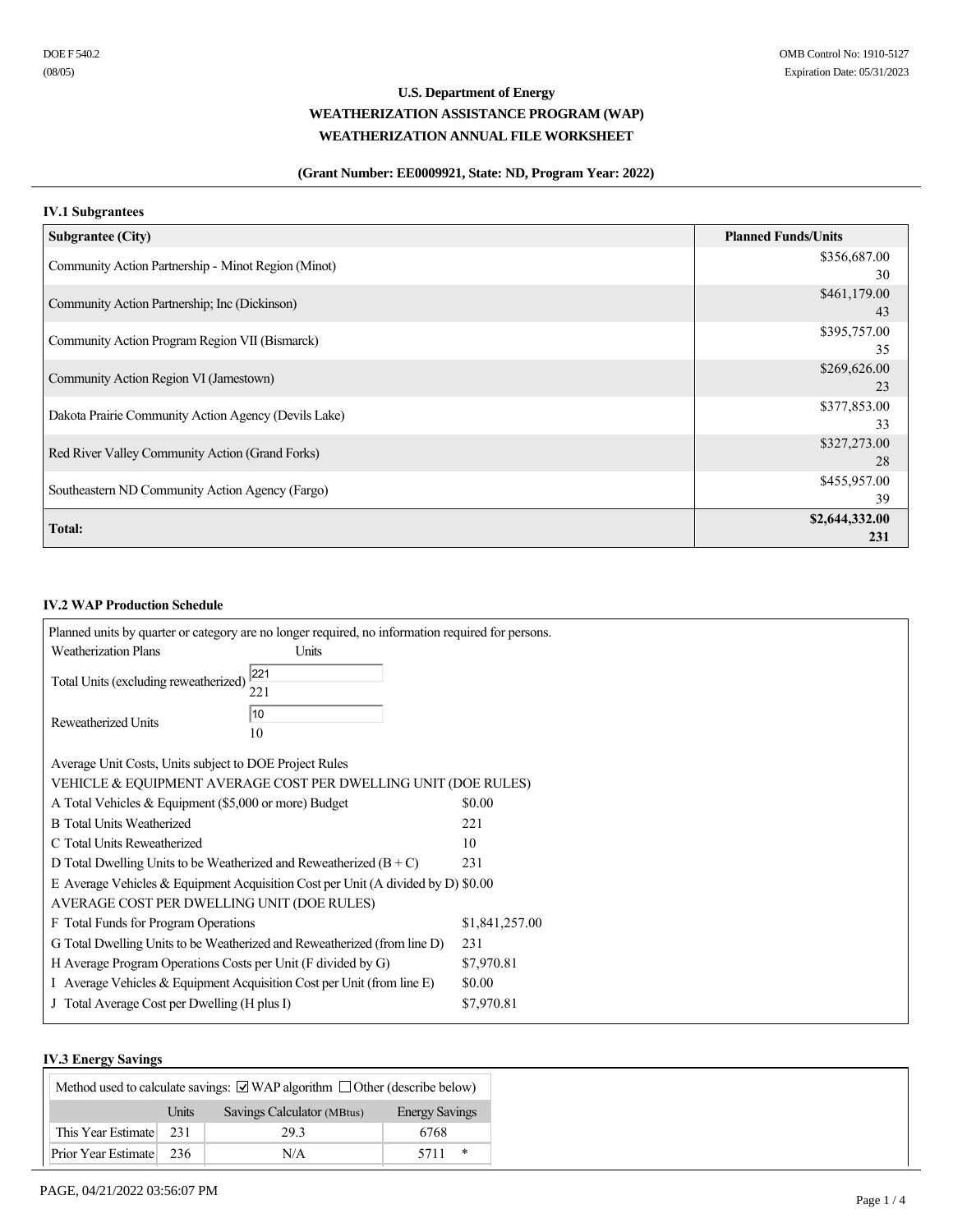### **(Grant Number: EE0009921, State: ND, Program Year: 2022)**

| Prior Year Actual                                           | 130                                          | N/A                                                                                          | $\Omega$      | $\ast$                       |                                                                                                                           |                                                                                                                                                                                                                                                                                                                                                                                                                                                                                                                                                                                                                                                                                                                                                                                                                                                                                                                                                           |
|-------------------------------------------------------------|----------------------------------------------|----------------------------------------------------------------------------------------------|---------------|------------------------------|---------------------------------------------------------------------------------------------------------------------------|-----------------------------------------------------------------------------------------------------------------------------------------------------------------------------------------------------------------------------------------------------------------------------------------------------------------------------------------------------------------------------------------------------------------------------------------------------------------------------------------------------------------------------------------------------------------------------------------------------------------------------------------------------------------------------------------------------------------------------------------------------------------------------------------------------------------------------------------------------------------------------------------------------------------------------------------------------------|
|                                                             | Energy Savings values were manually entered. |                                                                                              |               |                              |                                                                                                                           |                                                                                                                                                                                                                                                                                                                                                                                                                                                                                                                                                                                                                                                                                                                                                                                                                                                                                                                                                           |
| Method used to calculate savings description:               |                                              |                                                                                              |               |                              |                                                                                                                           |                                                                                                                                                                                                                                                                                                                                                                                                                                                                                                                                                                                                                                                                                                                                                                                                                                                                                                                                                           |
| <b>Projected Energy Savings</b><br>Projected Energy Savings |                                              |                                                                                              |               |                              | especially in the area of increasing furnace efficiency, conservatively adds an additional 10% energy savings on average. | A 1992 study of single family dwellings weatherized in program years 1989 through 1991 has served as the basis of projecting energy sayings resulting from<br>North Dakota's Weatherization Assistance Program. The estimated energy savings for the 182 natural gas-heated homes in the sample averaged 13.3% for<br>conventional homes and 14% for mobile homes, when adjusted for seasonal variations. It is estimated that program improvements since the evaluation,<br>Low income housing varies widely in condition and energy efficiency. It is, therefore, difficult to confidently project energy savings to result for the<br>current program year. Average post-weatherization energy consumption (BTU's/HDD) for the sample listed above, serves as a basis for projecting energy<br>savings among the homes to be weatherized during the current program year. Table I, below, lists annual energy savings projections for conventional and |
| mobile homes.<br>operations.                                |                                              |                                                                                              |               |                              |                                                                                                                           | We will be starting a new study of single family dwellings for program years 2018 through 2020. I did include the cost of the study in the budget for this year<br>but I am also going to apply for the new innovative funds to use for the study. If we receive those funds the funds included in the budget will be moved to                                                                                                                                                                                                                                                                                                                                                                                                                                                                                                                                                                                                                            |
|                                                             |                                              | <b>TABLE I</b>                                                                               |               |                              |                                                                                                                           |                                                                                                                                                                                                                                                                                                                                                                                                                                                                                                                                                                                                                                                                                                                                                                                                                                                                                                                                                           |
|                                                             |                                              | <b>Projected Energy Savings For Weatherization Assistance Program</b><br><b>North Dakota</b> |               |                              |                                                                                                                           |                                                                                                                                                                                                                                                                                                                                                                                                                                                                                                                                                                                                                                                                                                                                                                                                                                                                                                                                                           |
|                                                             | <b>Consumption</b><br>before                 | Consumption                                                                                  | <b>Annual</b> | <b>Number</b><br><b>FY15</b> | <b>Total Projected</b>                                                                                                    |                                                                                                                                                                                                                                                                                                                                                                                                                                                                                                                                                                                                                                                                                                                                                                                                                                                                                                                                                           |
|                                                             | Weatherization                               | After $Wx^*$                                                                                 | Savings*      | <b>Units</b>                 | Annual savings*                                                                                                           |                                                                                                                                                                                                                                                                                                                                                                                                                                                                                                                                                                                                                                                                                                                                                                                                                                                                                                                                                           |
| Conventional                                                | 116.09                                       | 89.42                                                                                        | 26.66         | 153                          | 4079                                                                                                                      |                                                                                                                                                                                                                                                                                                                                                                                                                                                                                                                                                                                                                                                                                                                                                                                                                                                                                                                                                           |
| Mobile Home                                                 | 105.12                                       | 80                                                                                           | 25.12         | 66                           | 1658                                                                                                                      |                                                                                                                                                                                                                                                                                                                                                                                                                                                                                                                                                                                                                                                                                                                                                                                                                                                                                                                                                           |
| $*$ BTU's x 106                                             |                                              | <b>TOTAL</b>                                                                                 |               | 393                          | 5737                                                                                                                      |                                                                                                                                                                                                                                                                                                                                                                                                                                                                                                                                                                                                                                                                                                                                                                                                                                                                                                                                                           |

#### **IV.4 DOE-Funded Leveraging Activities**

*Leveraging :* 

*\$2000 will be allowed per agency from program operations to leverage funds for weatherization. T&Ta funds may be used with prior approval from the state.* 

#### **IV.5 Policy Advisory Council Members**

 $\Box$  Check if an existing state council or commision serves in this category and add name below

|                                             | Type of organization: Local agency |                                                |
|---------------------------------------------|------------------------------------|------------------------------------------------|
|                                             | <b>Contact Name:</b>               | John Meyer                                     |
| Community Action Partnership - Minot Region | Phone:                             | 7018397221                                     |
|                                             | Email:                             | johnm@capminotregion.org                       |
|                                             | Type of organization: Local agency |                                                |
| Community Action Partnership; Inc.          | <b>Contact Name:</b>               | Mr. Erv Bren, Director                         |
|                                             | Phone:                             | 7012270131                                     |
|                                             | Email:                             | comact@dickinson.ctctel.com                    |
|                                             | Type of organization: Local agency |                                                |
|                                             | <b>Contact Name:</b>               | Rich Geringer                                  |
| Community Action Region VI                  | Phone:                             | 7012521821                                     |
|                                             | Email:                             | $rich(a) \text{cap6}$ .com                     |
|                                             |                                    | Type of organization: Unit of State Government |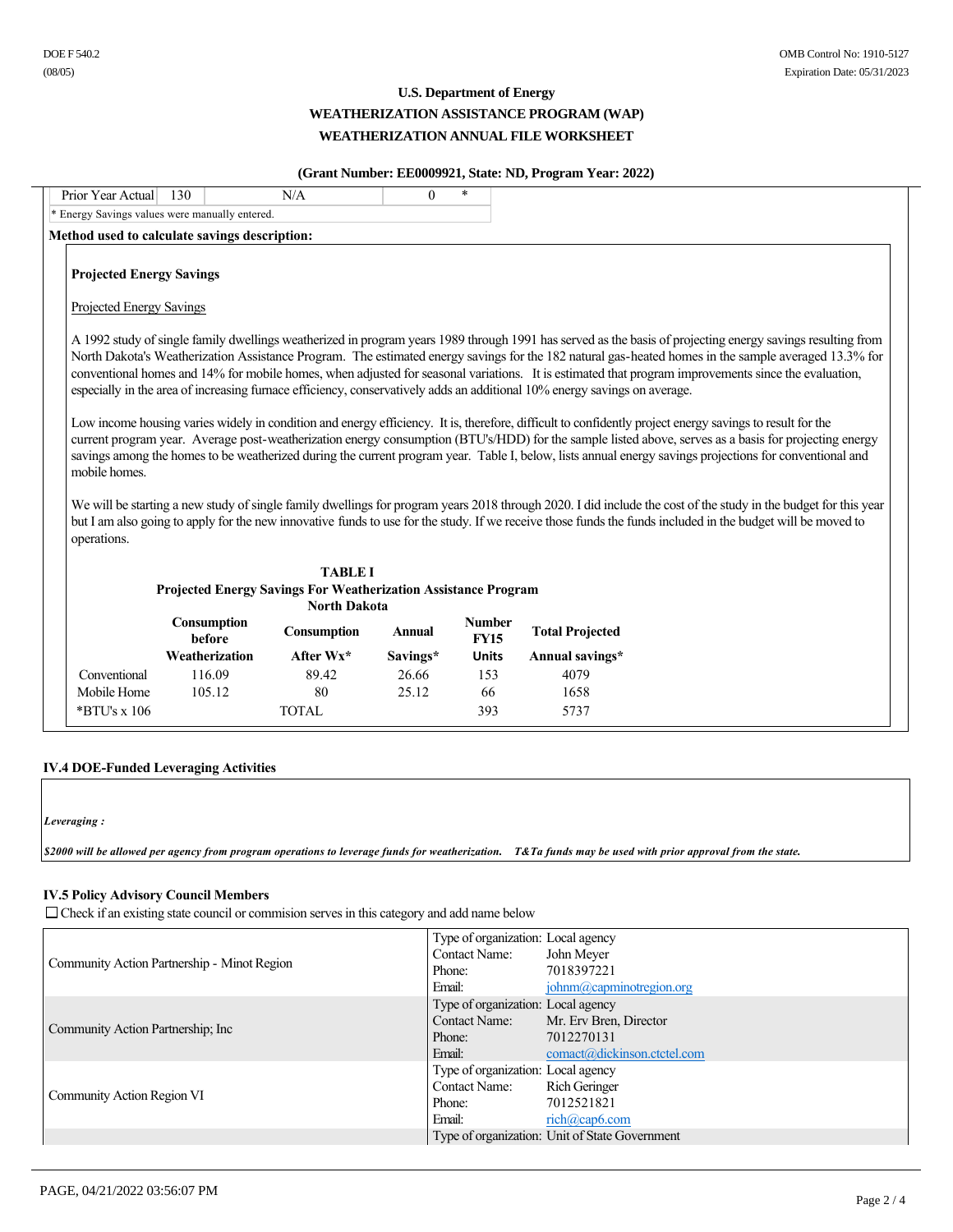#### **(Grant Number: EE0009921, State: ND, Program Year: 2022)**

|                                          | <b>Contact Name:</b>               | <b>Bruce Hagen</b>                                             |
|------------------------------------------|------------------------------------|----------------------------------------------------------------|
| Department of Commerce, Bruce Hagen      | Phone:                             | 7013904806                                                     |
|                                          | Email:                             | bahagen@nd.gov                                                 |
|                                          | Type of organization: Other        |                                                                |
| Melvin Zent                              | <b>Contact Name:</b>               |                                                                |
|                                          | Phone:                             | 7014832618                                                     |
|                                          | Email:                             | $m$ <i>jzent@ndsupernet.com</i>                                |
|                                          |                                    | Type of organization: Unit of State Government                 |
|                                          | Contact Name:                      | Bonnie Malo                                                    |
| ND Department of Commerce                | Phone:                             | 7013282476                                                     |
|                                          | Email:                             | $b$ malo@nd.gov                                                |
|                                          |                                    | Type of organization: Unit of State Government                 |
| ND Department of Commerce                | Contact Name:                      | Rory Hoffmann                                                  |
|                                          | Phone:                             | 7014863330                                                     |
|                                          | Email:                             | rihoffmann@nd.gov                                              |
|                                          | Type of organization: Other        |                                                                |
| North Dakota State University            | Contact Name:                      | Ken Hellevang                                                  |
|                                          | Phone:                             | 7012317243                                                     |
|                                          | Email:                             | kenneth.hellevang@ndsu.edu                                     |
|                                          |                                    | Type of organization: Non-profit (not a financial institution) |
| Red River Valley Community Action Agency | Contact Name:                      | Kathie Johnson                                                 |
|                                          | Phone:                             | 7017465431                                                     |
|                                          | Email:                             | kjohnson@rrvca.com                                             |
|                                          | Type of organization: Local agency |                                                                |
| Southeastern ND Community Action Agency  | <b>Contact Name:</b>               | Brandon Kjelden                                                |
|                                          | Phone:                             | 7012322452                                                     |
|                                          | Email:                             | brandonk@sendcaa.org                                           |

# **IV.6 State Plan Hearings (Note: attach notes and transcripts to the SF-424)**

Date Held Newspapers that publicized the hearings and the dates the notice ran

04/15/2021 Transcript and notice attached.

### **IV.7 Miscellaneous**

**Recipient Business Officer: Alison Widmer**

**aljwidmer@nd.gov**

**7013285391**

**Principle Investigator:**

**Bruce Hagen bahagen@nd.gov 7013904806**

**We are giving the agencies the option to blend LIHEAP funds on DOE jobs starting with this program year. All jobs with any DOE funds used will follow all DOE rules. This will help avoid some deferrals and should lower the cost per unit as some of the agencies are struggling to maintain a low cost per unit and buy needed equipment.**

**There is one outlier within the Subgrantee production and funding allocation. Region One has a smaller low income population so it affects their allocation. It is about a thousand less than the other regions average.**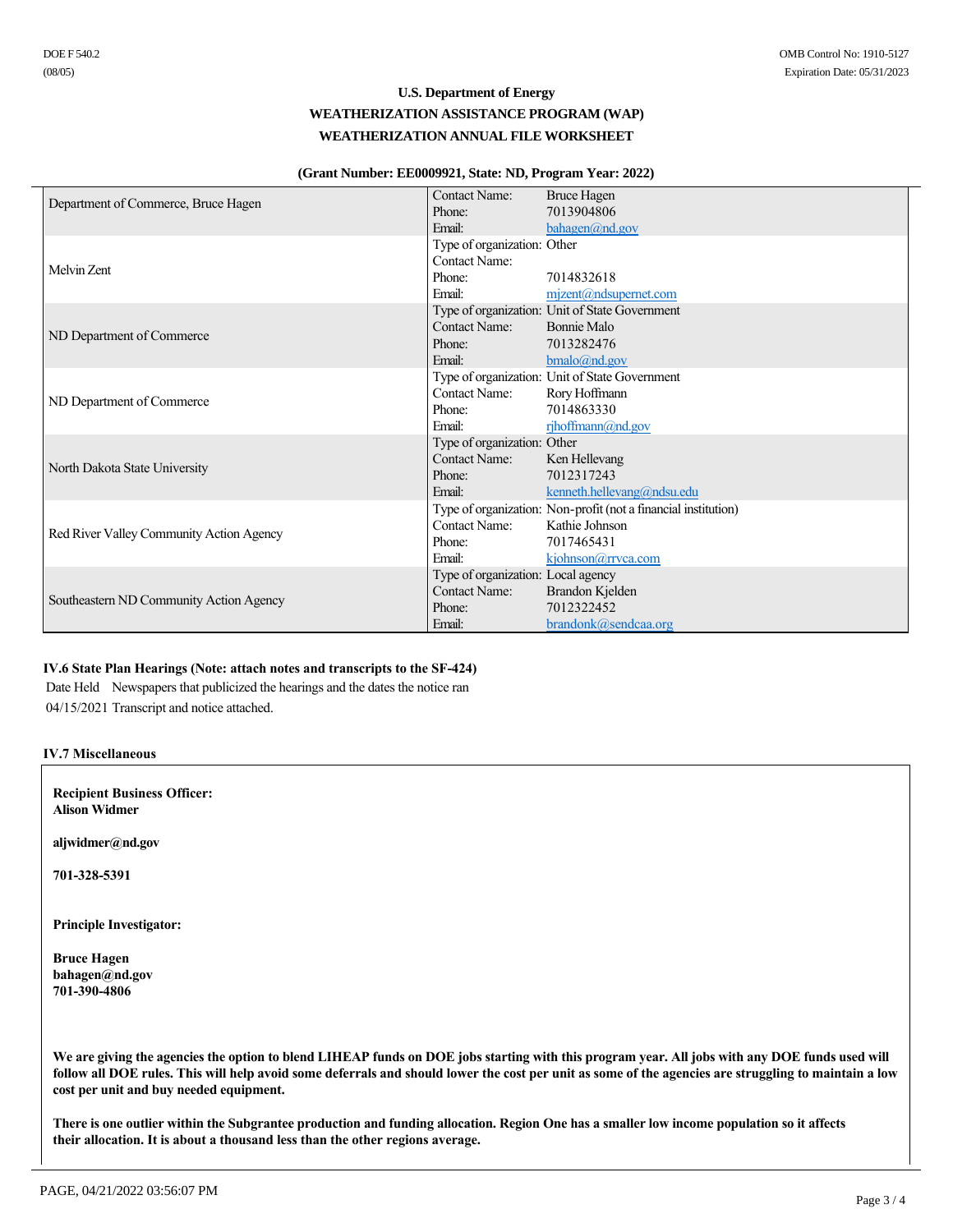### **(Grant Number: EE0009921, State: ND, Program Year: 2022)**

### **Weatherization Readiness Funds (WRF)**

**Division of Community Services (DCS) will contract out the administration of the Weatherization Readiness Funds to the Community Action Partnership of North Dakota (CAPND). CAPND will be allowed to use up to 15% (\$26,044) of the funds for administrative costs. The subgrantees will submit job proposals to DCS where the State Manager will approve them. When the work is complete the subgrantees will submit invoices to CAPND for reimbursement. The WRF will use the same priority system as the regular Weatherization grant. WRF will not be used on rentals. There is a \$15,000 cap on WRF that can be used on a project. If WRF are used on a house, that house must be weatherized using PY2022 funds and be counted as a DOE completion in PY2022. Other funds may be used to leverage the WRF but not DOE regular program funds. All information will be tracked in our WxPro Audit and Reporting Tool. The date of deferral will be entered and the job will be removed from the deferral list when the WRF work is completed. All required information in WPN 226 will be tracked for reporting purposes.**

**Some examples of allowable activities:**

**Roof repair or replacement**

**Wall repair (interior or exterior)** 

**Ceiling repair** 

**Floor repair** 

**Foundation or subspace repair** 

**Exterior drainage repairs (e.g., landscaping or gutters)**

**Plumbing repairs** 

**Electrical repair**

**Leveling manufactured homes**

Clean-up or remediation beyond typical scope of WAP

 **Lead paint** 

**Asbestos (confirmed or suspected, including vermiculite), mold and/or moisture**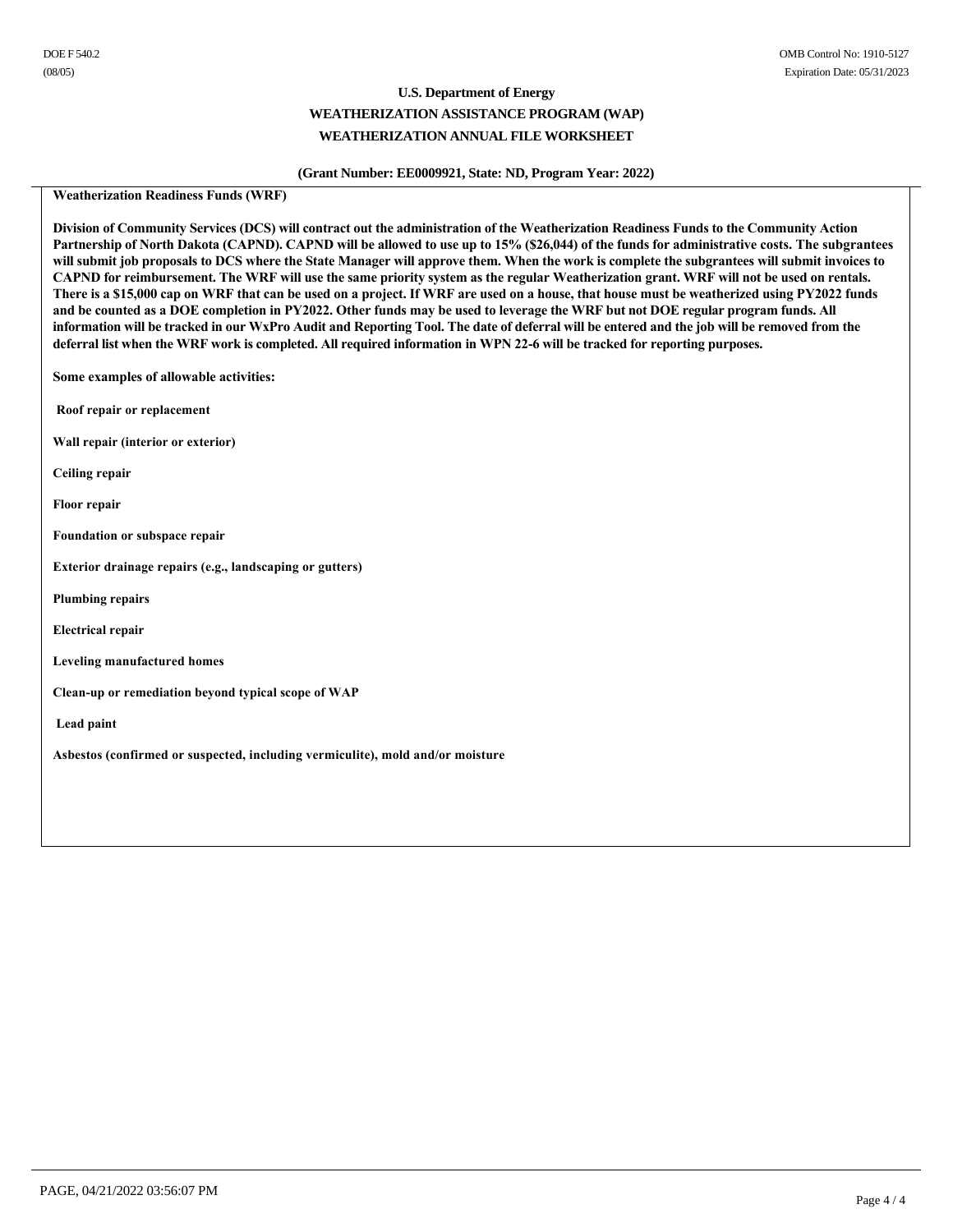### **WEATHERIZATION ASSISTANCE PROGRAM**

**SUBGRANTEE INFORMATION** 

State: ND Grant Number: EE0009921 Program Year: 2022

| Address:<br>Counties<br>served: | <b>Name: Community Action Partnership - Minot Region</b><br>2020 8th Ave South East<br>Minot, ND 58701-4304<br><b>MCHENRY County</b><br><b>PIERCE County</b><br><b>BURKE County</b><br><b>RENVILLE County</b><br><b>BOTTINEAU County</b><br><b>WARD County</b><br><b>MOUNTRAIL County</b> | Tentative allocation: \$356,687.00<br>Planned units: 30<br>Type of organization: Local agency                            | Contact:<br>UEI:<br>DUNS:<br>Phone:<br>Fax:<br>Email: | Willie Soderholm<br>LCGHFWRKNSY9<br>164206351<br>$(701) 839 - 7221$<br>$(701) 839 - 1747$<br>willy@capminotregion.org<br>Congressional<br>districts served: | CD<br>ND-Statewide |
|---------------------------------|-------------------------------------------------------------------------------------------------------------------------------------------------------------------------------------------------------------------------------------------------------------------------------------------|--------------------------------------------------------------------------------------------------------------------------|-------------------------------------------------------|-------------------------------------------------------------------------------------------------------------------------------------------------------------|--------------------|
|                                 |                                                                                                                                                                                                                                                                                           | Source of labor: Agency                                                                                                  |                                                       |                                                                                                                                                             |                    |
|                                 | Name: Community Action Partnership; Inc                                                                                                                                                                                                                                                   |                                                                                                                          | Contact:<br>UEI:<br>DUNS:                             | Mr. Erv Bren, Director<br>TKCNAFZNNRN4<br>018175468                                                                                                         |                    |
| Address:                        | 202 East Villard                                                                                                                                                                                                                                                                          |                                                                                                                          | Phone:                                                | $(701)$ 227-0131                                                                                                                                            |                    |
|                                 | Dickinson, ND 58601-0000                                                                                                                                                                                                                                                                  |                                                                                                                          | Fax:                                                  | $(701)$ 227-4750                                                                                                                                            |                    |
| Counties<br>served:             | <b>DIVIDE County</b><br><b>HETTINGER County</b><br><b>BOWMAN County</b><br><b>BILLINGS County</b><br><b>GOLDEN VALLEY County</b><br><b>ADAMS County</b><br><b>MCKENZIE County</b><br><b>WILLIAMS County</b><br><b>SLOPE County</b><br><b>STARK County</b><br><b>DUNN County</b>           | Tentative allocation: \$461,179.00<br>Planned units: 43<br>Type of organization: Local agency<br>Source of labor: Agency | Email:                                                | comact@dickinson.ctctel.com<br>Congressional<br>districts served:                                                                                           | CD<br>ND-Statewide |
|                                 |                                                                                                                                                                                                                                                                                           |                                                                                                                          |                                                       |                                                                                                                                                             |                    |
|                                 | <b>Name: Community Action Program Region VII</b>                                                                                                                                                                                                                                          |                                                                                                                          | Contact:<br>UEI:<br>DUNS:                             | Ms. Andrea Werner, Director<br>GMZNE8N47KE5<br>062663570                                                                                                    |                    |
| Address:                        | 2105 Lee Avenue                                                                                                                                                                                                                                                                           |                                                                                                                          | Phone:                                                | $(701)$ 258-2240                                                                                                                                            |                    |
|                                 | Bismarck, ND 58504-0000                                                                                                                                                                                                                                                                   |                                                                                                                          | Fax:                                                  | $(701)$ 258-2245                                                                                                                                            |                    |

Email:

andreaw@cap7.com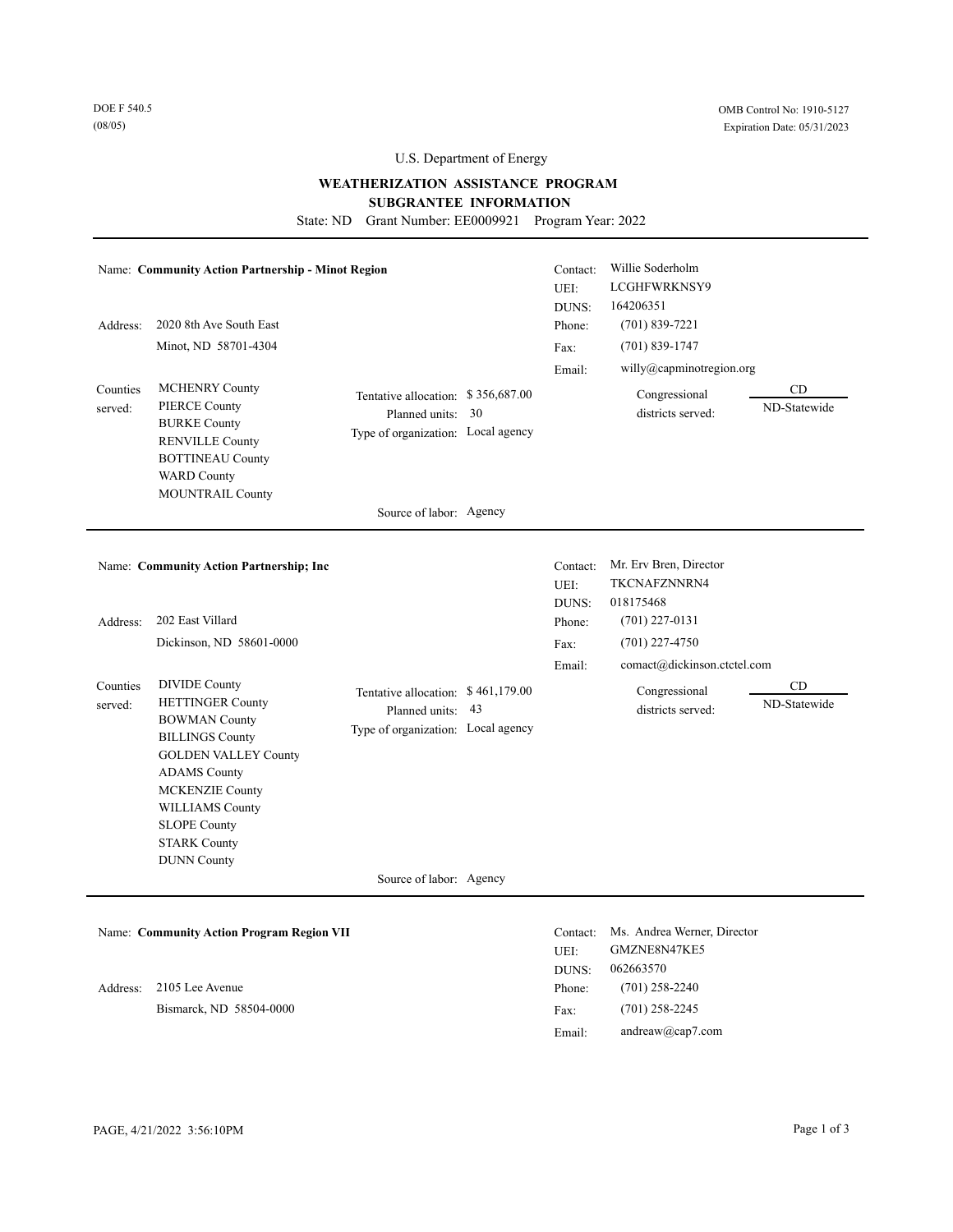# **WEATHERIZATION ASSISTANCE PROGRAM**

**SUBGRANTEE INFORMATION** 

State: ND Grant Number: EE0009921 Program Year: 2022

| Counties<br>served: | <b>GRANT County</b><br><b>SIOUX County</b><br><b>EMMONS County</b><br><b>OLIVER County</b><br><b>MERCER County</b><br><b>BURLEIGH County</b><br><b>SHERIDAN County</b><br><b>MCLEAN County</b><br><b>MORTON County</b><br><b>KIDDER County</b> | Tentative allocation: \$395,757.00<br>Planned units: 35<br>Type of organization: Local agency<br>Source of labor: Agency            |                           | Congressional<br>districts served:                           | CD<br>ND-Statewide |
|---------------------|------------------------------------------------------------------------------------------------------------------------------------------------------------------------------------------------------------------------------------------------|-------------------------------------------------------------------------------------------------------------------------------------|---------------------------|--------------------------------------------------------------|--------------------|
|                     |                                                                                                                                                                                                                                                |                                                                                                                                     |                           |                                                              |                    |
|                     | Name: Community Action Region VI                                                                                                                                                                                                               |                                                                                                                                     | Contact:<br>UEI:<br>DUNS: | Ms. Kristina Brownell, Director<br>W381FHWYGYQ6<br>108665829 |                    |
| Address:            | 1311 12th Avenue NE                                                                                                                                                                                                                            |                                                                                                                                     | Phone:                    | $(701)$ 252-1821                                             |                    |
|                     | PO Box 507                                                                                                                                                                                                                                     |                                                                                                                                     | Fax:                      | $(701)$ 252-7108                                             |                    |
|                     | Jamestown, ND 58402-0507                                                                                                                                                                                                                       |                                                                                                                                     | Email:                    | kristina@cap6.com                                            |                    |
| Counties<br>served: | MCINTOSH County<br><b>GRIGGS County</b><br><b>STUTSMAN County</b><br><b>FOSTER County</b><br><b>BARNES County</b><br><b>LOGAN County</b><br><b>DICKEY County</b><br><b>WELLS County</b><br><b>LAMOURE County</b>                               | Tentative allocation: \$269,626.00<br>Planned units: 23<br>Type of organization: Local agency                                       |                           | Congressional<br>districts served:                           | CD<br>ND-Statewide |
|                     |                                                                                                                                                                                                                                                | Source of labor: Agency                                                                                                             |                           |                                                              |                    |
|                     | Name: Dakota Prairie Community Action Agency                                                                                                                                                                                                   |                                                                                                                                     | Contact:<br>UEI:<br>DUNS: | Mr. Perry Lundon<br>QB3WLK4ANMZ2<br>627078983                |                    |
| Address:            | 223 4th St. NE                                                                                                                                                                                                                                 |                                                                                                                                     | Phone:                    | $(701)$ 662-6500                                             |                    |
|                     | Devils Lake, ND 58301-0000                                                                                                                                                                                                                     |                                                                                                                                     | Fax:                      | $(701)$ 662-6511<br>dpcaalundon@stellarnet.com               |                    |
| Counties<br>served: | <b>RAMSEY County</b><br><b>ROLETTE County</b><br><b>CAVALIER County</b><br><b>TOWNER County</b><br><b>EDDY County</b><br><b>BENSON County</b>                                                                                                  | Tentative allocation: \$377,853.00<br>Planned units: 33<br>Type of organization: Non-profit organization<br>Source of labor: Agency | Email:                    | Congressional<br>districts served:                           | CD<br>ND-Statewide |
|                     |                                                                                                                                                                                                                                                |                                                                                                                                     |                           |                                                              |                    |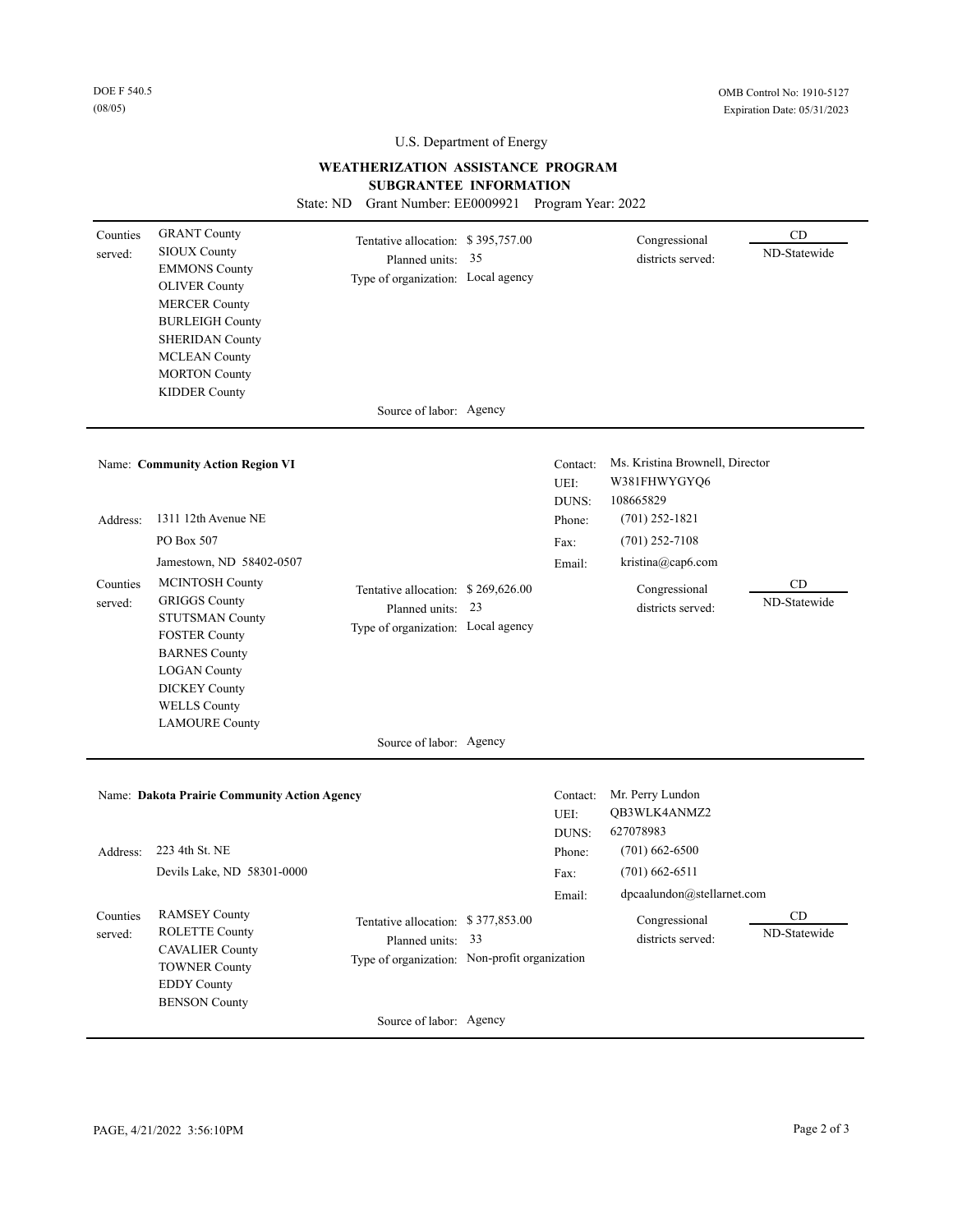# **WEATHERIZATION ASSISTANCE PROGRAM SUBGRANTEE INFORMATION**

State: ND Grant Number: EE0009921 Program Year: 2022

| Address:            | Name: Red River Valley Community Action<br>4212 Gateway Drive<br>Grand Forks, ND 58203-0000                                                                           |                                                                                                                       |    | Contact:<br>UEI:<br>DUNS:<br>Phone:<br>Fax: | Kevin Cooper<br>PD1TT3GNW5M6<br>106708472<br>$(701)$ 746-5431<br>$(701)$ 746-0406 |                    |
|---------------------|-----------------------------------------------------------------------------------------------------------------------------------------------------------------------|-----------------------------------------------------------------------------------------------------------------------|----|---------------------------------------------|-----------------------------------------------------------------------------------|--------------------|
| Counties<br>served: | <b>WALSH County</b><br><b>GRAND FORKS County</b><br><b>NELSON County</b><br>PEMBINA County                                                                            | Tentative allocation: \$327,273.00<br>Planned units:<br>Type of organization: Local agency<br>Source of labor: Agency | 28 | Email:                                      | kcooper@rrvca.com<br>Congressional<br>districts served:                           | CD<br>ND-Statewide |
|                     |                                                                                                                                                                       |                                                                                                                       |    |                                             |                                                                                   |                    |
| Address:            | <b>Name: Southeastern ND Community Action Agency</b><br>3233 South University                                                                                         |                                                                                                                       |    | Contact:<br>UEI:<br>DUNS:<br>Phone:         | Brandon Kjelden<br>ELM2NQ6MMSE5<br>164197311<br>$(701)$ 232-2452                  |                    |
| Counties<br>served: | Fargo, ND 58108-2683<br><b>RANSOM County</b><br><b>STEELE County</b><br><b>RICHLAND County</b><br><b>TRAILL County</b><br><b>CASS County</b><br><b>SARGENT County</b> | Tentative allocation: \$455,957.00<br>Planned units:<br>Type of organization: Local agency                            | 39 | Fax:<br>Email:                              | $(701)$ 298-3115<br>brandonk@sendcaa.org<br>Congressional<br>districts served:    | CD<br>ND-Statewide |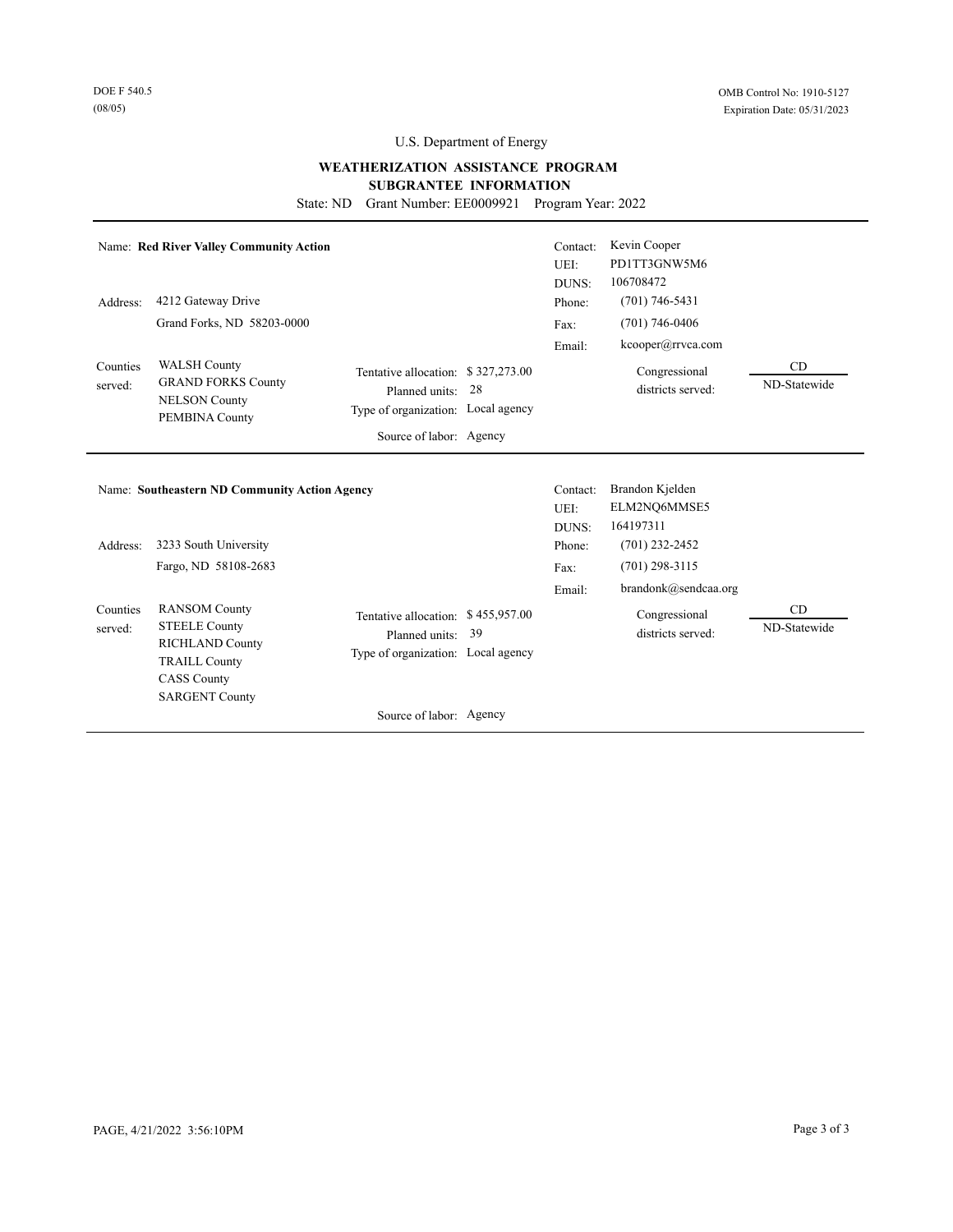#### **(Grant Number: EE0009921, State: ND, Program Year: 2022)**

This worksheet should be completed as specified in Section III of the Weatherization Assistance Program Application Package.

### **V.1 Eligibility**

#### **V.1.1 Approach to Determining Client Eligibility**

Provide a description of the definition of income used to determine eligibility

#### **Verifications:**

- 1. **A LIHEAP referral from the DCS or the County Social Services Office for the current program year identifying the client and the client's current address.**
- 2. **Verification documentation generally available from the client consists of: pay stubs, Employee W2 forms, income tax returns (State or**  Federal), self-employment IRS form 1040, Schedule C or F.
- 3. **Other sources which may be used for income verification are: employer statements of at least three months wage records, statements from employers, state income tax records.**
- 4. **Social Security Benefit verification include: Social Security benefit checks, SSA/SSI Award Letters, correspondence from Social Security regarding benefits, requests from the agency for information from local SSA offices.**
- 5. **Pension and other benefits verification generally available from applicants: unemployment compensation award or determination letter, pension award notice, Veterans Administration Award letter, income tax records, railroad retirement award letter.**
- 6. **Other income must generally be obtained from clients and include: rental agreements or leases, receipts from services provided, statements from Dept. of Labor for unemployment benefits, statements from insurance carriers for Workmen Compensation Claims.**
- 7. **Documentation is required, to the most reasonable extent possible, for applicants who report zero incomes. A signed statement by the applicant is acceptable, provided information has been obtained regarding basic living costs including food, shelter, utilities, medical expenses, etc, for the months of zero income reported.**
- 8. **A Community Action Agency (CAA) authorized representative's signature on the application for weatherization assistance certifies that the agency representative has verified the client's eligibility.**
- 9. **WAP Grantees and Subgrantees may certify that applicants have met the income requirements of HUD meanstested programs through mechanisms including, but not limited to, applicant documentation, interagency lists of recipients, shared system databases, etc. Method of verification of eligibility must be included in the client file.**

#### **Definition of income is as described in WPN 223.**

Applications more than a year old that have not been served must be re-evaluated for income eligibility.

#### **2022 POVERTY INCOME GUIDELINES CONTIGUOUS STATES U.S. GRANTEES EFFECTIVE January 12th, 2022**

| <b>Size of Family Unit</b> | <b>Threshold</b> | 200%     |
|----------------------------|------------------|----------|
| 1                          | \$13,590         | \$27,180 |
| $\overline{2}$             | \$18,310         | \$36,620 |
| 3                          | \$23,030         | \$46,060 |
| $\overline{4}$             | \$27,750         | \$55,500 |
| 5                          | \$32,470         | \$64,940 |
| 6                          | \$37,190         | \$74,380 |
| $\overline{7}$             | \$41,910         | \$83,820 |
| 8                          | \$46,630         | \$93,260 |

For families with more than 8 persons, 100% of poverty level increases \$4,720 for each additional person. Therefore, for weatherization at 200% of poverty level, add **\$9,440 for each additional person.**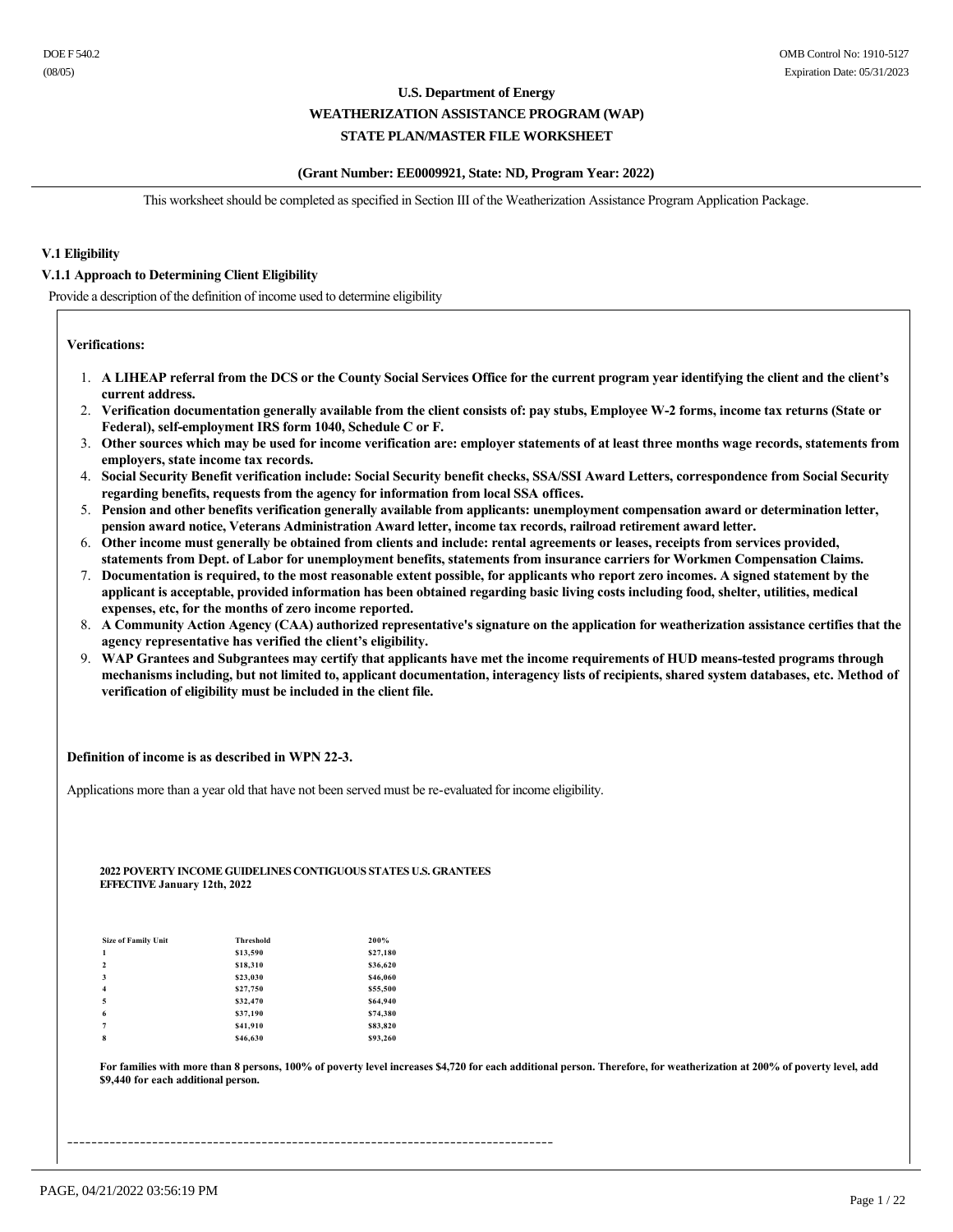### **(Grant Number: EE0009921, State: ND, Program Year: 2022)**

LIHEAP Eligibility Determination will follow section 415-25 of the attached 2020 ND LIHEAP State Plan.

Describe what household eligibility basis will be used in the Program

**LIHEAP Income Eligibility Criteria**

**The maximum income eligibility limit for heating assistance is 60% of the state median income as updated annually in the Federal Register by the U.S. Department of Health and Human Services, under authority of section 673(2) of the Omnibus Budget Reconciliation Act of 1981, that are in effect at the beginning of this federal fiscal year and subsequent federal fiscal years.**

Income Eligibility Levels 415-25-05-10

The income eligibility limits for heating assistance are based on 60% of the North Dakota median income. The monthly income eligibility levels are determined by dividing the annual amount by 12 months and rounding off to the nearest dollar (indicated by \*). Therefore, the adjusted gross income eligibility limits for FY2022 are as follows:

Household Size Annual Eligibility Limit Monthly Eligibility Limit

|                 | \$32,457  | \$2,706 |
|-----------------|-----------|---------|
| $\overline{2}$  | \$42,467  | \$3,539 |
| 3               | \$52,460  | \$4,372 |
| 4               | \$62,452  | \$5,204 |
| $\overline{5}$  | \$72,444  | \$6,037 |
| $\overline{6}$  | \$82,437  | \$6,870 |
| 7               | \$824,310 | \$7,026 |
| $\overline{8}$  | \$86,184  | \$7,182 |
| 9               | \$88,057  | \$7,338 |
| $\overline{10}$ | \$89,931  | \$7,494 |
| 11              | \$91,804  | \$7,650 |
| $\overline{12}$ | \$93,678  | \$7,807 |

**If an applicant is not eligible for LIHEAP or chooses to not apply for LIHEAP assistance, their income is verified and checked against the DOE income guidelines to make sure service is provided where eligibility exists.**

**DOE Income Eligibility**

**New 2022 Guidelines**

**Size of Family Unit Maximum Family Income** 1 \$27,180

2 \$36,620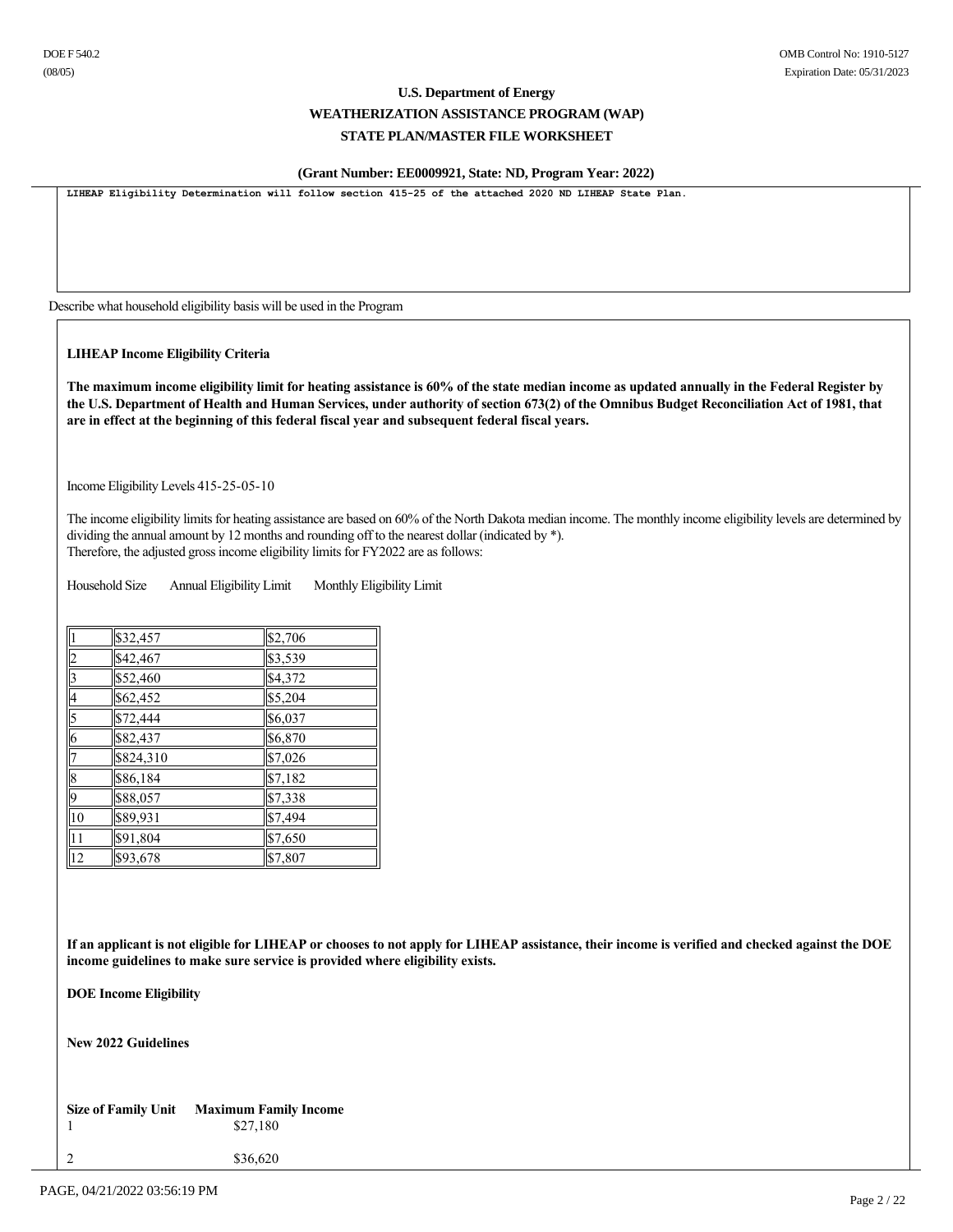#### **(Grant Number: EE0009921, State: ND, Program Year: 2022)**

| $\mathfrak{Z}$                                   | \$46,060 |
|--------------------------------------------------|----------|
| $\overline{4}$                                   | \$55,500 |
| 5                                                | \$64,940 |
| 6                                                | \$74,380 |
| $\tau$                                           | \$83,820 |
| $\,8\,$                                          | \$93,260 |
| For each additional household member add \$9,440 |          |
|                                                  |          |
|                                                  |          |
|                                                  |          |

Describe the process for ensuring qualified aliens are eligible for weatherization benefits

Grantees are directed to review guidance provided by Health and Human Services (HHS) under the Low Income Home Energy Assistance Program (LIHEAP). Qualified aliens are eligible for weatherization.

### **V.1.2 Approach to Determining Building Eligibility**

Procedures to determine that units weatherized have eligibility documentation

See Monitoring Section and ND QCI inspection form checklist attachments.

Describe Reweatherization compliance

All homes weatherized with Federal funds in the last fifteen years are ineligible for additional weatherization assistance. However, DOE allows weatherization funds to be used to re-weatherize units which were partially weatherized with DOE funds prior to the fifteen year cutoff date. Regulations also permit reweatherization in the event that previously applied weatherization materials are damaged by fire, flood or act of God and the needed repairs to weatherization materials are not covered by insurance. Therefore, the State will allow the reweatherization of qualified units during the 2022 Plan Year.

To qualify a unit for reweatherization, the occupant must reapply and be determined eligible for assistance. A new energy audit must be completed to determine which measures and materials should be installed on the basis of current standards.

There are no computerized records from the period prior to 7-1-2009. The software used by the sub-grantees was discontinued and could not be transferred to new computers. Some agencies have access to older paper files but since they are not required to keep files that old there are no records available for most of that time period. In cases where an auditor gets to a home that has been previously weatherized, efforts are made to determine when the weatherization was done. If it is questionable, LIHEAP funds will be used for the weatherization of the home. There is no requirement on reweatherization with those funds.

Describe what structures are eligible for weatherization

Single family site built homes, manufactured homes, multi-family buildings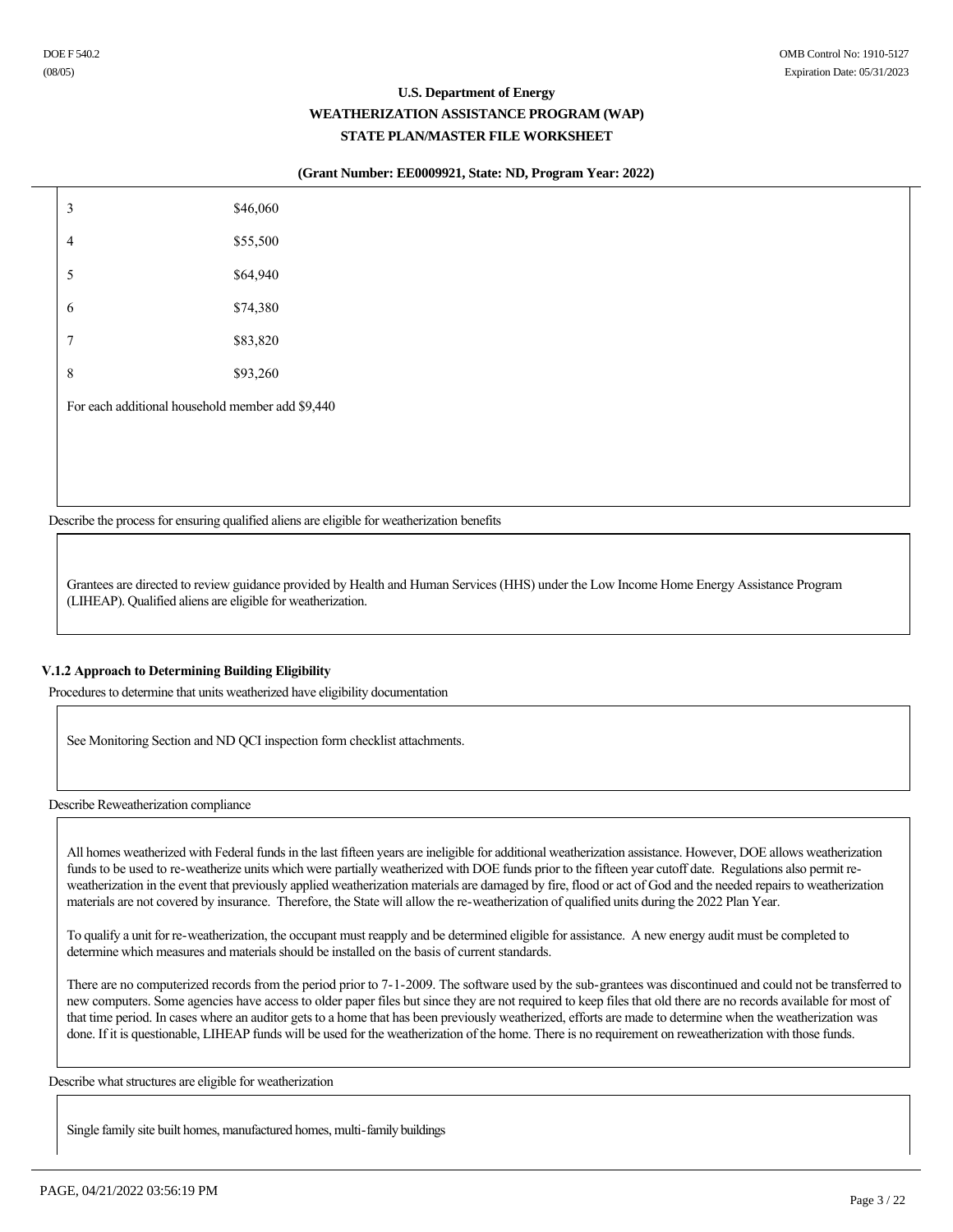# **(Grant Number: EE0009921, State: ND, Program Year: 2022)**

Any non-traditional housing such as shelters will need Grantee approval after consulting the DOE Project Officer.

#### The weatherization of nonstationary campers and trailers is not allowed. Manufactured houses must meet HUD requirements.

The ND Weatherization Assistance Program follows the State Historic Preservation Office Agreement signed with the ND Historic Preservation Office on 10/25/2020. (Agreement attached)

Describe how Rental Units/Multifamily Buildings will be addressed

#### **North Dakota Weatherization Program Rental/Multi-Family Building Procedures**

It is a goal of the North Dakota Weatherization Program to provide assistance in a manner that treats persons eligible for weatherization services living in rental housing equally with persons who are homeowners. However, because the unit to be weatherized is owned by a person who may not be eligible to receive program benefits, sub-grantees must comply with the following before the weatherization process is completed.

1) The sub-grantee has obtained the written permission of the owner or his agent to weatherize the property.

2) If 66 percent (50 percent for 2 to 4 unit buildings, and certain eligible types of large multi family buildings as determined by consulting with the DOE Project Officer) of the dwelling units in the building are eligible dwelling units, or will become eligible dwelling units within 180 days under a Federal, State, or local government program for rehabilitating the building or making similar improvements to the building: a) The entire building must be weatherized. b) All units weatherized will be counted as completions.

3) If less than 66 percent (50 percent for 2 to 4 unit buildings, and certain eligible types of large multifamily

buildings as determined by consulting with the DOE Project Officer) of the dwelling units in the

building are eligible dwelling units or will become eligible dwelling units within 180 days under a

Federal, State, or local government program for rehabilitating the building or making similar

improvements to the building:

a) Only the qualifying units can be weatherized.

b) Only the qualifying units can be counted as completions.

c) The unit is self-contained, without sharing an attic or basement with adjacent units, and has its own individual heating and cooling systems,

4) The unit has been audited with a current, approved energy audit tool and protocol that can

adequately address a single unit within a larger structure,

5) The scope of work is specific to allowable measures within the eligible units.

6) The units would be considered on a case by case basis with approval from the DOE Project Officer.

7) The subgrantee

has established procedures for dwellings which consist of a rental unit or rental units to ensure that:

a) The benefits of weatherization assistance in connection with such rental units, including units where the tenants pay for their energy through their rent, will accrue primarily to the low-income tenants

residing in such units;

b) For a reasonable period of time after weatherization work has been completed on a dwelling containing a unit occupied by an eligible household, the tenants in that unit (including households paying for their

energy through their rent) will not be subjected to rent increases unless those increases are

demonstrably related to matters other than the weatherization work performed;

c) Procedures must be established by the Subgrantee

by which tenants may file complaints, and owners,

in response to such complaints, shall demonstrate that the rent increase concerned is related to matters other than the weatherization work performed;

i) No undue or excessive enhancement shall occur to the value of the dwelling units. One specific application of this policy is to limit expenditures for furnace or boiler replacements for Health and Safety reasons in rental property. As stated above, landlords are responsible for maintaining safe,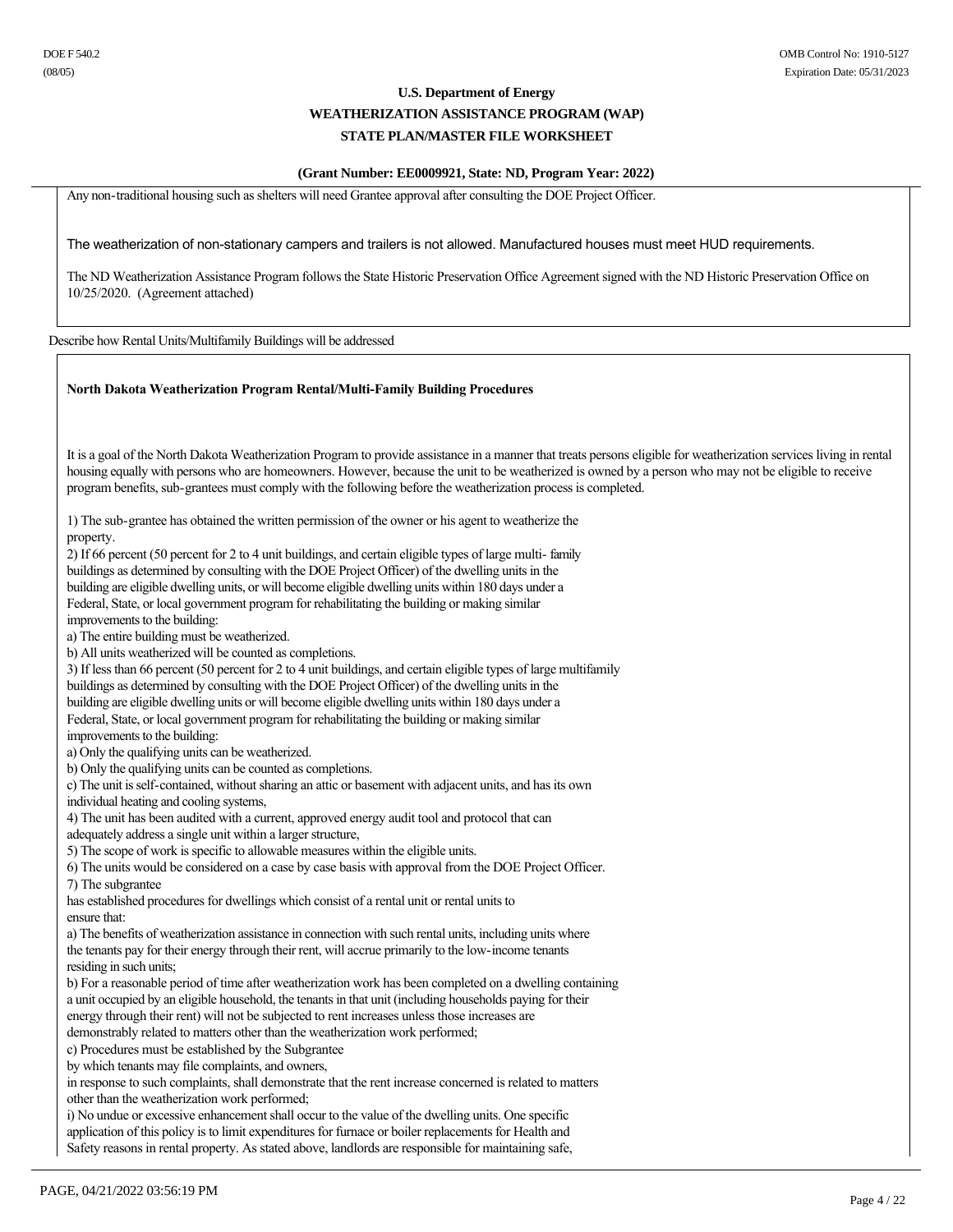# **WEATHERIZATION ASSISTANCE PROGRAM (WAP)**

# **STATE PLAN/MASTER FILE WORKSHEET**

| (Grant Number: EE0009921, State: ND, Program Year: 2022)                                                                                          |
|---------------------------------------------------------------------------------------------------------------------------------------------------|
| operable heating systems in rental units. A properly executed energy audit with an ECM of 1 or greater would not constitute an undue enhancement. |
| d) Weatherization funds may, however, be used to upgrade the efficiency of heating systems in rental                                              |
| property by retrofitting or replacing existing equipment that meets the SIR requirement. The agency                                               |
| will pay no more than \$100 for repair costs.                                                                                                     |
| 8) The North Dakota Weatherization staff has made it a policy to require that each multifamily project that                                       |
| is to be weatherized have at least one major task performed.                                                                                      |
| a) Once we determine there is a major task needed on a project, and the project is deemed eligible,                                               |
| the following steps are taken.                                                                                                                    |
| i) A state weatherization staff member, accompanied by the local Community Action auditor,                                                        |
| visits the property for data collection.                                                                                                          |
| ii) A Health and Safety assessment is done.                                                                                                       |
| (1) If needed Health and Safety tasks are estimated to be too costly or Health and Safety                                                         |
| requirements cannot be met the project will be deferred.                                                                                          |
| (2) If the project passes the Health and Safety assessment the following areas are inspected:                                                     |
| (a) Attic insulation levels                                                                                                                       |
| (b) Wall insulationlevels                                                                                                                         |
| (c) Basement and/or crawl space insulationlevels                                                                                                  |
| (d) Refrigerator make and model                                                                                                                   |
| (e) Existing light bulbwattage                                                                                                                    |
| (f) Heating systems                                                                                                                               |
| (g) Cooling systems                                                                                                                               |
| (h) Hot water distribution system                                                                                                                 |
| (i) Primary andstormwindowcondition                                                                                                               |
| (j) Primary door condition                                                                                                                        |
| (k) Air infiltration points and chase ways                                                                                                        |
| (l) Integrity of roof and building envelope                                                                                                       |
| (m) Any other area(s) that affect the building's thermal performance                                                                              |
| (n) The utility bills from the previous year are collected.                                                                                       |
| 9) The local Community Action runs the tasks through the state approved energy audit to get a cost for the                                        |
| task.                                                                                                                                             |
| a) This gives us a local cost that is used for the DOE approved multifamily energy audit.                                                         |
| 10) The state staff member models the building using the DOE approved multifamily energy audit software                                           |
| with all the data collected from the site and inputs the utility bills.                                                                           |
| a) All tasks or improvements are run through DOE approved multifamily energy audit to get the                                                     |
| Savings to Investment Ratio (SIR) for each task.                                                                                                  |
| b) All improvement SIRs must meet the levels as set forth in the NorthDakota Standard Work                                                        |
| Specifications and Field Guide as well as State Policy before they can be performed.                                                              |
| c) The project documentation is sent to the DOE Project Officer for approval before any work is started.                                          |
| d) The eligible improvements, as recommended by DOE approved multifamily energy audit, are sent to                                                |
| the local Community                                                                                                                               |
| Action agency for the weatherization process.                                                                                                     |
| e) All the improvements must be installed in accordance with the North Dakota Standard Work                                                       |
| Specifications and FieldGuide.                                                                                                                    |
|                                                                                                                                                   |
| f) All multi-family projects must have a final inspection done by a certified multi-family inspector before the state does a final inspection.    |
|                                                                                                                                                   |
|                                                                                                                                                   |
|                                                                                                                                                   |
|                                                                                                                                                   |
| 2.05.1 Landlord Obligations                                                                                                                       |
|                                                                                                                                                   |
|                                                                                                                                                   |
|                                                                                                                                                   |
|                                                                                                                                                   |
|                                                                                                                                                   |
| 1. Under North Dakota law, landlords have the following obligations to the renter and rental units:                                               |
|                                                                                                                                                   |

- 1. Comply with the requirements of building and housing codes relating to health and safety.
- 2. Arrange for or make all repairs and do whatever is necessary to put and keep the premises in a fit and habitable condition. The tenant must give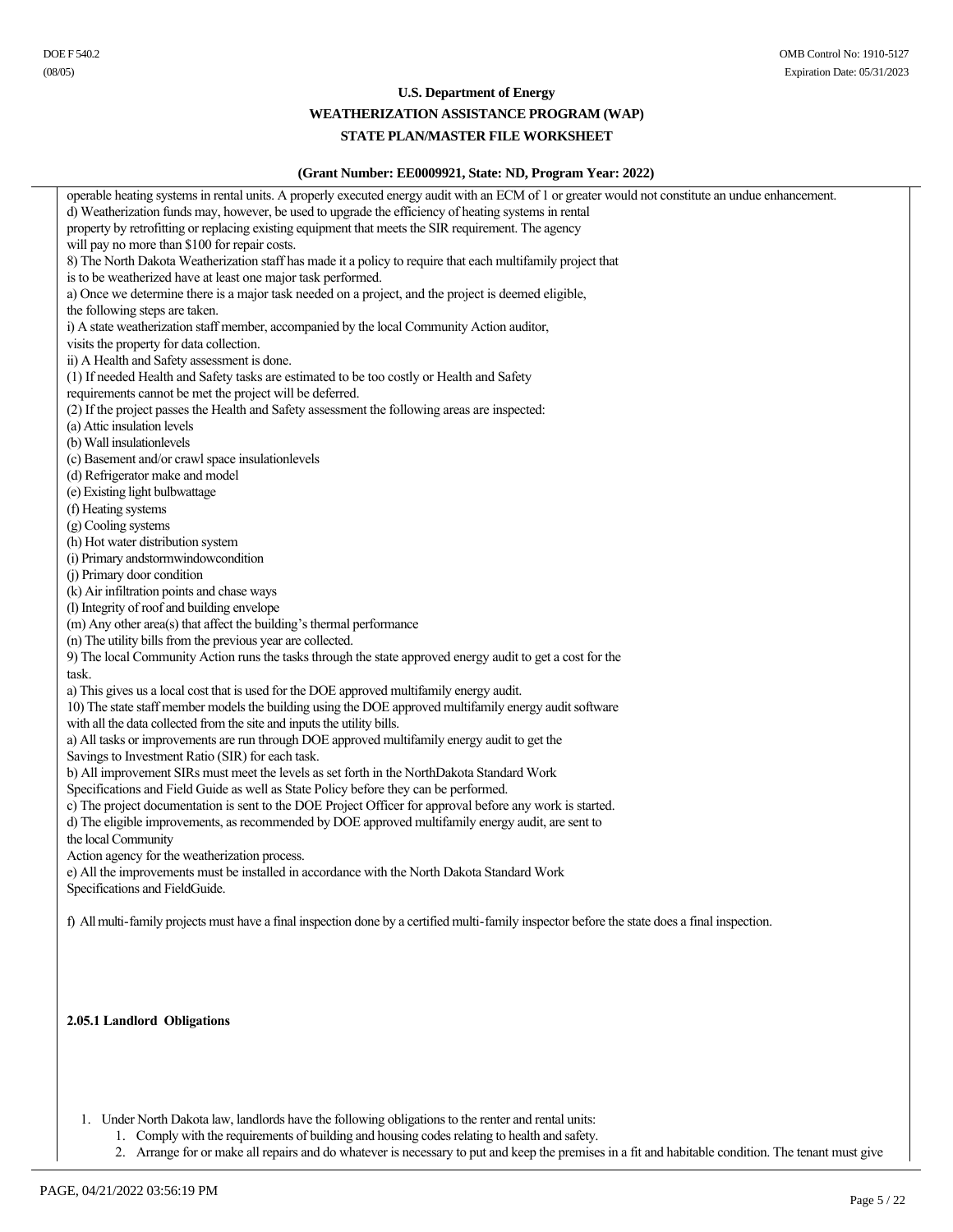#### **WEATHERIZATION ASSISTANCE PROGRAM (WAP)**

# **STATE PLAN/MASTER FILE WORKSHEET**

#### **(Grant Number: EE0009921, State: ND, Program Year: 2022)**

the landlord reason-able notice and a reasonable amount of time in which to make repairs. (The definition of reasonable very often depends on the needed repair.)

- 3. Keep all common areas in a clean and safe condition.
- 4. Maintain in good, safe working order and condition all electrical, plumbing, sanitary, heating, ventilating, air conditioning systems, other facilities, and appliances, including elevators, supplied or required to be supplied by the landlord.
- 5. Provide and maintain appropriate receptacles and conveniences for the removal of ashes, garbage, rubbish, and other waste incidental to the occupancy of the dwelling unit and arrange for their removal.
- 6. Provide smoke detectors in each unit.
- 7. Provide running water and reasonable amounts of hot water and heat.
- 2. Sub-grantees must assure that a landlord has met his/her obligation under North Dakota law before weatherizing rental property which they own.

#### **2.05.2 North Dakota Weatherization Assistance Program Rental Agreement**

Before a rental unit can be weatherized, the landlord or authorized agent and the eligible tenant must agree to and sign the North Dakota Weatherization Assistance Program Rental Agreement (see attachment).

At the time the agreement is executed, sub-grantees must inform the eligible tenant that in the event the landlord violates the weatherization agreement, they should notify the sub-grantees office so the appropriate action can be taken against the landlord.

Describe the deferral Process

Refer to the ND 2022 DOE Policies and Procedures Manual - Section 500.70

Deferrals Are now tracked in the WxPro software and reports with information on deferrals can be generated.

#### **V.1.3 Definition of Children**

Definition of children (below age): **18**

#### **V.1.4 Approach to Tribal Organizations**

 $\Box$  Recommend tribal organization(s) be treated as local applicant? If YES, Recommendation. If NO, Statement that assistance to low-income tribe members and other low-income persons is equal.

### **Tribal Allocation**

DOE funded weatherization activities will also be made available to all eligible Native American households residing on reservations within the State. The CAAs will be allowed to weatherize any eligible residence located within the boundaries of the Spirit Lake Sioux, Standing Rock, Turtle Mountain and Fort Berthold (Three Affiliated Tribes) Reservations. Grant agreements with the sub-grantees specify the minimum amount of WAP funds to be available for expenditure for the weatherization of Native American households within the boundaries of each tribal jurisdiction served by North Dakota's WAP program.

Minimum WAP funding levels allocated for tribal weatherization services on each reservation and to be distributed to North Dakota's sub-grantee agencies are as follows:

Percent of ND WAP: 7.2%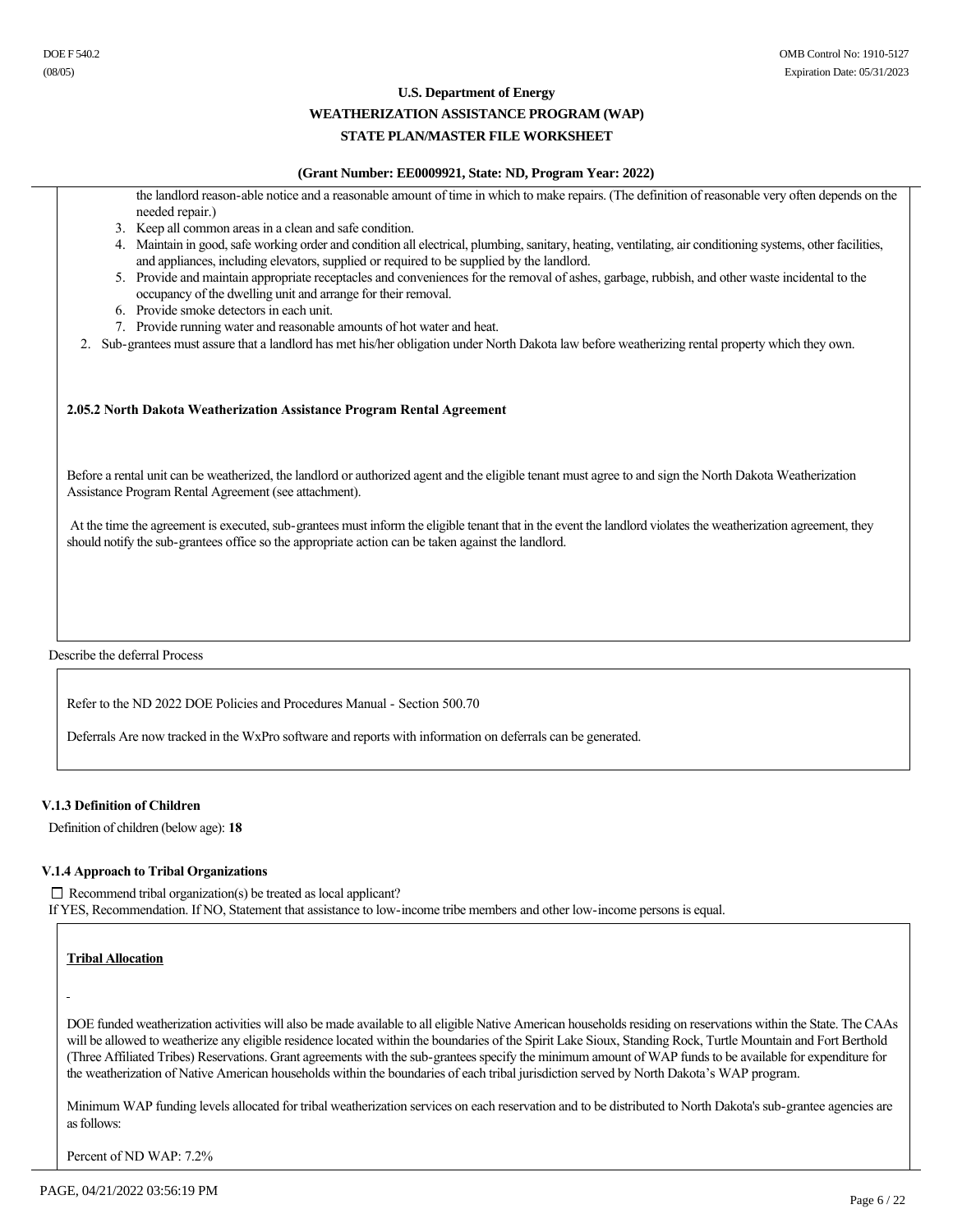#### **(Grant Number: EE0009921, State: ND, Program Year: 2022)**

Distribution of Tribal Weatherization Funds to Sub-grantees:

Sub-grantee Tribal Jurisdiction Percent of Tribal WAP/PVE

Community Action (Region II) Ft. Berthold 21.26

Dakota Prairie CAA (Region III) Spirit Lake 23.23

Turtle Mountain 42.00

Community Action (Region VII) Standing Rock 13.50

Although tribal households represent a small percentage of the state's low income population, a large proportion of tribal residents qualify for weatherization and many of the housing units within these tribal jurisdictions are in poor condition. Should the need arise, the State of North Dakota will permit sub-grantees to exceed the minimum allocation levels for each tribal jurisdiction, as specified above, in order to have a greater impact on energy use and housing conditions on the reservations.

However, if after soliciting weatherization applications, the sub-grantee finds that there are insufficient applications to fully utilize the tribal allocation, the subgrantee may utilize the funds to serve clients off the reservation.

During the program year, the majority of labor for installing weatherization materials will be supplied by CAA weatherization crews. Contract labor will be used the event of furnace retrofit or replacement and to a limited extent for other weatherization labor.

### **V.2 Selection of Areas to Be Served**

#### **Sub-grantee Service Areas**

North Dakota's fifty-three counties are grouped into eight regions for the purposes of the Weatherization Assistance Program. The regions correspond with the jurisdictions of the seven (7) community action agencies (CAAs), which conduct weatherization activities on the local level (See attachment). Weatherization services for Regions I and VIII are provided by the Regional VIII CAA.

The Weatherization Assistance Program has been conducted by North Dakota's CAAs since 1977. Each of the seven agencies has demonstrated its ability to complete the work assigned in a timely and effective manner. The crew members, estimators, and coordinators currently in place possess considerable experience and training in the theory and methods of effective home weatherization. The agencies are checked for debarment before the start of each grant. The State also checks the latest audit to see if there are concerns or findings to be aware of.

DOE funded weatherization activities will also be made available to all eligible Native American households residing on reservations within the State. The CAAs will be allowed to weatherize any eligible residence located within the boundaries of the Spirit Lake Sioux, Standing Rock, Turtle Mountain and Fort Berthold (Three Affiliated Tribes) Reservations. Grant agreements with the sub-grantees specify the minimum amount of WAP funds to be available for expenditure for the weatherization of Native American households within the boundaries of each tribal jurisdiction served by North Dakota's WAP program. The minimum amount allocated for all reservations in the State is determined based upon the percentage of the State's low income households residing within the reservation boundaries (7.2% according to the 2010 Census data).

Minimum WAP funding levels allocated for tribal weatherization services on each reservation and to be distributed to North Dakota's sub-grantee agencies are as follows:

| Percent of ND WAP/PVE: $7.2\%$                               |                            |                              |  |  |  |
|--------------------------------------------------------------|----------------------------|------------------------------|--|--|--|
| Distribution of Tribal Weatherization Funds to Sub-grantees: |                            |                              |  |  |  |
| Sub-grantee                                                  | <b>Tribal Jurisdiction</b> | Percent of Tribal<br>WAP/PVE |  |  |  |
| Community Action (Region II)                                 | Ft. Berthold               | 21.26                        |  |  |  |
| Dakota Prairie CAA (Region III)                              | Spirit Lake                | 23.23                        |  |  |  |
|                                                              | Turtle Mountain            | 42.00                        |  |  |  |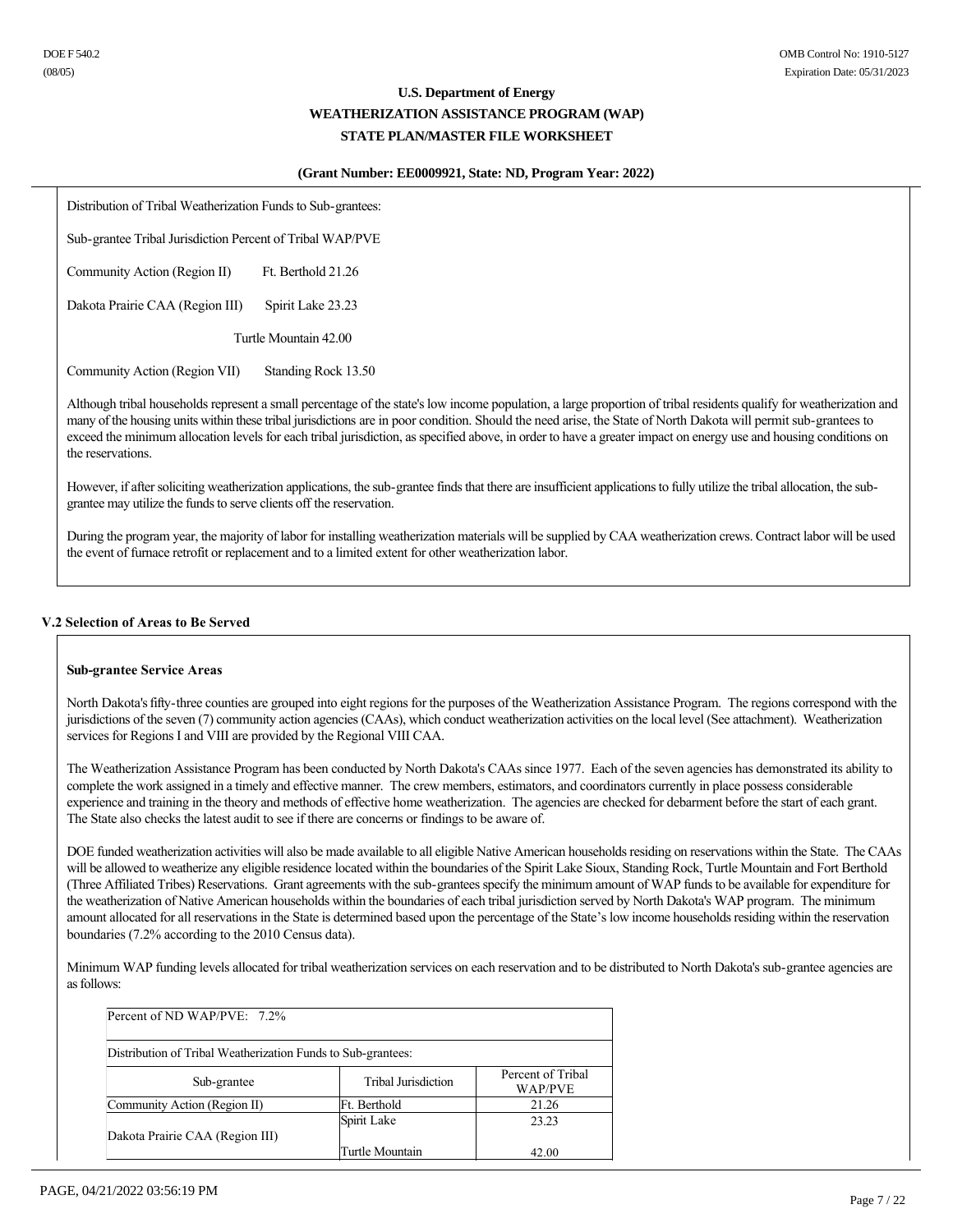# **(Grant Number: EE0009921, State: ND, Program Year: 2022)**

|                                                                                                                                                                                      | (Orant Ramber; EE00092221; Diate; Res, Frogram Fear; 2022) |       |                                                                                                                                                                                                                                                                                                                                                                                                                                                                                                           |
|--------------------------------------------------------------------------------------------------------------------------------------------------------------------------------------|------------------------------------------------------------|-------|-----------------------------------------------------------------------------------------------------------------------------------------------------------------------------------------------------------------------------------------------------------------------------------------------------------------------------------------------------------------------------------------------------------------------------------------------------------------------------------------------------------|
| Community Action (Region VII)                                                                                                                                                        | <b>Standing Rock</b>                                       | 13.51 |                                                                                                                                                                                                                                                                                                                                                                                                                                                                                                           |
| an agency be unable to expend the amount allocated for tribal weatherization, they may request permission from DOC to utilize the funds for non-tribal<br>weatherization purposes.   |                                                            |       | Although tribal households represent a small percentage of the state's low income population, a large proportion of tribal residents qualify for weatherization and<br>many of the housing units within these tribal jurisdictions are in poor condition. The State of North Dakota will permit sub-grantees to exceed the minimum<br>service levels for each tribal jurisdiction, as specified above, in order to have a greater impact on energy use and housing conditions on the reservations. Should |
| the event of furnace retrofit or replacement and to a limited extent for other weatherization labor.                                                                                 |                                                            |       | During the program year, the majority of labor for installing weatherization materials will be supplied by CAA weatherization crews. Contract labor will be used                                                                                                                                                                                                                                                                                                                                          |
| The Grantee reserves the right to change the regional boundaries and the funding to go with the change in the event of changes in eligible population and<br>available applications. |                                                            |       |                                                                                                                                                                                                                                                                                                                                                                                                                                                                                                           |
| system for verifying receipt of any new information that is given to the sub-grantees.                                                                                               |                                                            |       | North Dakota has added new language in the agreements and contracts to reflect the requirements of WPN 15-4 Section 2. We have also developed a                                                                                                                                                                                                                                                                                                                                                           |
| administer the program will be given preference in the process.                                                                                                                      |                                                            |       | The Grantee may use a Request For Proposal to administer the Weatherization Assistance Program in certain regions now served by a Community Action<br>Agency. This may be to consolidate services in case of a change in funding or if it is determined through monitoring and risk analysis that an agency is not serving<br>the population of the region as required by the Grantee and the funding source. Existing ND Community Action Agencies who have demonstrated the ability to                  |
|                                                                                                                                                                                      |                                                            |       |                                                                                                                                                                                                                                                                                                                                                                                                                                                                                                           |

# **V.3 Priorities**

| <b>Client Prioritization</b>                                                                                                                                                              |                                                                                                                                                                                                                                                                          |  |  |  |
|-------------------------------------------------------------------------------------------------------------------------------------------------------------------------------------------|--------------------------------------------------------------------------------------------------------------------------------------------------------------------------------------------------------------------------------------------------------------------------|--|--|--|
| From the 2022 ND DOE Weatherization Policies and Procedures Manual                                                                                                                        |                                                                                                                                                                                                                                                                          |  |  |  |
| <b>SUBJECT: Client Prioritization</b>                                                                                                                                                     | DATE: November 2017                                                                                                                                                                                                                                                      |  |  |  |
| POLICY/GUIDANCE NUMBER: 500.12                                                                                                                                                            | <b>PROGRAM: DOE</b>                                                                                                                                                                                                                                                      |  |  |  |
| <b>Priority for Providing Weatherization Services</b>                                                                                                                                     |                                                                                                                                                                                                                                                                          |  |  |  |
| <b>POLICY:</b> In accordance with 10 CFR 440.16, priority must be given in identifying and providing weatherization assistance to households<br>where one or more of the following exist: |                                                                                                                                                                                                                                                                          |  |  |  |
| High energy usage                                                                                                                                                                         |                                                                                                                                                                                                                                                                          |  |  |  |
| High energy burden                                                                                                                                                                        |                                                                                                                                                                                                                                                                          |  |  |  |
| Elderly household member(s) (60 years or over)                                                                                                                                            |                                                                                                                                                                                                                                                                          |  |  |  |
| Disabled household member(s)                                                                                                                                                              |                                                                                                                                                                                                                                                                          |  |  |  |
| Household member(s) under the age of 18                                                                                                                                                   |                                                                                                                                                                                                                                                                          |  |  |  |
| Provider's territory have been served.                                                                                                                                                    | Households who do not meet at least one of the priority categories may only be served if all eligible priority households in the Service                                                                                                                                 |  |  |  |
|                                                                                                                                                                                           | Within the above listed priority, Service Providers may choose the order in which households are served. Priority systems must be applied<br>equally to both renter and owner occupied dwellings and applied equitably to all areas of the Service Provider's territory. |  |  |  |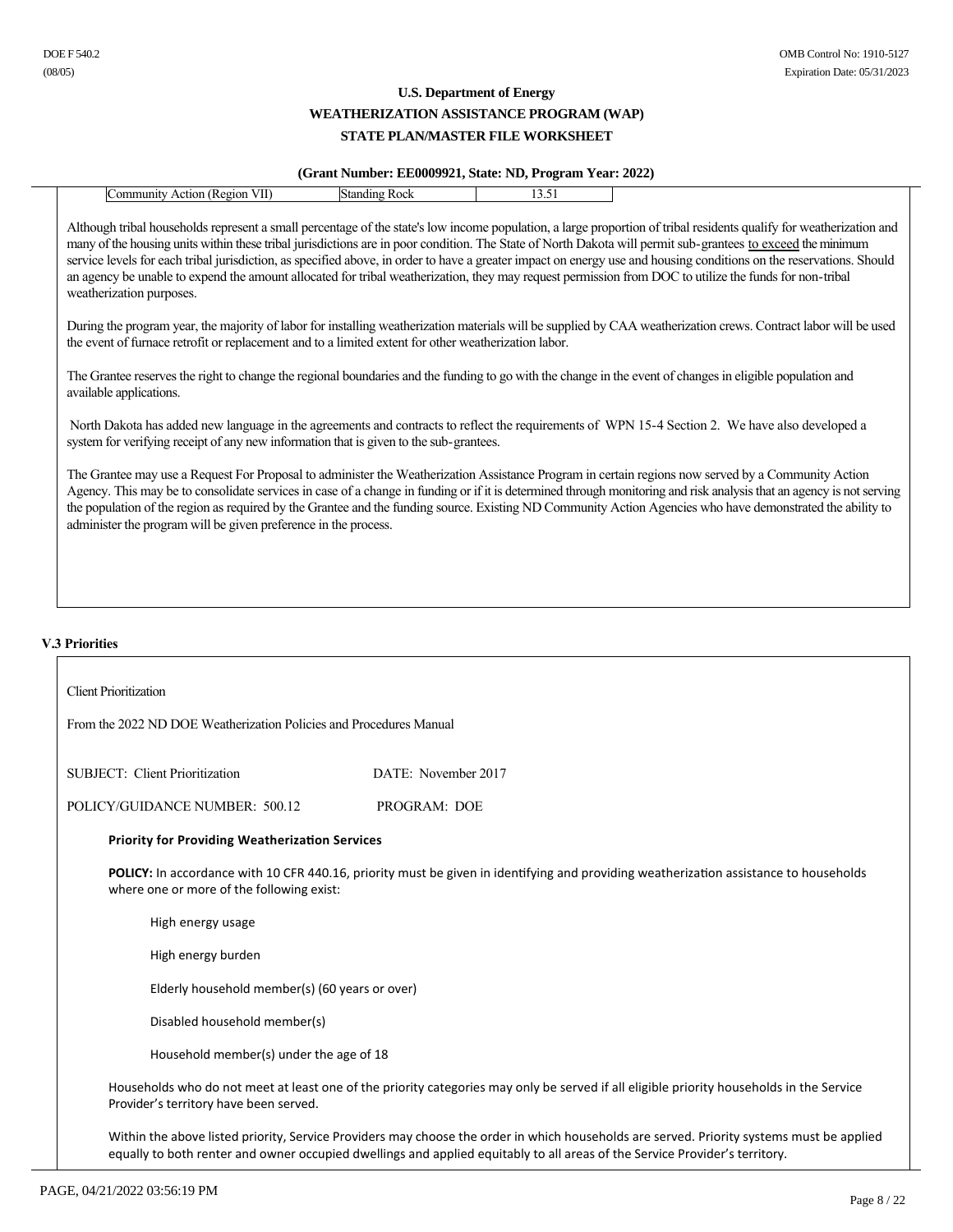#### **(Grant Number: EE0009921, State: ND, Program Year: 2022)**

Service Providers may choose to consider using the oldest application approval date for positioning applicants with priority points. An application with at least one priority point may be moved up on the list when working in the same area to save travel time.

#### **V.4 Climatic Conditions**

#### **Climatic Conditions**

North Dakota's climate is typical of its continental location in the northern Great Plains.

Situated approximately at the center of North America and isolated from the moderating effects of the oceans, the state is subjected to extreme seasonal temperature variations. Mid-summer highs often exceed 100 degrees Fahrenheit; while mid-winter temperatures can fall below -30 degrees Fahrenheit.

North Dakota also endures some of the longest, coldest winters of the lower forty-eight states, according to the U.S. Weather Service. See the attached Accumulated Daily Heating Degree Days 1-1-2021 to 12-31-2021 map.

#### **FIGURE I**

#### 5 Year Average Heating Degree Days for

North Dakota and Selected Cities from the ND Agricultural Network (NDAWN)

| City               | <b>Heating Degree Days</b> |
|--------------------|----------------------------|
| Williston          | 9097                       |
| Minot              | 8749                       |
| Devils Lake        | 9049                       |
| <b>Grand Forks</b> | 8765                       |
| Fargo              | 8439                       |
| Jamestown          | 8337                       |
| <b>Bismarck</b>    | 7782                       |
| Dickinson          | 7854                       |
|                    |                            |

### **V.5 Type of Weatherization Work to Be Done**

**V.5.1 Technical Guides and Materials**

#### **Typical Weatherization Services Provided**

 Each household is visited by an energy auditor who after conducting an energy audit determines which conservation measures will be most effective for this specific unit. There are 10 general categories of energy conservation measures from which the auditor may choose based upon their ability to save energy. The actual conservation measures installed on a specific unit is dependent upon the potential energy savings, the cost of material, the life of the measure, and the labor needed to install the measure. All measures must have a target savings to investment ratio of 1 or greater (\$1.00 return for each \$1.00 invested). Energy auditors are given the flexibility on a case by case basis to allow the installation of a conservation measure having a SIR below the target of 1.5 but above a minimum SIR of 1.

All work is being performed in accordance to the DOE-approved energy audit procedures and 10 CFR 440 Appendix A.

Residential site built, mobile homes and multi-family structures will be addressed.

Typical weatherization measures are:

- 1. General Heat Waste: Measures that reduce air infiltration and heat loss in the home. This typically includes caulking and weather stripping which in recent years has been guided by the use of advanced blower door guided air sealing and the use of infrared cameras.
- 2. Attic Insulation: Insulation is installed to bring the attic up to an R-60 for electrically heated homes and R-50 for all other fuels.
- 3. Wall Insulation: Wall insulation is installed where needed by a variety of methods to access wall cavities.
- 4. Floor Insulation: Floor insulation is installed in floors over unheated basements or crawlspace and in mobile home bellies.
- 5. Perimeter Insulation: The insulation of the interior or exterior of the foundation depending upon existing conditions.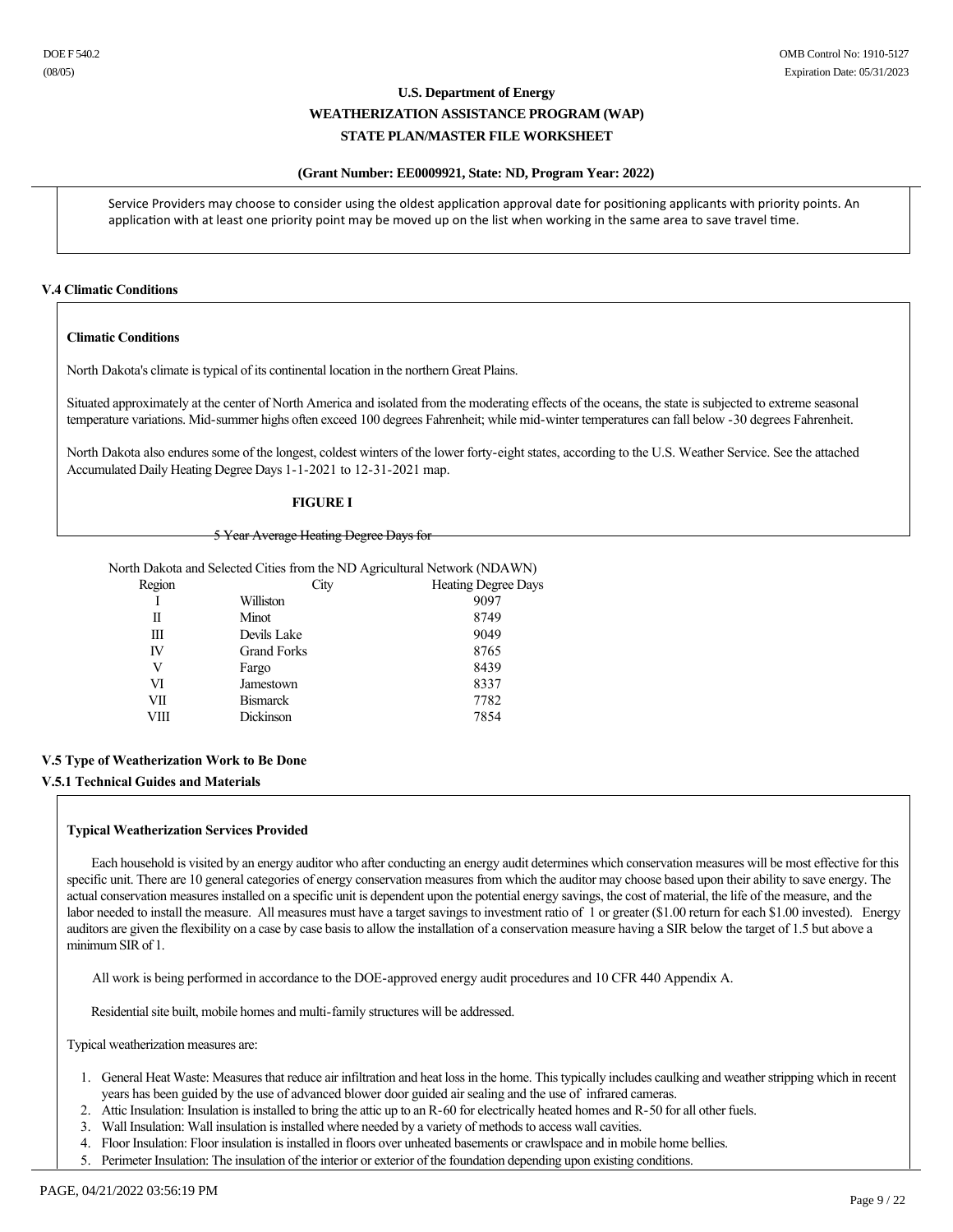### **WEATHERIZATION ASSISTANCE PROGRAM (WAP)**

# **STATE PLAN/MASTER FILE WORKSHEET**

#### **(Grant Number: EE0009921, State: ND, Program Year: 2022)**

- 6. Windows: The installation replacement windows or a series of window treatments that prevent or mitigate heat loss. These include the installation of window films and storm windows.
- 7. Doors: The installation of a series of door treatments to reduce heat loss including repair and replacement.
- 8. Furnace Efficiency Measures: Includes testing of heating systems for efficiency and safety purposes. Repair and/or replacement is allowed based on energy efficiency and savings to an investment ratio.
- 9. Electric Baseload Measures: Includes replacement of existing lighting with energy efficient lighting and replacement of high usage refrigerators with new energy efficient models.
- 10. Building Repair: This measure includes a variety of repairs to the house structure which are necessary to protect the integrity of eligible weatherization measures.

The Standard Work Specifications (SWS) and Field Guide documents (Single family and Manufactured Home) have been approved by DOE along with several variance requests that have been incorporated into the document. The SWS will also be incorporated into all work orders. Here is a link to our webpage that contains the documents https://www.communityservices.nd.gov/lowincomeprograms/weatherizationassistance/CAPInformationandForms/.

All work will be meet the guidelines set forth in the ND Standard Work Specifications and Field Guide documents and the ND 2022 DOE Policies and Procedures Manual. All contracts with the sub-grantees will contain language requiring them to follow these guidelines and to require any of their contractors to follow the guidelines.. The documents are available at all times through our online audit and reporting software (WxPro). A copy of the terms and conditions that the sub-grantees sign is attached.

The state staff and several agency QCI inspectors have passed a multi-family inspection course. We will be submitting multi-family projects for review before proceeding with any work on multi-family buildings.

Field guide types approval dates

Single-Family: 3/23/2021 Manufactured Housing: 3/23/2021 Multi-Family:

### **V.5.2 Energy Audit Procedures**

Audit Procedures and Dates Most Recently Approved by DOE

Audit Procedure: Single-Family Audit Name: WxPRO (North Dakota & Nevada) Approval Date: 10/16/2019

Audit Procedure: Manufactured Housing Audit Name: WxPRO (North Dakota & Nevada) Approval Date: 10/16/2019

Audit Procedure: Multi-Family Audit Name: TREAT Approval Date:

**Comments** 

#### **Energy Audit Procedures**

North Dakota's weatherization program emphasizes cost effectiveness in selecting measures to reduce general heat waste, conductive heat loss, electric baseload and mechanical systems inefficiencies.

 Each weatherization measure to be installed must have a savings to investment ratio (SIR) equal to or greater than 1 in order to be included as a priority. Energy auditors are given the flexibility on a case by case basis to exclude the installation of a conservation measure having a SIR below 1.5. All measures having a 1.5 or greater are required. Repair materials will only be allowed, if when included in the calculation of the SIR for all weatherization measures installed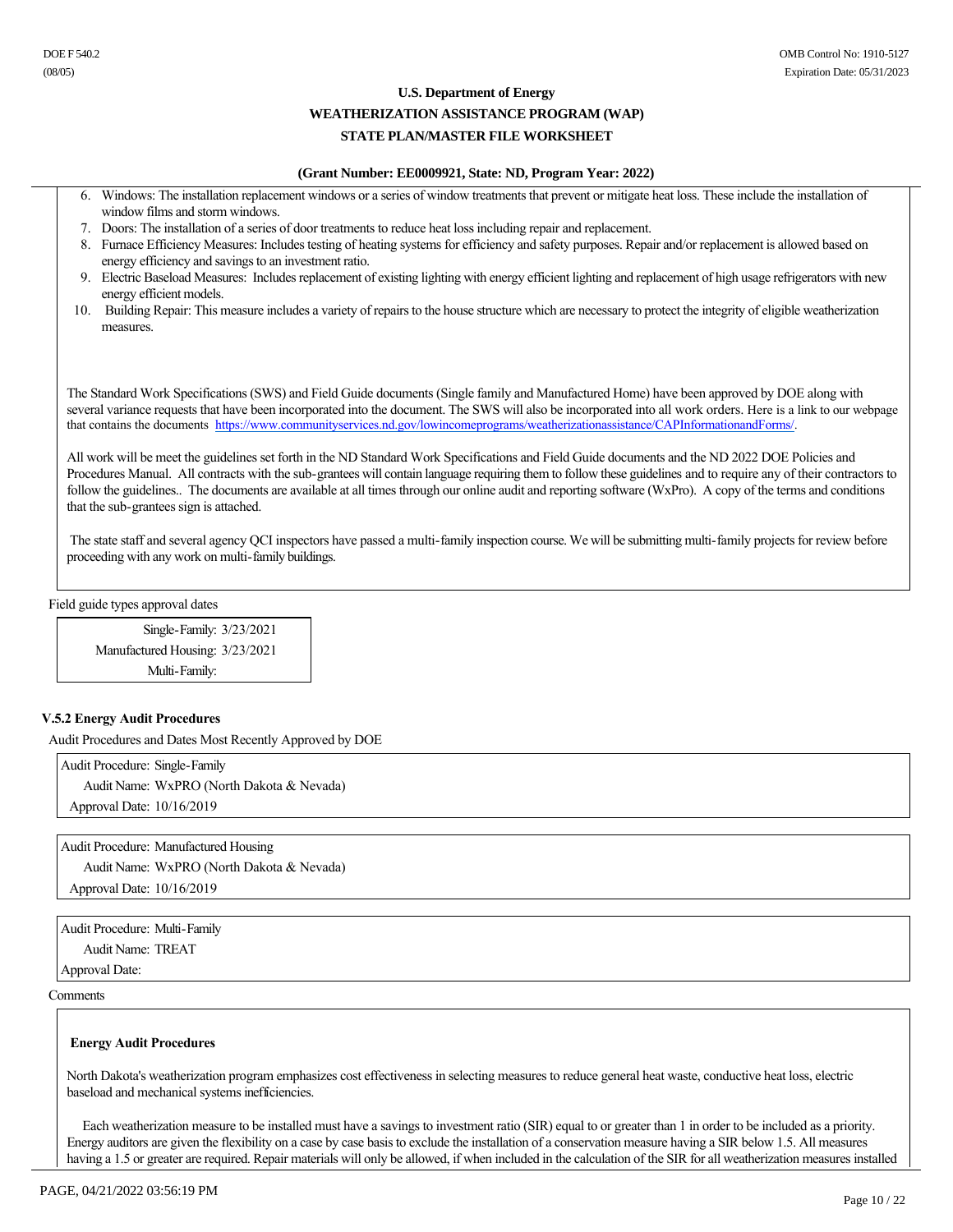#### **(Grant Number: EE0009921, State: ND, Program Year: 2022)**

(to include repairs materials), is greater than one for the unit as a whole.

 General heat waste and air infiltration are addressed in every weatherized dwelling. Blower door tests will be conducted on each weatherized home, unless weather conditions or health and safety concerns, such as extreme cold or high wind preclude safe and accurate testing. The blower door tests will be conducted by weatherization crews using the "North Dakota's Standard Blower Door Procedures."

 The weatherization crews employ a top down approach to sealing air leaks. The crews first work within the attic, sealing chase ways and bypasses around chimneys, soil pipe, soffits and other openings into the attic space. Attention is then focused on interior caulking of infiltration through doors, windows, attic hatches, and around the rim joist. Occasionally, inside storm windows, composed of rigid acrylic or plastic film, are applied as an economical means of combating infiltration through unusually leaky windows.

 Conductive, electric baseload, and mechanical measures are prioritized using the state approved computerized audit package. The state approved audit is an integrated estimation program which prioritizes weatherization materials to be installed on either site built or mobile homes based on the calculated cost effectiveness (discounted SIR > 1) of those materials when installed on that specific unit. The program is completely self contained and requires no additional manual computations. The State of North Dakota submitted the WXEOR Program to the DOE Support Office and it was approved as a waiver audit for use in the Weatherization Assistance Program in 2008. In 2012 the audit was combined with the state reporting system and is now called WxPro.

The equation utilized to calculate the savings to investment ratio for a conductive heatloss measure is:

 $(1 x ((1-discount rate) \#years)) x ((HDD x 16 x (Unit Price x Esc. Rate)) \div (BTUs x A FUE) x (Area x Delta U) x Buffer$ 

Where:

Discount Rate = 3% per year and updated yearly to current rate

- $\#$  years  $=$  Number of years for measure to payback
- $2DD$  = Heating degree days for specific Region of the State
- 16 = Correction factor to allow for internal heat gain from occupants, solar, etc.
- Unit Price  $=$  Cost per unit of heating fuel
- Esc. Rate  $=$  Fuel cost escalation rate as provided by  $DOE -$  updated yearly.
- $BTUs = 100\%$  efficient BTU content of fuel
- $A FUE = Annual fuel utilization efficiency$
- $Area = Net area affected by measure in square feet$
- Delta U  $= (1/Pre R-Value) (1/Post R-Value)$

Buffer = Buffer correction factor to account for differences in exposure as provided by ASHRAE

The equation utilized to calculate the savings to investment ratio for a refrigerator replacement is:

 $(((KWH Per Year of existing model * (1 + ((Average Ambient Temperature - Present Ambient Temperature) * 0.025))) - (KWH Per Year of new model *$ (1 + ((Average Ambient Temperature 70) \* 0.025)))) \* (Cost Per KWH\*Esc.Rate)) \* (Lifetime\*Discount Rate)) / Total Cost

The equation utilized to calculate the savings to investment ratio for lighting replacement is:

(((Existing Watts Replacement Watts)\*Qty of Bulbs\* Hrs on per day\*365/1000\*(Cost per KWH\*Esc.Rate)))\*(Lifetime\*Discount Rate)/Total Cost

The equations yield a dollar amount saved during the first year after each measure is in-stalled. The first year savings is then discounted at a rate of 3% per year over the life of the measure to yield the total savings to be realized for that measure. The amount saved is further adjusted through the application of a fuel escalation cost factor applied over the life of the measure to account future price increases in the cost of the heating fuel use by that particular unit.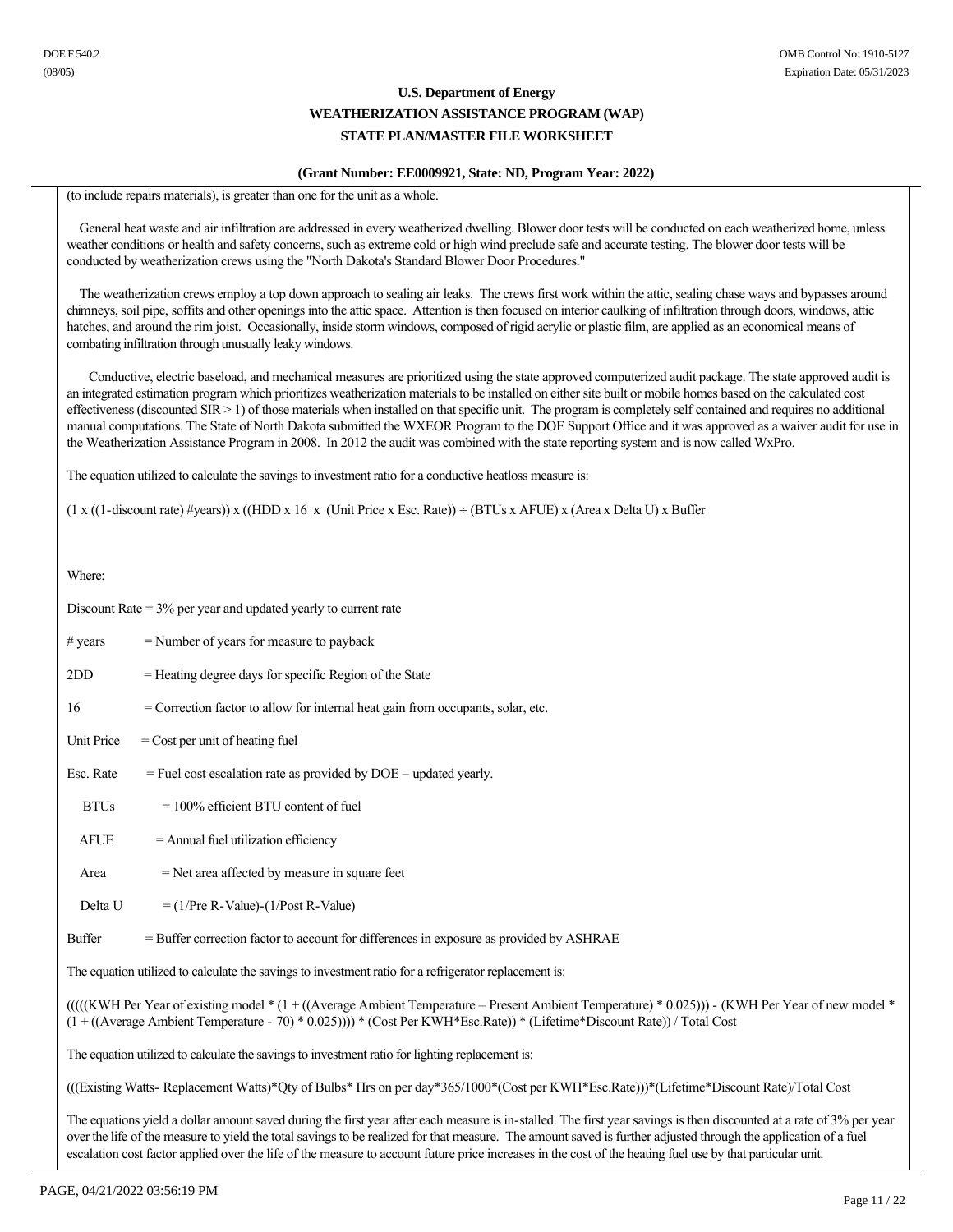#### **(Grant Number: EE0009921, State: ND, Program Year: 2022)**

Once the adjusted savings is calculated, the savings to investment ratio is then generated by dividing the adjusted savings by the cost of materials and labor to install the measure. (the state approved audit figures labor on a square foot installed cost and adds this to the material cost for purposes of this calculation). Each sub-grantee is allowed the flexibility to input their own agency costs for materials and labor and heating degree days so that the calculations are customized to their specific agency.

After the savings to investment ratio is calculated for each measure they are then ranked in order by the state approved audit (highest SIR to lowest SIR). The Weatherization crews will install measures based on their ranking (prioritization) and may only deviate from the ranking with prior approval of the State Weatherization Program Manager.

WxPro also accounts for the interaction of mechanical and conductive weatherization measures and is able to produce a SIR on a heating system replacement or retrofit. The SIR for mechanical measures can be calculated with or without conductive heat loss measures installed and estimate future heating costs when historical fuel usage data is supplied.

In addition to the calculation of the SIR, WxPro also generates the number of BTUs saved per heating degree day for use in future evaluations of the Weatherization Program.

The replacement of furnaces in conventional homes will be permitted based upon a determination that:

- 1. The existing furnace will not last at least five years;
- 2. That the existing system cannot be retrofitted for \$500 or less; and
- 3. The SIR for the replacement system and associated costs is 1 or greater.

The documentation to support furnace replacement must include fuel consumption records for the prior year, existing furnace efficiency test results (if the system is operable) and an analysis of the potential savings and payback associated with the replacement.

The WxPro audit was given conditional approval in October of 2019. ND has 12 months to incorporate the evaluation of air and duct sealing as separate measures into the WxPro audit to ensure cost-effectiveness after adjusting for interaction and to assign priorities among individual weatherization materials in descending order of their cost-effectiveness. Full approval was received on  $3/3/2021$ . The approval letter is attached.

ND has received approval for 3 materials not listed in Appendix A - LED bulbs, refrigerators, and spray foam.

### **V.5.3 Final Inspection**

**See the attached ND 2022 DOE Policies and Procedures Manual Section 600.60 600.62**

**At this time ND has 18 agency people QCI certified. The state staff is QCI certified. We have one contractor available to contract with any agencies that need it. We will continue to have people take the training and testing to get as many people certified as possible.**

We are asking to use the third option in the Quality Work Plan that allows a different method for using the Quality Control Inspector. We feel this plan will continue to assure **quality work while reducing expenses and reducing time required for turning in completed jobs. Our subgrantees have large regions with a lot of travel involved. i a job is estimated and inspected by the same person we will monitor 10% of those jobs. By allowing a Quality Control Inspector to do the final inspection even when that Inspector worked on the job, we will save extra travel and expenses. We would still require at least one third of the jobs be inspected by someone who did not work on the job. All jobs would be inspected by a certified Quality Control Inspector. We have used this method now for 3 years in DOE and in our LIHEAP Weatherization for years and have seen no reduction in quality. We would increase the monitoring by the State to 30% of jobs in those cases where this method is approved. We also would reserve the right to require a different method if we find problems when we monitor.**

#### **V.6 Weatherization Analysis of Effectiveness**

#### **Analysis of Effectiveness**

In 1993, the State of North Dakota completed an evaluation of its weatherization efforts, focusing on energy savings and program delivery during the years 19891991. North Dakota's evaluation analyzed energy consumption and energy savings in terms of housing type, household type and measures applied. The analysis provided insights into the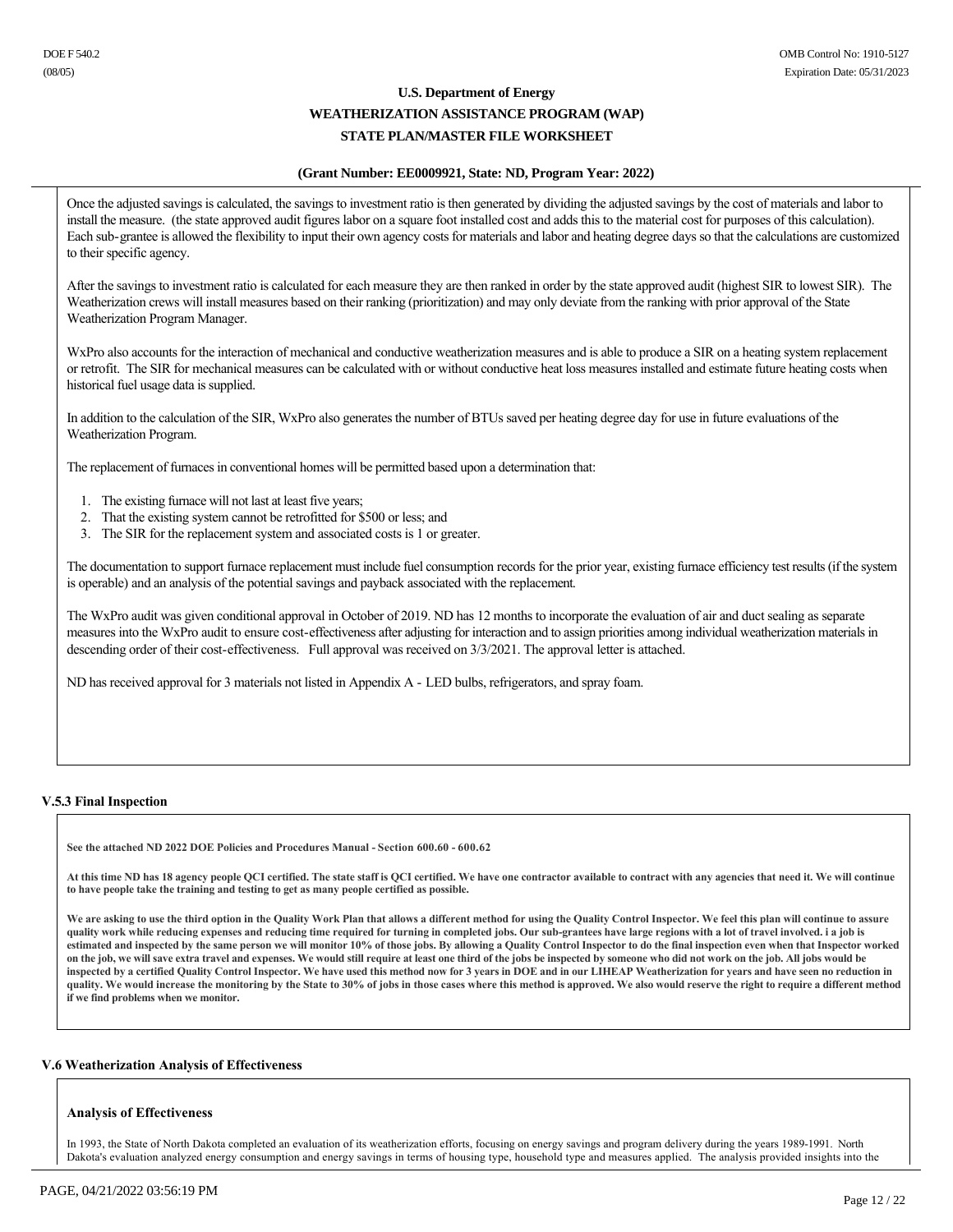#### **(Grant Number: EE0009921, State: ND, Program Year: 2022)**

effectiveness of the program in targeting clients and selecting weatherization measures. I have added money in this year's budget to do a new evaluation. North Dakota State University will be assisting in this evaluation.

The personnel of the Grantee are constantly looking for ways to improve the program by attending trainings and making upgrades to the state's online software to better track efficiency and production in the local agencies. We are also in contact with other Grantees to see what is working well in other states and offering advice on what is working well in North Dakota.

North Dakota's weatherization program is subjected to regular monitoring by the State and its sub-grantees. Sub-grantees are required to inspect 100% of the work completed and maintain control over expenditures in accordance with federal financial management guidelines and generally accepted accounting procedures. Subgrantees also submit monthly reports providing detailed information on production and expenditures. The subgrantee reports are consolidated into a monthly program summary which includes:

1. A production summary that breaks out the number of dwelling units weatherized, and the number of persons served among major ethnic groups, elderly and the handicapped; and

2. A breakdown of expenditures for administration, materials, program support, labor, financial audit and general liability insurance.

The monthly summary tables permit direct comparison of planned versus actual performance for each sub-grantee and comparison between agencies on production. We use this comparison to determine if more oversight or training is needed. This comparison has recently shown one agency not reaching production goals and not performing as well as most of the others. We developed a plan that included training and has resulted in better performance at the agency. See more on this in section V.8.3 Monitoring.

Because of the size differences in the sub-grantees staff and the large differences in types of housing encountered, we do not try to track energy savings between the sub-grantees. If they are meeting production goals, it is assumed they are doing the best job possible to save energy for the clients. We can assume this because they all follow the same set of guidelines and because of the rigorous final inspection and monitoring process. We will look at the evaluations that are set to come out later this year to see if any changes need to be addressed.

Monitoring visits provide a second level of weatherization program analysis. Each sub-grantee is monitored at least once annually by DOC staff or a contract monitor. The monitoring effort focuses on accountability and technical proficiency. Sub-grantee records, client files, and invoices are checked for consistency and compliance. At least five percent of the housing units completed under the DOE Weatherization Assistance Program are physically inspected by the State's Program Manager or Program Adminstrator. Job orders and invoices are cross-checked with the measures that have been applied to the client's home. The inspector evaluates the workmanship and techniques employed by weatherization crews; focusing on compliance with weatherization priorities and the quality of work. Previous performance reviews are looked at before monitoring to make sure problems encountered before have been addressed. Any finding in a review must be checked on in the next monitoring visit.

We have had no Sub-grantees that have had a significant number of failed inspections because of the rigorous final inspection process we require. During the monitoring visits we always stress the importance of the inspection process at the home and the value of a thorough desk monitoring process. Since beginning this process, we generally have very few findings during our monitoring visits. When we do see something we make sure it is discussed at length with the Sub-grantee to prevent reoccurrence.

We have seen very few issues with the management, financial, and technical systems during monitoring. When problems have occurred the Sub-grantees have been quick to put any recommendations or requirements we have made in place. We are sponsoring on-going training for all our fiscal staff and local agency staff on the new OMB requirements that will go into effect later this year.

We have not done specific market analysis on measure costs, but our software and audit use real time costs for the materials and labor. These costs are checked during monitoring. Subgrantees are required to use fair procurement practices and document efforts to get the best prices available for the material they are using. Labor costs are updated in the program anytime someone's rate of pay changes or when new employees are added. The labor allowed in the measures comes from a two year long labor study on how long each measure should normally take. The Sub-grantees are given a range to use in the audit that was determined by the study (see Final Condensed Labor Study attachment). This information is checked on the work orders for the jobs we monitor.

#### **V.7 Health and Safety**

See 2022 Health and Safety Policy attachment.

North Dakota does not allow air conditioning repair or replacement with DOE funds. The LIHEAP Emergency Furnace Repair and Replacement grant has funds for cooling repair or replacement for at risk clients. These clients simply have to be income eligible and do not have to be LIHEAP clients. If under age 60, doctor's recommendation is required.

#### **V.8 Program Management**

#### **V.8.1 Overview and Organization**

**Program Management**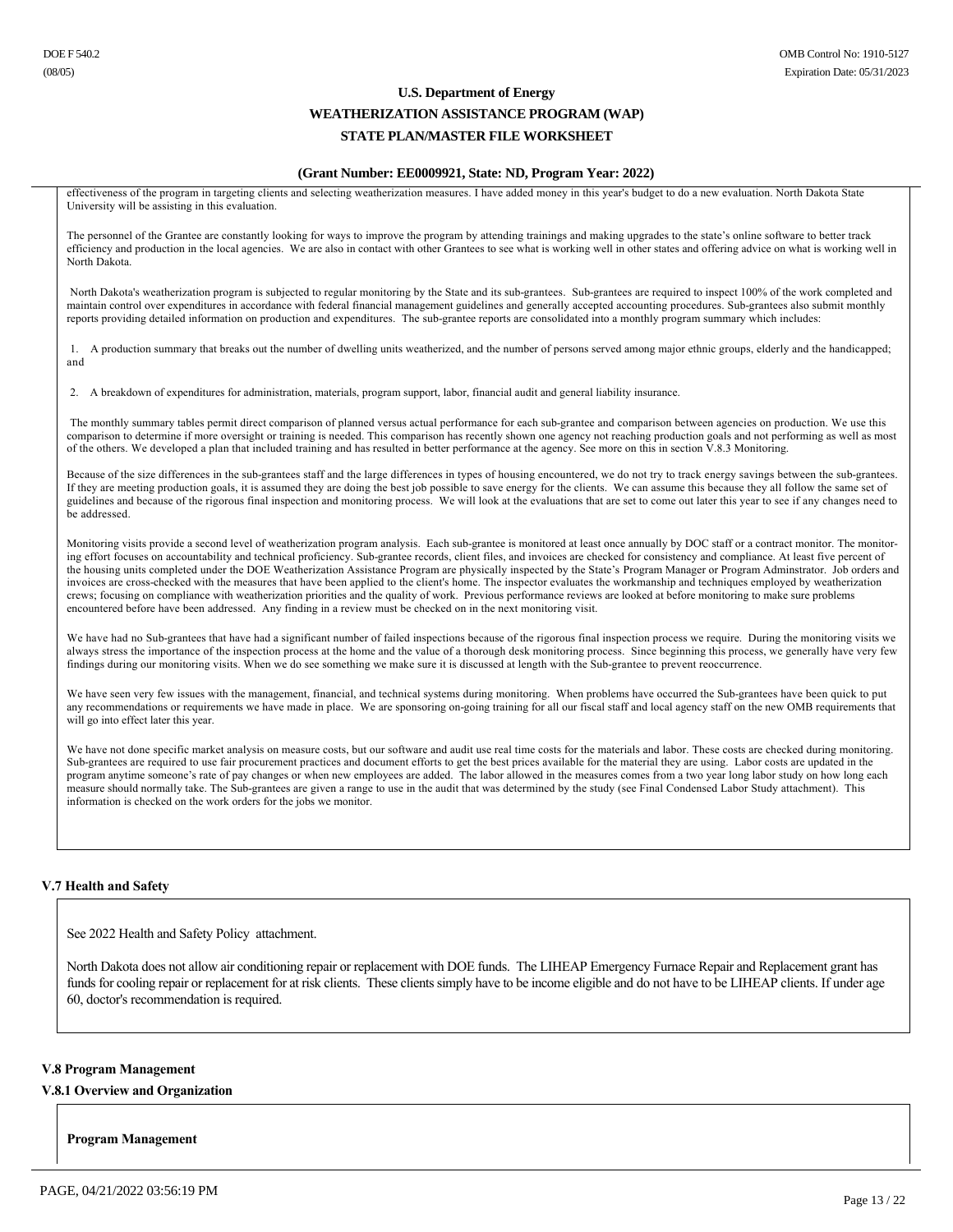### **(Grant Number: EE0009921, State: ND, Program Year: 2022)**

### **2.06.1 Overview Organization**

 The following is a description of the background, structure, functions and programs of the Division of Community Services (DOC). Following these descriptions is a brief discussion of issues surrounding the programs administered by the office.

#### **2.06.1.1 Background**

The Department of Commerce's Division of Community Services has evolved since 1979 when it was first established as the Federal Aid Coordinator's Office. While the office has existed as part of a number of State agencies during this time, the functions of the office have remained relatively constant. They are:

- 1. Administration consisting of fiscal and clerical support;
- 1. Energy Conservation Programs;
- 1. Low Income Assistance Programs;
- 1. Community Development consisting of the CDBG Program; and
- 1. Governmental Assistance which provides assistance and analysis services to the Governor's Office; performs some of the remaining functions of the Planning Division; and provides administrative support to the Director of the DOC.

Eighty-six percent of the office's 2021-2023 budget is Federal and other funds subject to Federal and other judicially imposed regulations. It is necessary that, in addition to the programmatic functions, the office maintain a fiscal support function to track and account for the numerous grants and sources of funds.

#### Exhibit 2

North Dakota Community Action Agencies

REGION II

 $\overline{a}$ 

Willy Soderholm

Community Action Partnership - Minot Region.

2020 8th Ave SE

Minot, ND 58701

REGION III

Perry Lundon

Dakota Prairie Community Action Agency

223 4th St. NE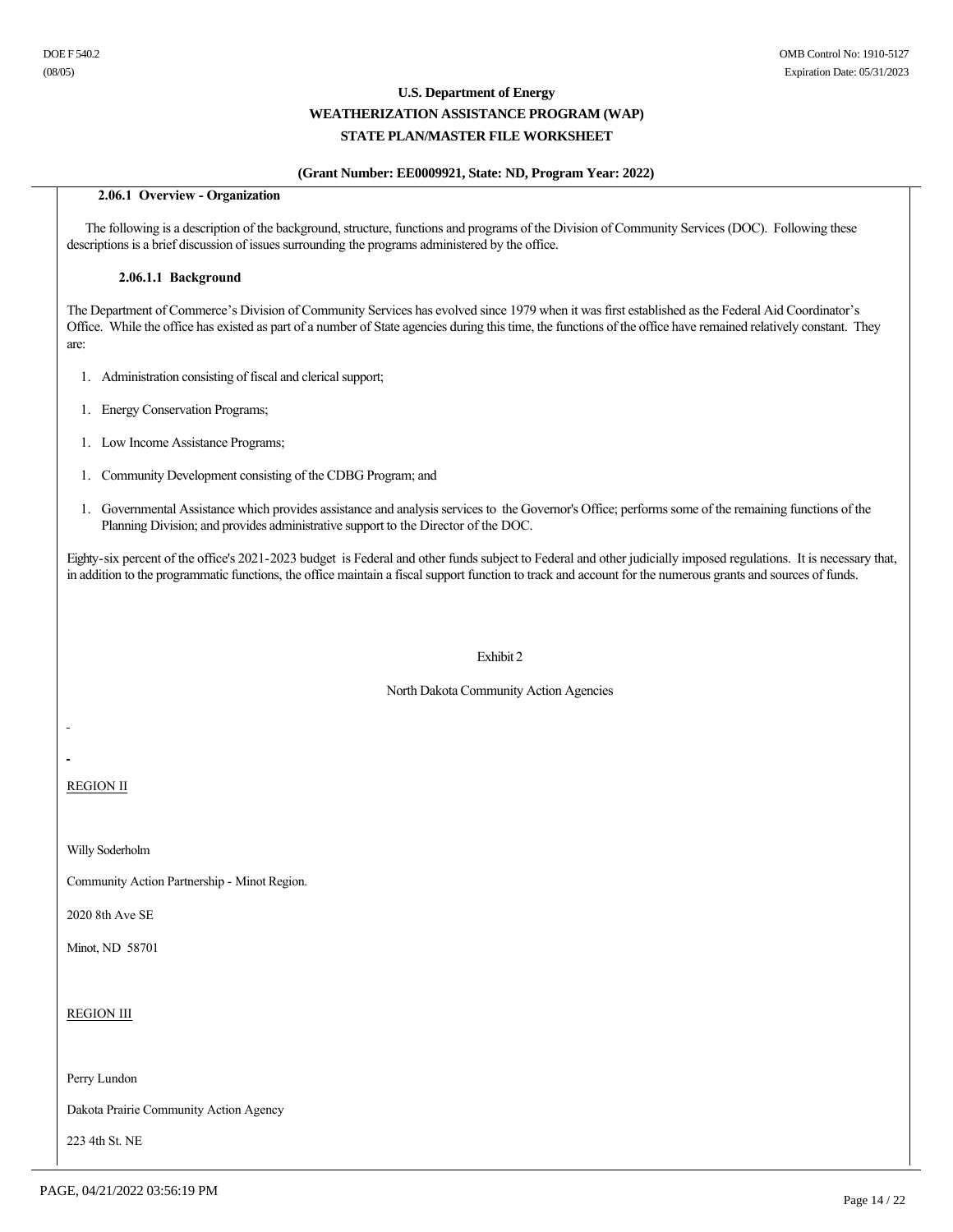# **(Grant Number: EE0009921, State: ND, Program Year: 2022)**

Devils Lake, ND 58301

REGION IV

### Kevin Cooper

Red River Valley Community Action

4212 Gateway Drive

Grand Forks, ND 58203

#### REGION V

#### Brandon Kjelden

Southeastern ND Community Action Agency

3233 South University

PO Box 2683

Fargo, ND 58108

### REGION VI

Kristina Brownell

Community Action Region VI, Inc.

1311 12th Ave. NE

PO Box 507

Jamestown, ND 58402

REGION VII

Andrea Werner

Community Action Program Region VII, Inc.

2105 Lee Avenue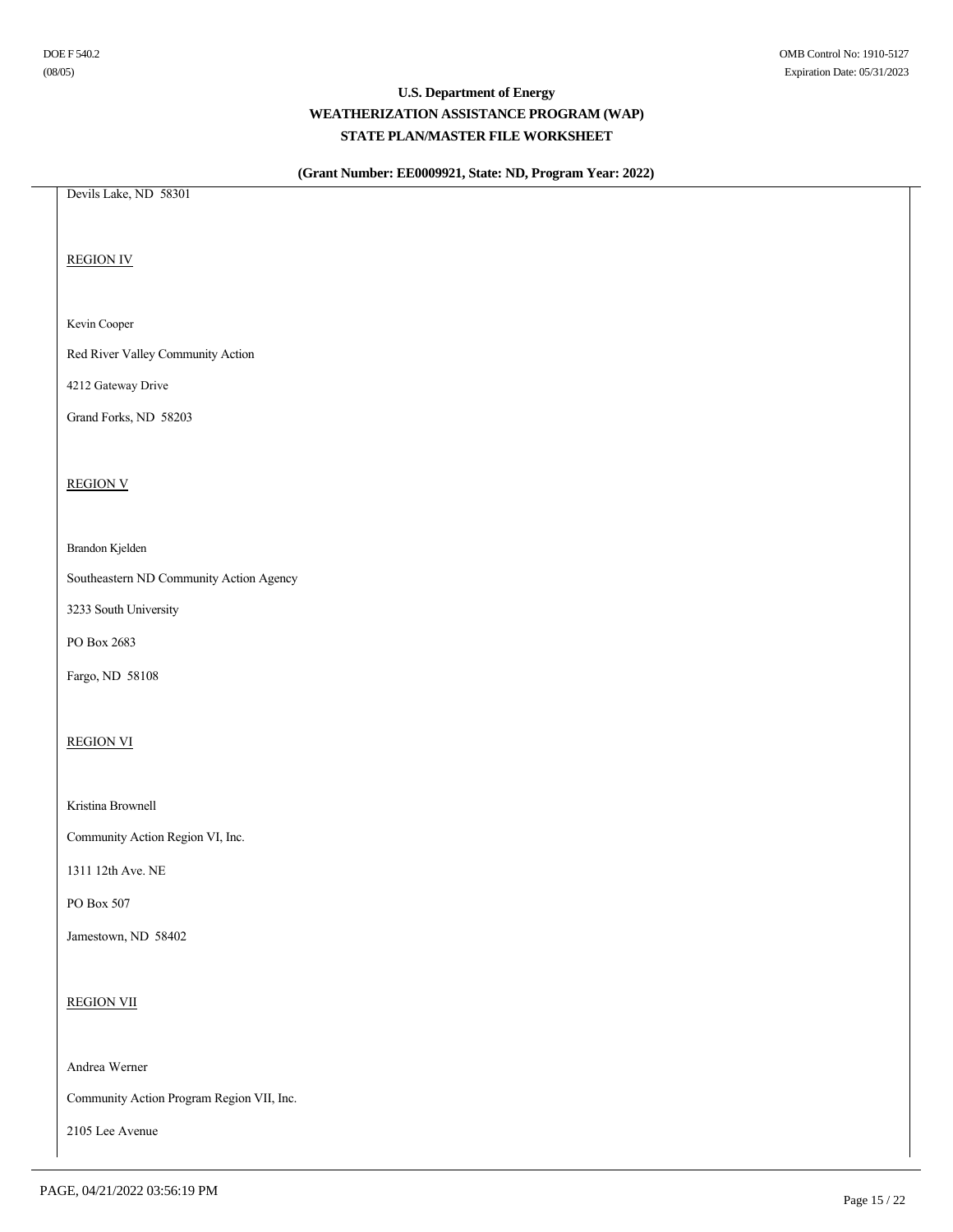# **(Grant Number: EE0009921, State: ND, Program Year: 2022)**

Bismarck, ND 58504 REGION VIII Erv Bren Community Action Partnership 202 East Villard Dickinson, ND 58601 **BRANCH OFFICE** Community Action & Development Program 316 2nd Avenue West Williston, ND 58801 Name Type of Organization Typical Allocation Average Annual # Units Completed Congressional District REGION II Private Non-Profit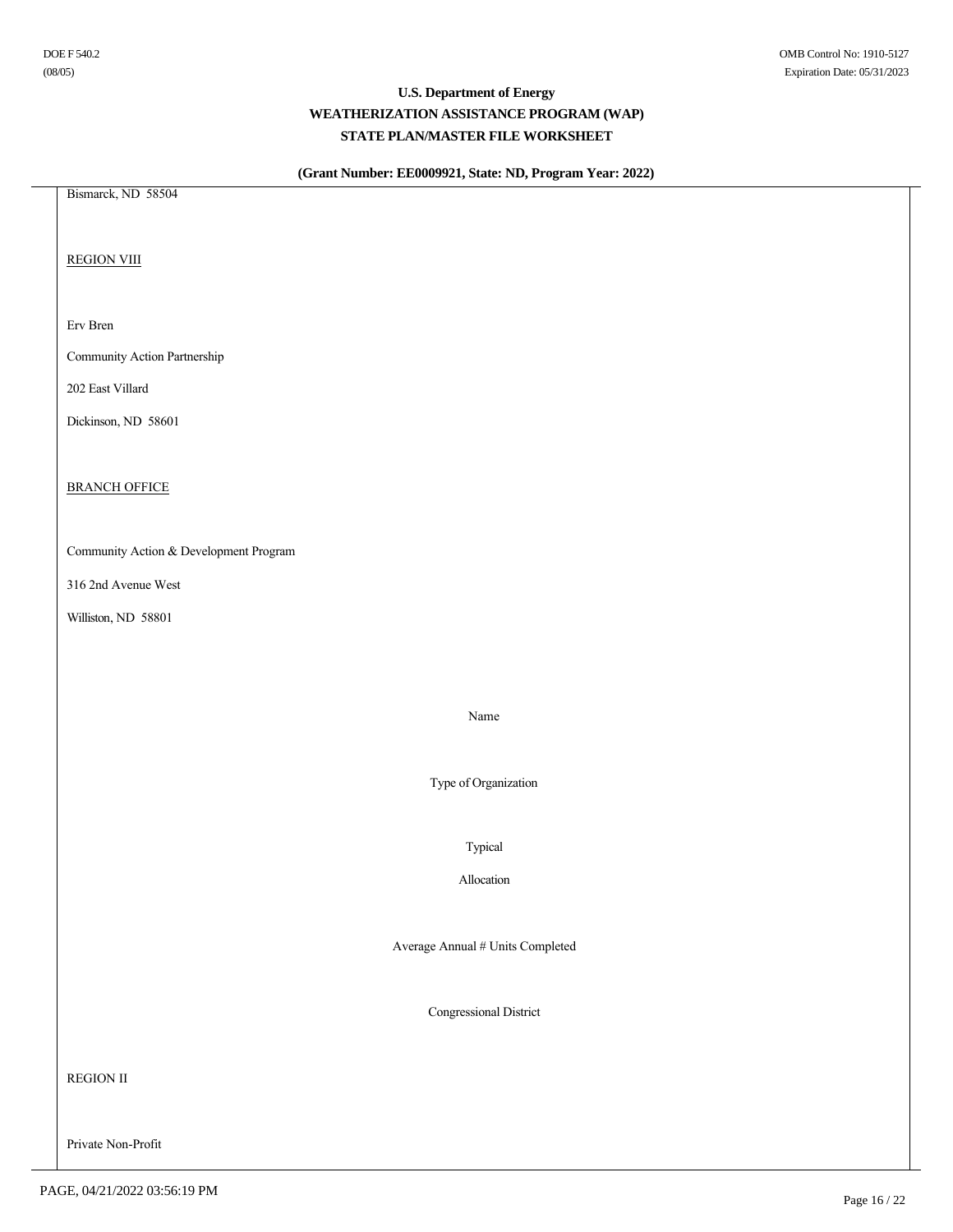| $10$ -15.% $\,$    |  |
|--------------------|--|
| $102\,$            |  |
| $\,1\,$            |  |
| REGION III         |  |
| Private Non-Profit |  |
| $5$ - $10\%$       |  |
| $110\,$            |  |
| $\,1\,$            |  |
| <b>REGION IV</b>   |  |
| Private Non-Profit |  |
| $10 - 15\%$        |  |
| $97\,$             |  |
| $\,1\,$            |  |
| REGION V           |  |
| Private Non-Profit |  |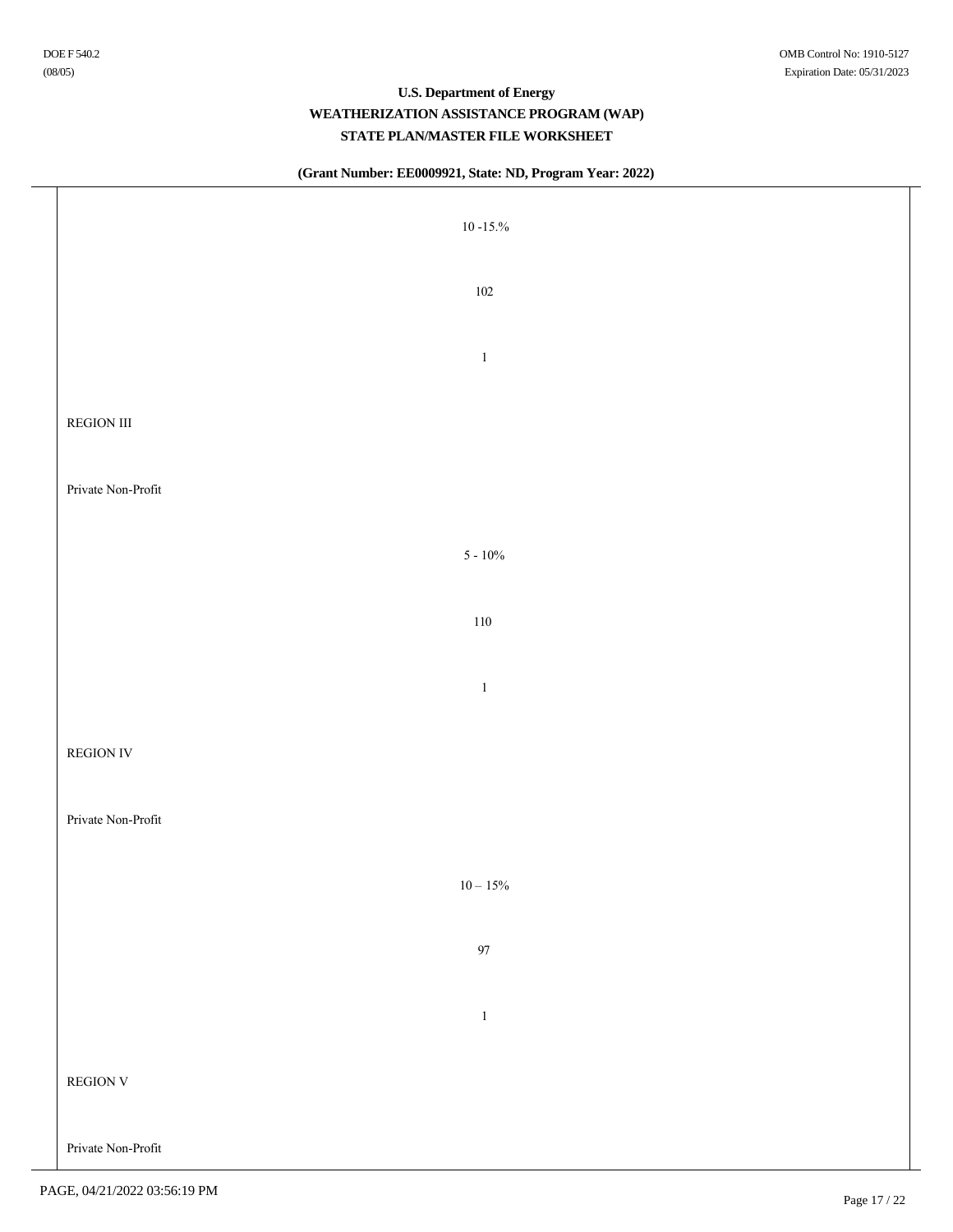| 15 $-20.0\%$       |  |
|--------------------|--|
| $114\,$            |  |
| $\,1\,$            |  |
| REGION VI          |  |
| Private Non-Profit |  |
| $10-15\%$          |  |
| 103                |  |
| $\,1\,$            |  |
| <b>REGION VII</b>  |  |
| Private Non-Profit |  |
| $15 - 20\%$        |  |
| $121\,$            |  |
| $\,1\,$            |  |
| REGION VIII        |  |
| Private Non-Profit |  |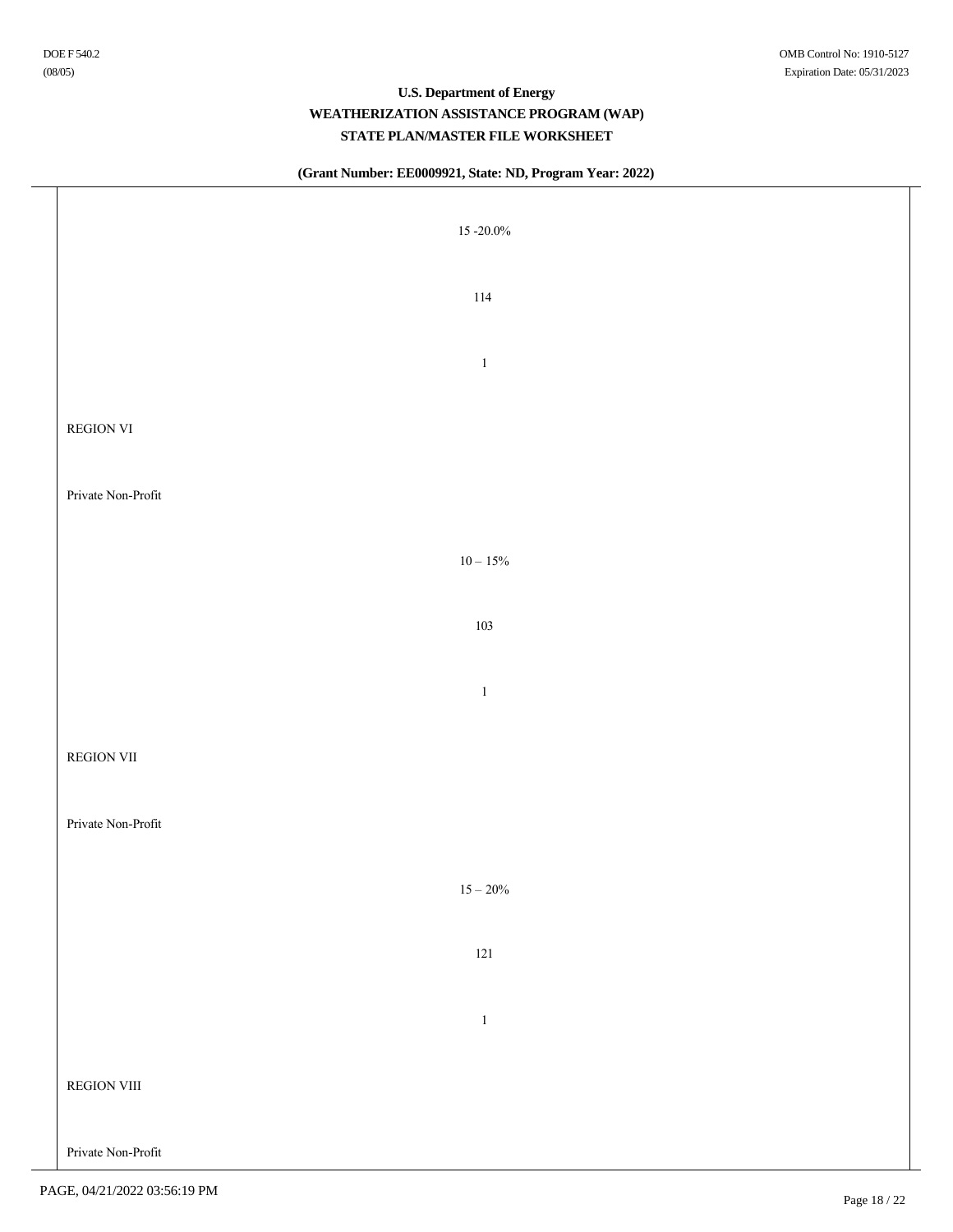| $15 - 20\%$                                                                                                                                                                                                                                                                                                                                                                                                                                                                                                                                                                                                                                                                                                    |
|----------------------------------------------------------------------------------------------------------------------------------------------------------------------------------------------------------------------------------------------------------------------------------------------------------------------------------------------------------------------------------------------------------------------------------------------------------------------------------------------------------------------------------------------------------------------------------------------------------------------------------------------------------------------------------------------------------------|
| 104                                                                                                                                                                                                                                                                                                                                                                                                                                                                                                                                                                                                                                                                                                            |
| 1                                                                                                                                                                                                                                                                                                                                                                                                                                                                                                                                                                                                                                                                                                              |
| 2.06.1.2<br>Programmatic Functional Areas                                                                                                                                                                                                                                                                                                                                                                                                                                                                                                                                                                                                                                                                      |
| The current activities of the DOC focus upon the functional areas of Community Development, Energy Conservation, Low Income Assistance, and<br>Governmental Assistance. The following are brief summaries of the activities associated with each area:                                                                                                                                                                                                                                                                                                                                                                                                                                                         |
| Community Development: The Federal Community Development Block Grant (CDBG) Program is the focus of DOC's community development activities. The<br>CDBG program provides financial assistance to eligible cities and counties in the form of grants and loans for Public Facility projects, Housing Rehabilitation<br>projects, and Economic Development projects. These projects must be of benefit to low and moderate income households.                                                                                                                                                                                                                                                                    |
| Energy Conservation: The energy conservation activities of DOC encompass the federally funded State Energy Program (SEP), the North Dakota State<br>University Extension Service, the Energy Conservation Grant for Public Buildings, and Oil Overcharge Restitution programs. Within these programs, energy<br>conservation assistance is provided in the form of workshops, publications, and information to the general public; grants to schools, hospitals, nursing homes,<br>local governments, small businesses, and state institutions for energy conservation improvements; and outreach programs to residential consumers and small<br>businesses.                                                   |
| Low Income Assistance: The low income assistance activities within DOC center around the Federal Weatherization Assistance and the Community Services<br>Block Grant (CSBG) programs. The Weatherization Program provides low income households with assistance through the purchase and installation of<br>weatherization measures such as insulation, caulking, weather-stripping, and furnace repairs. The CSBG program provides, through the state's seven<br>Community Action Agencies (CAAs), emergency assistance, outreach, and budget and housing counseling to low income households. Clients can also<br>participate in the Self Reliance Program to increase social and economic self sufficiency. |
| Governmental Assistance: Governmental Assistance services consist of research and analysis services to the Governors' office and the Director of the Office of<br>Management and Budget; the collection and maintenance of statewide Energy Supply and Consumption Data; the Census Data Center Program; the review and<br>comment on federal funding and development applications; and technical assistance to units of local government.                                                                                                                                                                                                                                                                     |
| Building Code/Americans with Disabilities Act (ADA): The Building Code/ADA activities within DOC include planning, directing, and managing the<br>implementation, education and compliance of all State and Local Government Facilities, and public accommodations with the Handicapped Accessibility<br>requirements of the Americans with Disabilities Act. This section is also charged with the administration of the State Building Code and with the preparation and<br>maintenance of a Comprehensive Housing Affordability Strategy (CHAS) which governs the use of eleven (11) major Federal Housing Programs administered<br>within DOC and other state and local agencies statewide.                |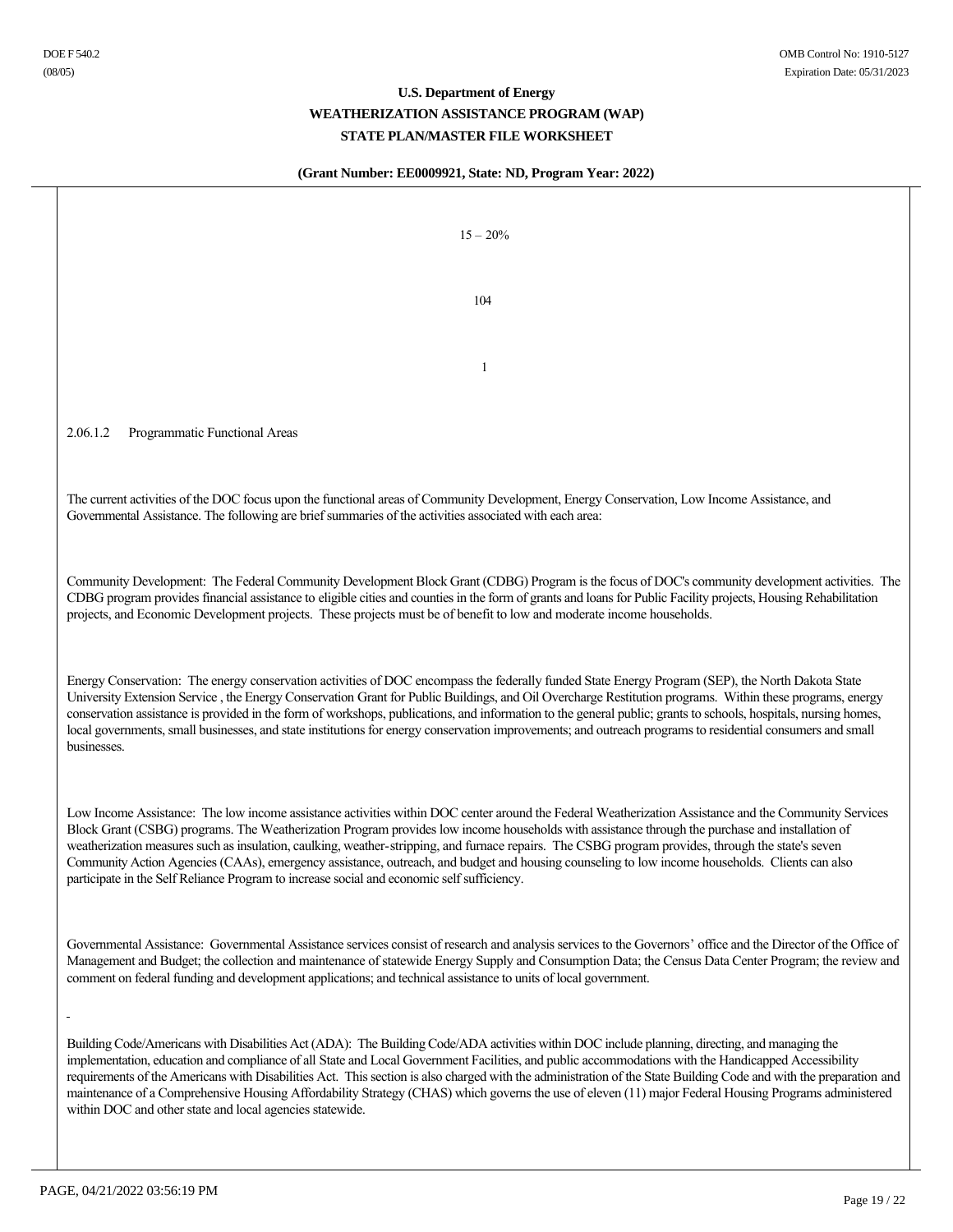#### **(Grant Number: EE0009921, State: ND, Program Year: 2022)**

#### **V.8.2 Administrative Expenditure Limits**

#### **Administrative Expenditure Limits**

The State of North Dakota and its sub-grantees will not use more than 15% of any Weatherization Assistance grant for administrative purposes. Eighty percent of the available administrative funds will be allocated between sub-grantees based on their prorated share of the grant. The remaining twenty percent will be used by the state.

#### **V.8.3 Monitoring Activities**

#### **Monitoring Approach**

#### **2.06.3.1 Overview**

The Department of Commerce Division of Community Services continually monitors Weatherization Program sub-grantees both in-house and onsite. Monitoring is under-taken to evaluate sub-grantee compliance with required fiscal procedures, performance goals, and weatherization priorities and to observe the quality of work performed by weatherization crews, identify specific problems and instigate corrective action. The monitoring of Weatherization Sub-grantees is the principal method by which DCS identifies areas for potential improvement in the areas of program operation and administration. The monitoring approach is viewed as an occasion for providing assistance to Weatherization Agencies to assist them in becoming more efficient and effective when delivering services. Up to 25% of T & TA funds will be used for monitoring activities.

Program monitoring focuses primarily upon sub-grantee management procedures such as records management, reporting methods, inspection, procurement and production. The Sub-grantees monitoring program is comprised of three elements: fiscal control, program review, and technical inspection. See section 600.60 600.62 of the ND 2021 DOE Policies and Procedures Manual for more information on the monitoring process and the use of Quality Control Inspectors.

Fiscal control is accomplished through the analysis of the monthly reports submitted by each sub-grantee. The monthly reports are consolidated into a monthly weatherization program summary, which provides monthly and cumulative financial and production data for each sub-grantee. In addition, financial personnel from the DCS will conduct on-site fiscal reviews of each sub-grantee during the program year. The fiscal review focuses upon compliance with federal financial management guidelines and agency fiscal policies and procedures.

Technical inspections will consist of the State Program Manager or Program Administrator visiting at least 5% of the weatherized units at each agency for the purpose of monitoring compliance with the North Dakota Standard Work Specifications and Field Guide. But while their first priority is to insure compliance with the Standards, their observations of current techniques being utilized in the field is viewed as an opportunity to train and educate crews on alternative approaches to weatherization. Where common deficiencies are noted at a number of Agencies, statewide trainings are planned.

The Program Manager also reviews the administration and record keeping in the same manner; first reviewing for program compliance while always looking for areas where the Agency may reduce the time and cost of program administration. As a result client files have become more complete, many forms have been standardized, bulk purchasing has been implemented and the quality continues to improve.

The state has incorporated all aspects of "*Grantee Monitoring of Subgrantees* section of WPN 12-05" in its monitoring forms. These forms have been designed by incorporating the DOE State review form and WPN 12-05informtion and can be found in the attachments under the SF-424. These forms include the following

- 1. 2022 North Dakota Agency Monitoring Instrument
- 2. ND QCI Final Inspection Form
- 3. 2022 Financial Monitoring Form
- 4. CAA Risk Assessment Form
- 5. North Dakota Desk review form

#### **2.06.3.2 Monitoring Areas**

a.  **Audit** - An annual audit, as required by contract agreement, shall be monitored by DCS to verify information received on quarterly reports and clarify questions raised by DCS, the sub-grantee and/or the auditor.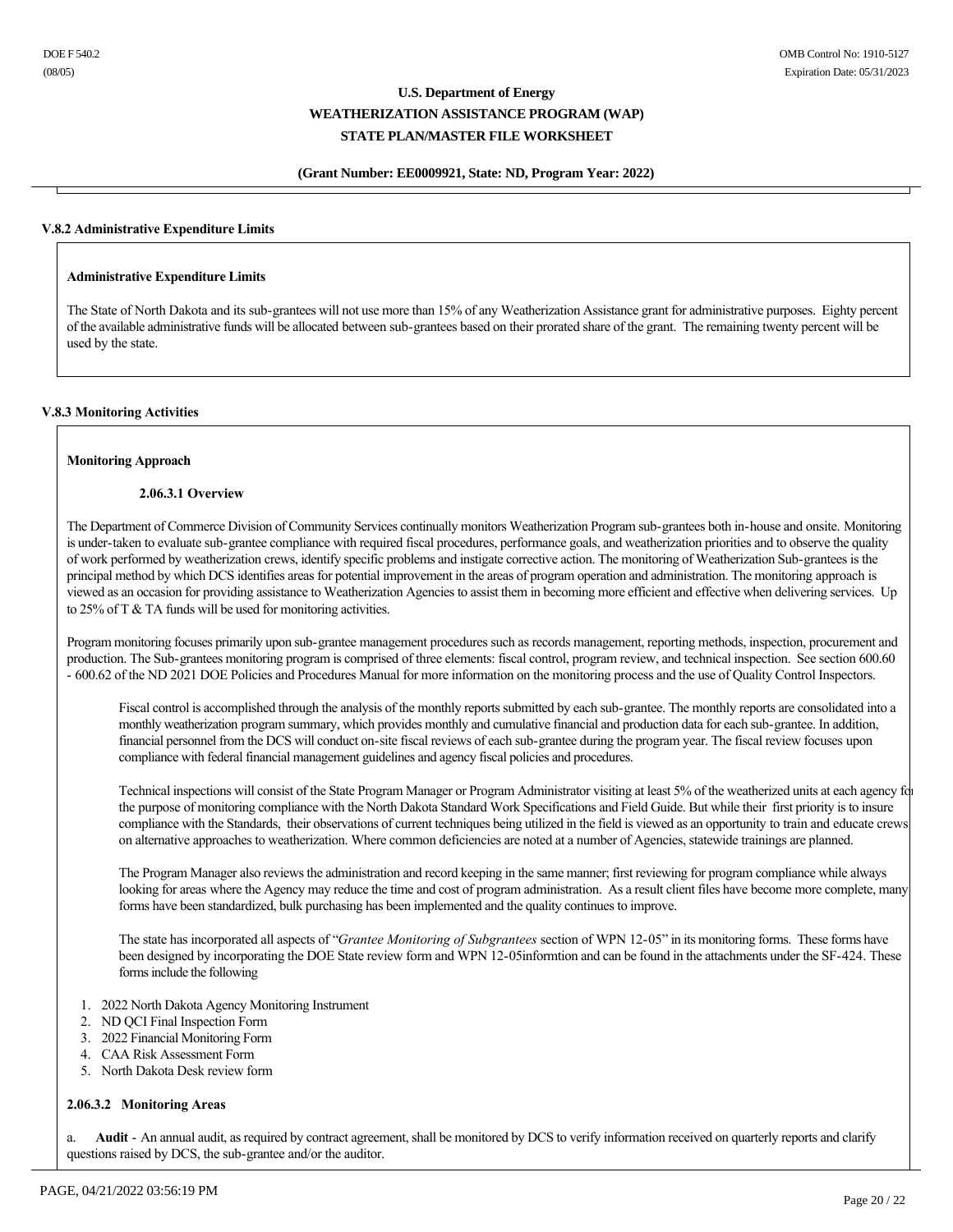#### **(Grant Number: EE0009921, State: ND, Program Year: 2022)**

b**. InHouse** All quarterly reports shall be monitored by DCS to determine compliance with program requirements, monitor spending patterns and chart program progress. Any irregularities or questions raised by the in-house review will be sufficient reasons to schedule an on-site review.

c. **On-Site Review** - DCS will conduct an on-site review on an annual basis and when deemed necessary. The on-site review shall consist of programmatic and technical staff from DCS. The following items at a minimum shall be reviewed.

Financial Records - Fiscal control is accomplished through the analysis of the monthly reports submitted by each sub-grantee. The monthly reports are consolidated into a monthly weatherization program summary, which provides monthly and cumulative financial and production data for each of sub-grantee. In addition, financial personnel from the DOC will conduct on-site fiscal reviews of each sub-grantee during the program year. The fiscal review focuses upon compliance with federal financial management guidelines and agency fiscal policies and procedures to include but not limited to: general ledger, bank statements, checks, audit reports, financial statements and other records necessary for their view of the financial records.

**Inventory System** - Including but not limited to purchasing system, controls, perpetual inventory, financial records and other records deemed necessary by the reviewer.

• **Client Files** For accuracy, completeness, demographic information and proper reflections of work needed/work completed, client eligibility and inspection of work.

Work Completed - Homes shall be reviewed to determine: quality of work, completeness of work, conservation measures installed follow a computerized methodology to determine cost effectiveness, geographic distribution, and proper documentation in client files, client satisfaction and other information deemed necessary by the reviewer.

d. Sub-grantee Post-Installation Inspection - Each weatherized unit must be inspected by the sub-grantee to ensure that the work is in compliance with required specifications before the unit is reported to DCS as completed. A complete inspection, signed by the sub-grantee's inspector shall be placed in each job file.

e. Sub-grantee Review - A copy of individual sub-grantee reviews shall be sent to each sub-grantee upon the completion of the review. If deficiencies in agency program operations indicate non-compliance with the North Dakota Weatherization Program Policies and Procedures, the North Dakota Standard Work Specifications and Field Guide or the federal rules and regulations, DCS will respond by working with the deficient sub-grantee to correct deficiencies and taking the action deemed necessary to insure future compliance.

f.  **Provide Training and Technical Assistance** T&TA activities are intended to maintain or increase the efficiency, quality, and effectiveness of the Weatherization Assistance Program at all levels. Such activities should be designed to maximize energy savings, minimize production cost, improve program management, and/or reduce the potential for waste, fraud and abuse.

### **2.06.3.3 Monitoring Goals and Procedures**

1. At least 5% of the dwelling units completed during immediate preceding program year will be inspected by the Division of Community Services personnel or a contract monitor. 10% of homes that were inspected by the auditor will be monitored and 30% of the homes inspected by someone who worked on the job will be monitored.At the time of the annual program review, a random sample of recent completions will be selected for inspection by the DOC monitor. This will consist of both file review and physical inspection.

b. The physical inspection will address the quality of materials and their installation. The inspector will obtain information on the type of materials used on homes subject to inspection, and compare specifications with those listed in CFR 440, Appendix A.

c. The program and fiscal monitoring process will include an analysis of materials and contractor procurement procedures. Material costs for commonly used items will be obtained from the agency and compared with the prices paid by other sub-grantees. Procurement records will be reviewed to determine if materials were purchased in reasonable quantities and if free and open competition was permitted in the procurement of materials and services.

d. The State Program Manager or Program Administrator will compare work orders with audit priority lists to determine if the lists are used and, where deviations from the priorities were observed, there is adequate written justification. The final inspections performed by sub-grantees will be cross checked by the State Program Manager or Program Administrator. Oversights will be noted in the inspection report and appropriate follow-up actions will be required.

The inspection procedure for each home will evaluate compliance with the North Dakota Weatherization Standard Work Specifications and Field Guide, the computerized audit priority list and quality of work. The State Program Manager or Program Administratorwill review each client file for content of required documentation, including an approved application, job order, inspection form and purchase orders or warehouse slips for the materials applied. A physical inspection of the unit is then conducted. The inspection will follow an inspection checklist. Discrepancies or deficiencies will be recorded on the checklist. The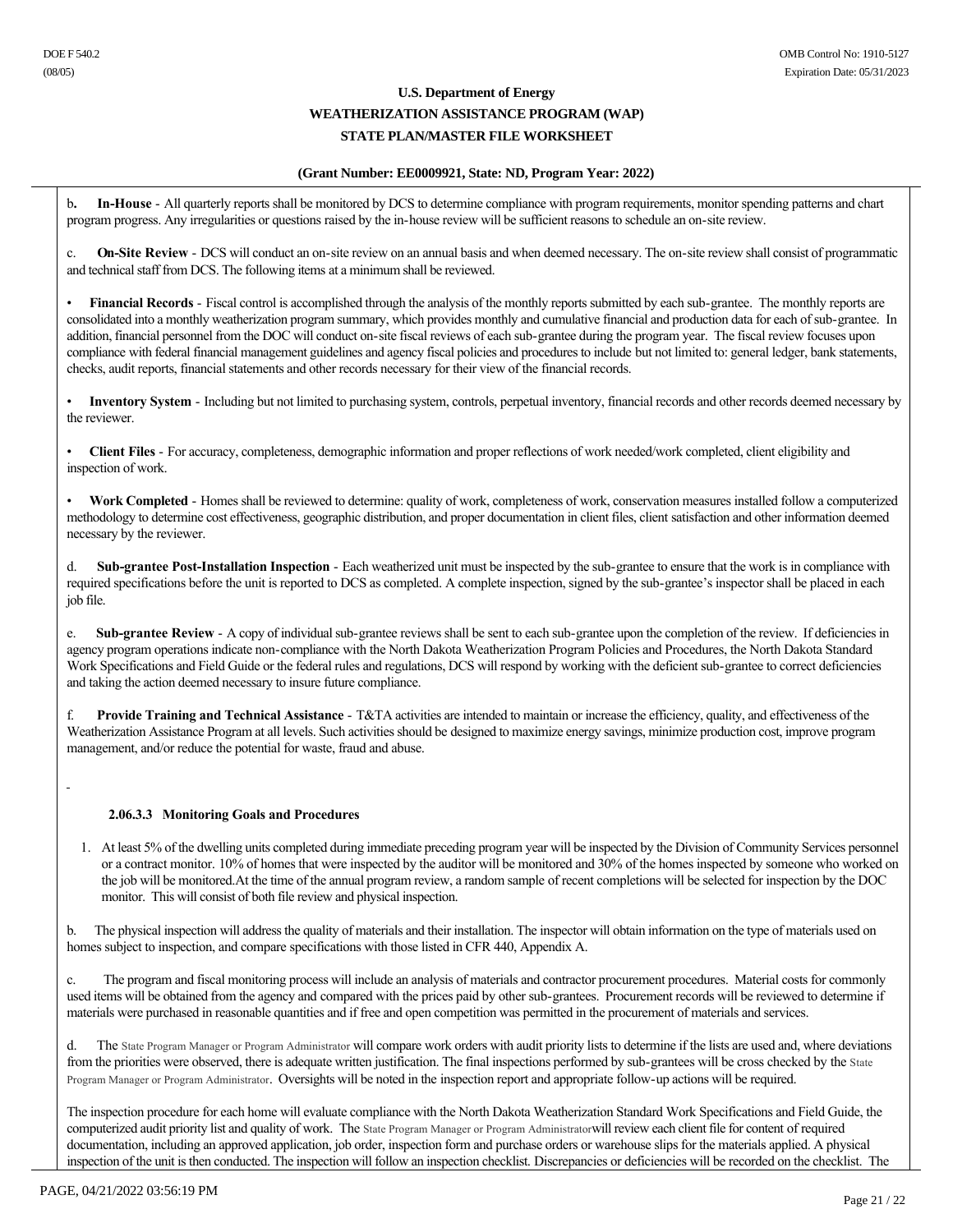### **(Grant Number: EE0009921, State: ND, Program Year: 2022)**

physical inspection consists of visual examination of the exterior and interior of each dwelling to confirm the presence of materials as listed on the job order and assess the quality of workmanship. The inspector will determine if compatible caulking and weather-stripping is used and if all materials conform to the field standard requirements. Normally the State Program Manager or Program Administrator will be accompanied at on-site visits by a representative of the sub-grantee, usually the weatherization coordinator or an estimator. Any findings and recommendations for improvement will be discussed with the sub-grantee on site, during a meeting with the weatherization employees, during an exit interview with the agency director and in writing as part of the monitoring report. Fiscal or programmatic deficiencies identified in the monitoring process will be address in the following manner:

- 1. The Grantee will issue a report within 30 days to the sub-grantee in which the sub-grantee will be informed of any deficiencies. If there are deficiencies, the monitoring report will contain specific recommendations for improvement.
- 1. A written response will be required from the sub-grantee within 30 days of receiving the monitoring report. The response must include a Corrective Action Plan to address any findings documented in the monitoring report.
- c. A follow-up of the sub-grantee's effort to implement recommendations will be conducted within a prescribed period of time.
- d. Training sessions will be conducted to resolve shortcomings that are apparently widespread among sub-grantees.

 e. Ineligible expenditures of material, program support or administrative funds will be disallowed. The subgrantee will be required to reimburse disallowed costs from non-federal funds.

 f. If remedial measures fail to eliminate significant fiscal or programmatic problems, the Division of Community Services has several options. Please refer to Section 600.60-600.62 of the 2021 Policies and Procedures attachment.

### **V.8.4 Training and Technical Assistance Approach and Activities**

### **Training and Technical Assistance Approach**

See the attached 2022 T&TA Template.

Percent of overall trainings

| Comprehensive Trainings: 24.0 |  |
|-------------------------------|--|
| Specific Trainings: $76.0$    |  |

Breakdown of T&TA training budget

| Percent of budget allocated to Auditor/QCI trainings: 40.0          |  |
|---------------------------------------------------------------------|--|
| Percent of budget allocated to Crew/Installer trainings: 45.0       |  |
| Percent of budget allocated to Management/Financial trainings: 15.0 |  |

#### **V.9 Energy Crisis and Disaster Plan**

None